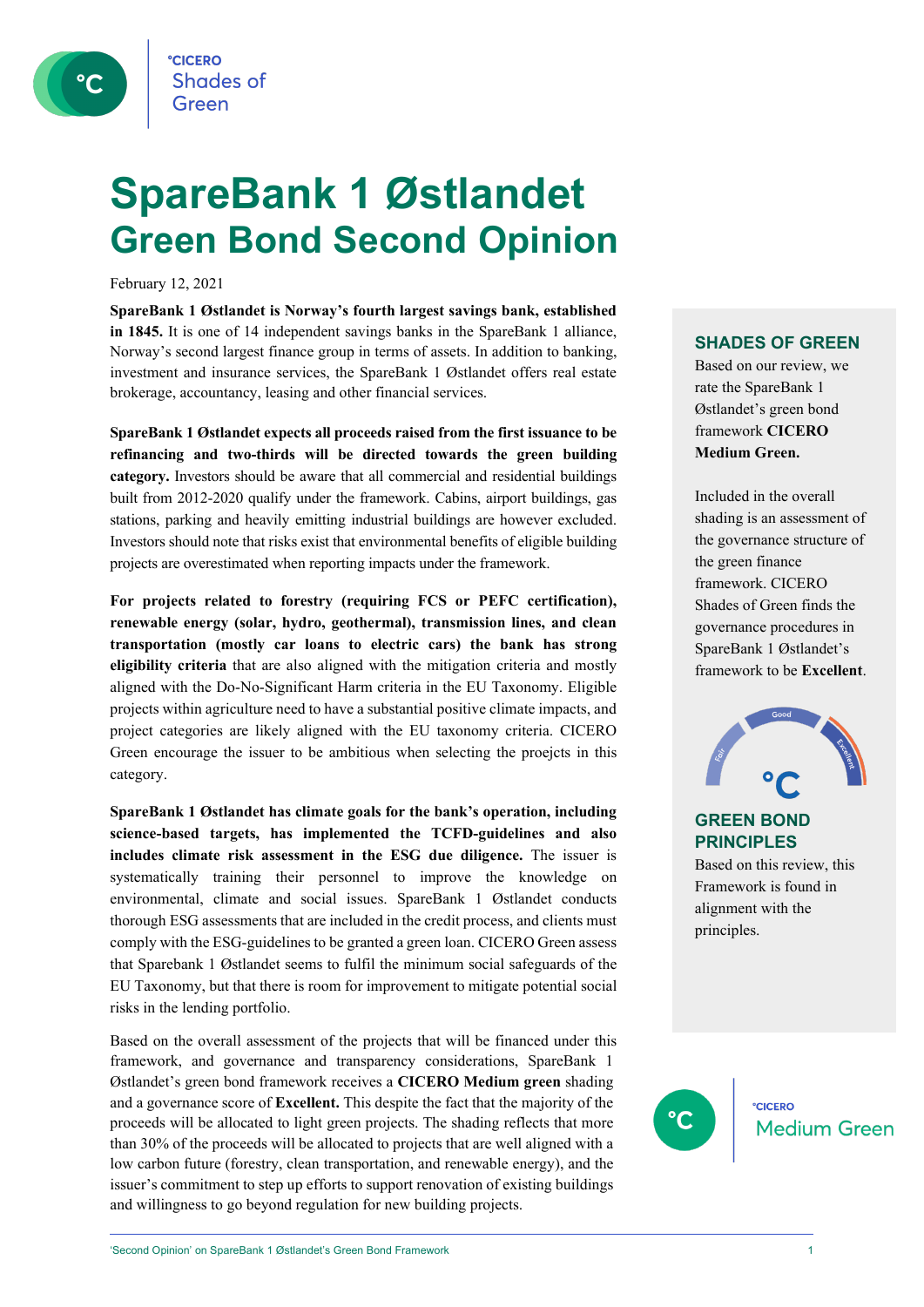

# **Contents**

| 1            | Terms and methodology <b>Example 2018</b> and 2019 and 2019 and 2019 and 2019 and 2019 and 2019 and 2019 and 2019 and 2019 and 2019 and 2019 and 2019 and 2019 and 2019 and 2019 and 2019 and 2019 and 2019 and 2019 and 2019 and 2       | - 3 |
|--------------|-------------------------------------------------------------------------------------------------------------------------------------------------------------------------------------------------------------------------------------------|-----|
|              |                                                                                                                                                                                                                                           |     |
| $\mathbf{2}$ | Brief description of SpareBank 1 Østlandet's green bond framework and related policies ___________________4                                                                                                                               |     |
|              |                                                                                                                                                                                                                                           |     |
|              |                                                                                                                                                                                                                                           |     |
|              |                                                                                                                                                                                                                                           |     |
|              |                                                                                                                                                                                                                                           |     |
|              |                                                                                                                                                                                                                                           |     |
| 3            | Assessment of SpareBank 1 Østlandet's green bond framework and policies ____________________________9                                                                                                                                     |     |
|              |                                                                                                                                                                                                                                           |     |
|              |                                                                                                                                                                                                                                           |     |
|              |                                                                                                                                                                                                                                           |     |
|              |                                                                                                                                                                                                                                           |     |
|              |                                                                                                                                                                                                                                           |     |
|              |                                                                                                                                                                                                                                           |     |
|              |                                                                                                                                                                                                                                           |     |
|              |                                                                                                                                                                                                                                           |     |
|              |                                                                                                                                                                                                                                           | 19  |
|              | Appendix 2: EU Taxonomy criteria and alignment entries and all all the state of the state of the state of the state of the state of the state of the state of the state of the state of the state of the state of the state of            | 20  |
|              |                                                                                                                                                                                                                                           |     |
|              |                                                                                                                                                                                                                                           |     |
|              |                                                                                                                                                                                                                                           |     |
|              |                                                                                                                                                                                                                                           |     |
|              |                                                                                                                                                                                                                                           |     |
|              |                                                                                                                                                                                                                                           |     |
|              |                                                                                                                                                                                                                                           |     |
|              |                                                                                                                                                                                                                                           |     |
|              | <b>Appendix 3:</b> About CICERO Shades of Green <b>Alternative Contract City Contract City Contract City Contract City Contract City Contract City Contract City Contract City Contract City Contract City Contract City Contract Cit</b> | 38  |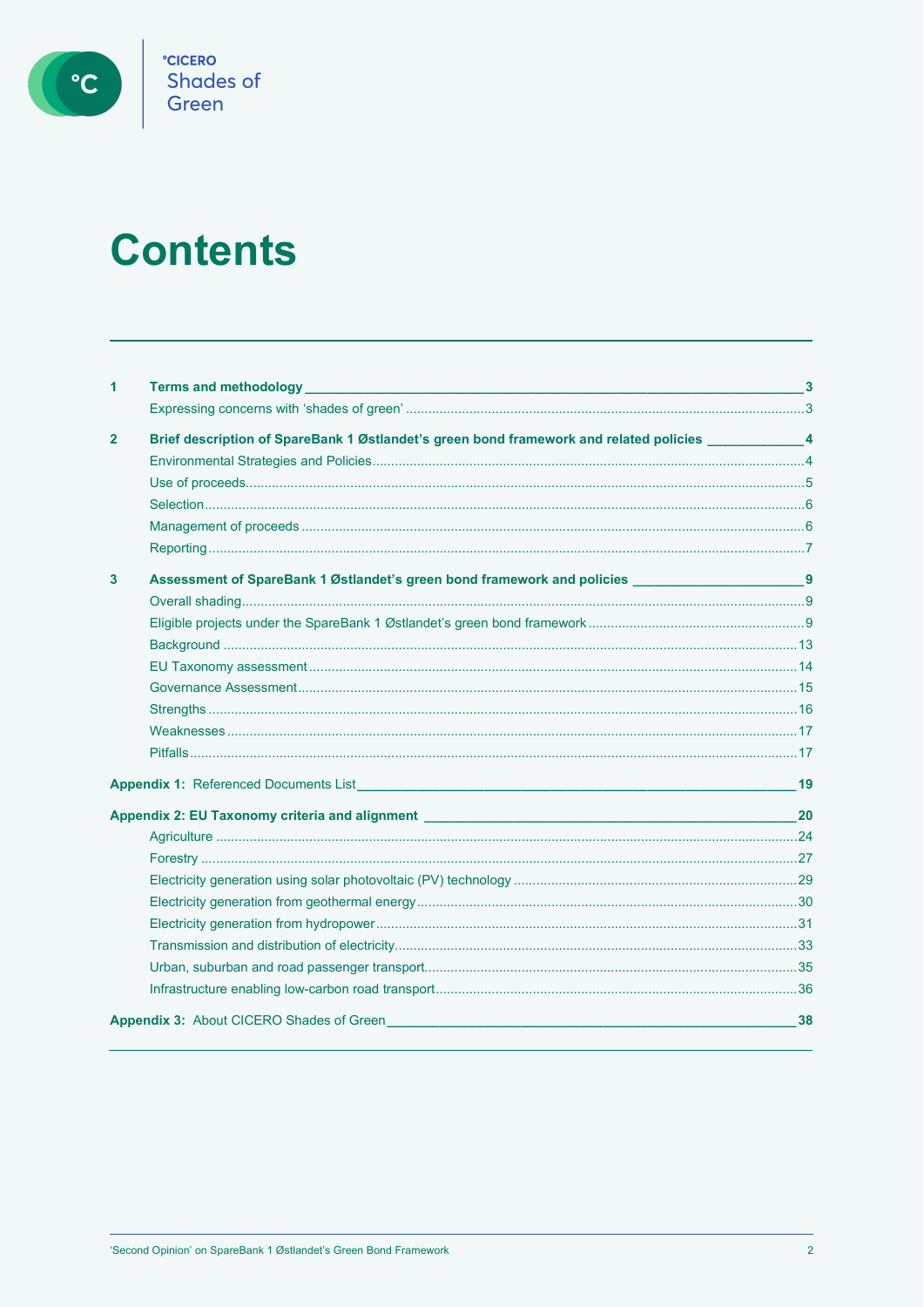## **1 Terms and methodology**

This note provides CICERO Shades of Green's (CICERO Green) second opinion of the client's framework dated February 2021**.** This second opinion remains relevant to all green bonds and/or loans issued under this framework for the duration of three years from publication of this second opinion, as long as the framework remains unchanged. Any amendments or updates to the framework require a revised second opinion. CICERO Green encourages the client to make this second opinion publicly available. If any part of the second opinion is quoted, the full report must be made available.

The second opinion is based on a review of the framework and documentation of the client's policies and processes, as well as information gathered during meetings, teleconferences and email correspondence. CICERO Green has assessed potential alignment with the EU taxonomy of Nov. 2020 and provides comments where relevant on alignment with final TEG Report on the EU Taxonomy published in March 2020, see section on the Taxonomy for details of our approach.

#### **Expressing concerns with 'shades of green'**

CICERO Green second opinions are graded dark green, medium green or light green, reflecting a broad, qualitative review of the climate and environmental risks and ambitions. The shading methodology aims to provide transparency to investors that seek to understand and act upon potential exposure to climate risks and impacts. Investments in all shades of green projects are necessary in order to successfully implement the ambition of the Paris agreement. The shades are intended to communicate the following:

### **CICERO Shades of Green**



Dark green is allocated to projects and solutions that correspond to the long-term vision of a low carbon and climate resilient future. Fossil-fueled technologies that lock in long-term emissions do not qualify for financing. Ideally, exposure to transitional and physical climate risk is considered or mitigated.

Medium green is allocated to projects and solutions that represent steps towards the long-term vision, but are not quite there yet. Fossil-fueled technologies that lock in longterm emissions do not qualify for financing. Physical and transition climate risks might be considered.

Light green is allocated to projects and solutions that are climate friendly but do not represent or contribute to the long-term vision. These represent necessary and potentially significant short-term GHG emission reductions, but need to be managed to avoid extension of equipment lifetime that can lock-in fossil fuel elements. Projects may be exposed to the physical and transitional climate risk without appropriate strategies in place to protect them.



Wind energy projects with a strong governance structure that integrates environmental concerns

Bridging technologies such as plug-in hybrid buses



Efficiency investments for fossil fuel technologies where clean alternatives are not available

Sound governance and transparency processes facilitate delivery of the client's climate and environmental ambitions laid out in the framework. Hence, key governance aspects that can influence the implementation of the green bond are carefully considered and reflected in the overall shading. CICERO Green considers four factors in its review of the client's governance processes: 1) the policies and goals of relevance to the green bond framework; 2) the selection process used to identify and approve eligible projects under the framework, 3) the management of proceeds and 4) the reporting on the projects to investors. Based on these factors, we assign an overall governance grade: Fair, Good or Excellent. Please note this is not a substitute for a full evaluation of the governance of the issuing institution, and does not cover, e.g., corruption.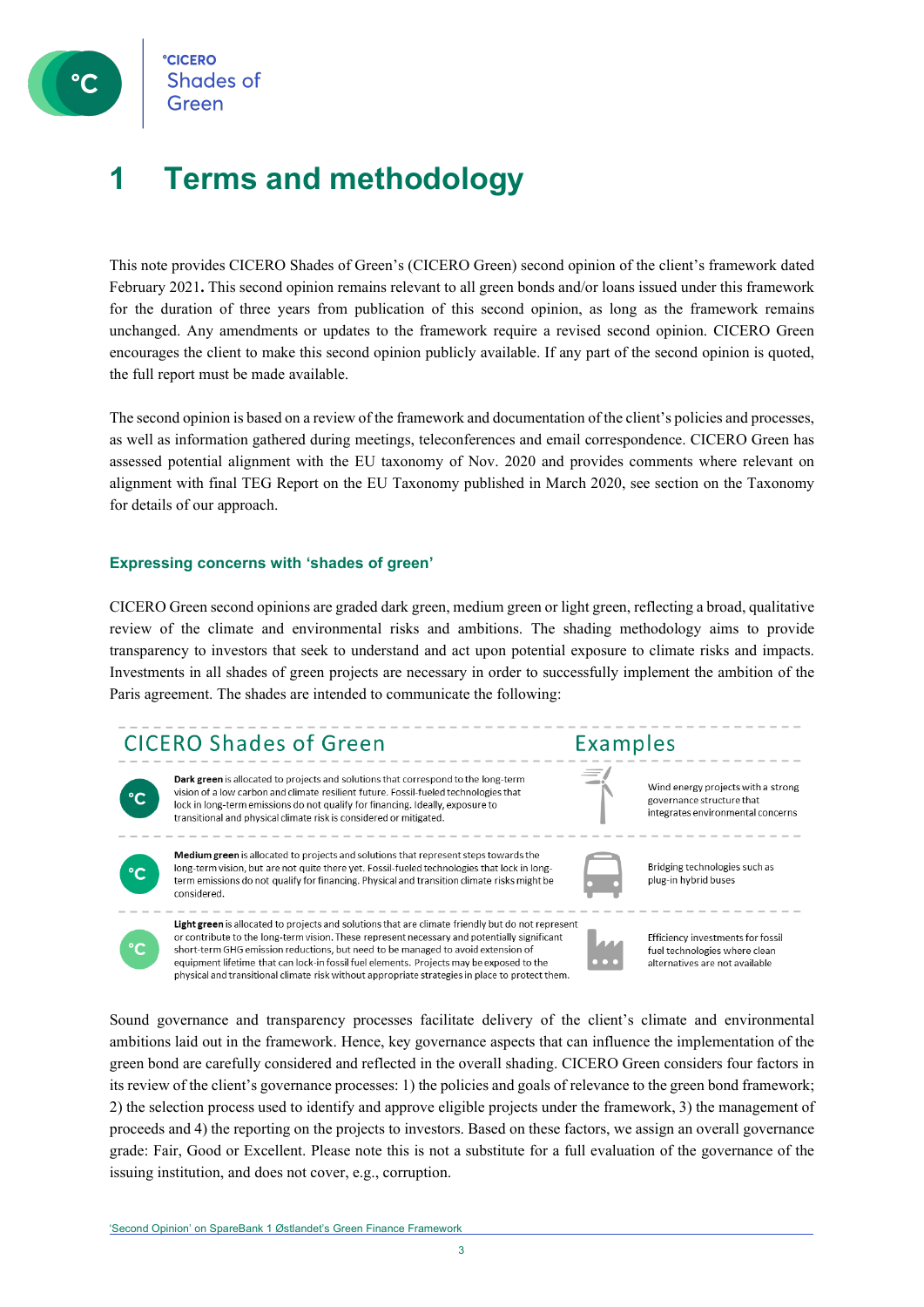

# **2 Brief description of SpareBank 1 Østlandet's green bond framework and related policies**

SpareBank 1 Østlandet is Norway's fourth largest savings bank, established in 1845. The bank has branch offices across the counties of Innlandet, Viken and Oslo in Norway. It is one of 14 independent savings banks in the SpareBank 1 alliance and owns 12.4% of the jointly owned holding company SpareBank 1 Gruppen AS, Norway's second largest finance group in terms of assets. Total assets held by SP1Ø in 2020 was NOK 194 billion.

In addition to banking, investment and insurance services, the SpareBank 1 Østlandet also offers real estate brokerage, accountancy, leasing and other financial services. The bank's core values are proficiency, accessibility and dedication, and sustainability is central throughout the bank's operations. The client base is comprised of 73.9 % retail market and 26.1 % corporate market.

#### **Environmental Strategies and Policies**

SpareBank 1 Østlandet has two main sustainability goals, outlined in their sustainability strategy; to promote sustainability in their markets and to integrate sustainability in their entire value chain. To achieve these goals, SpareBank 1 Østlandet plans to work with their customers to get a sustainable credit portfolio. A materiality assessment carried out in 2017 identified i.a. responsible lending and ethical marketing of products and services as areas where the bank can reinforce its positive sustainability impacts.

SpareBank 1 Østlandet is using the TCFD guidelines for assessing climate risks for the bank and their portfolio and summarized the first reporting in the 2018-annual report. The report identified that the bank is exposed to climate risk mainly through lending to the corporate market. The bank's two largest industries, real estate and agriculture, are identified to be the sectors most exposed to climate risks. The physical climate risks of the bank's buildings and operations are assessed to be limited; however, the bank focuses on climate adaptation where necessary.

In 2019 the bank developed due diligence/ESG-assessment within all relevant sectors, including for the sectors addressed in the green framework. According to the bank, roadmaps for a green transition (veikart for grønn omstilling/konkurransekraft), stakeholder dialogue with relevant industry organisations and the TCFD-analysis have informed the development of the ESG-assessments.

The bank has a commitment to climate action and works to have the bank's own offices and operations climate neutral by 2050. They have developed a guideline and "Action plan for climate and climate risks" to reach this target. The bank is working to raise the employees' knowledge on climate issues, to make them aware of their impact on climate and the environment, both through their own actions and through their work at the bank. As a part of the bank's climate action and sustainability strategy, they have developed sustainable products for their clients, including green mortgages for environmentally friendly and energy-saving measures in new and existing homes as well as green car loans. The loans have a favourable interest rate for people who choose environmentally friendly solutions, e.g. to renovate or switch to more environmentally friendly energy sources. For agricultural customers, the bank is offering green agricultural loans with favourable terms to customers who want to install photovoltaic systems on the farm. Furthermore, the bank informs us that they developed a green mortgage for a new Zero Emission Neighborhood (ZEN) district in Elverum, Ydalir. The district will have from 500 to 800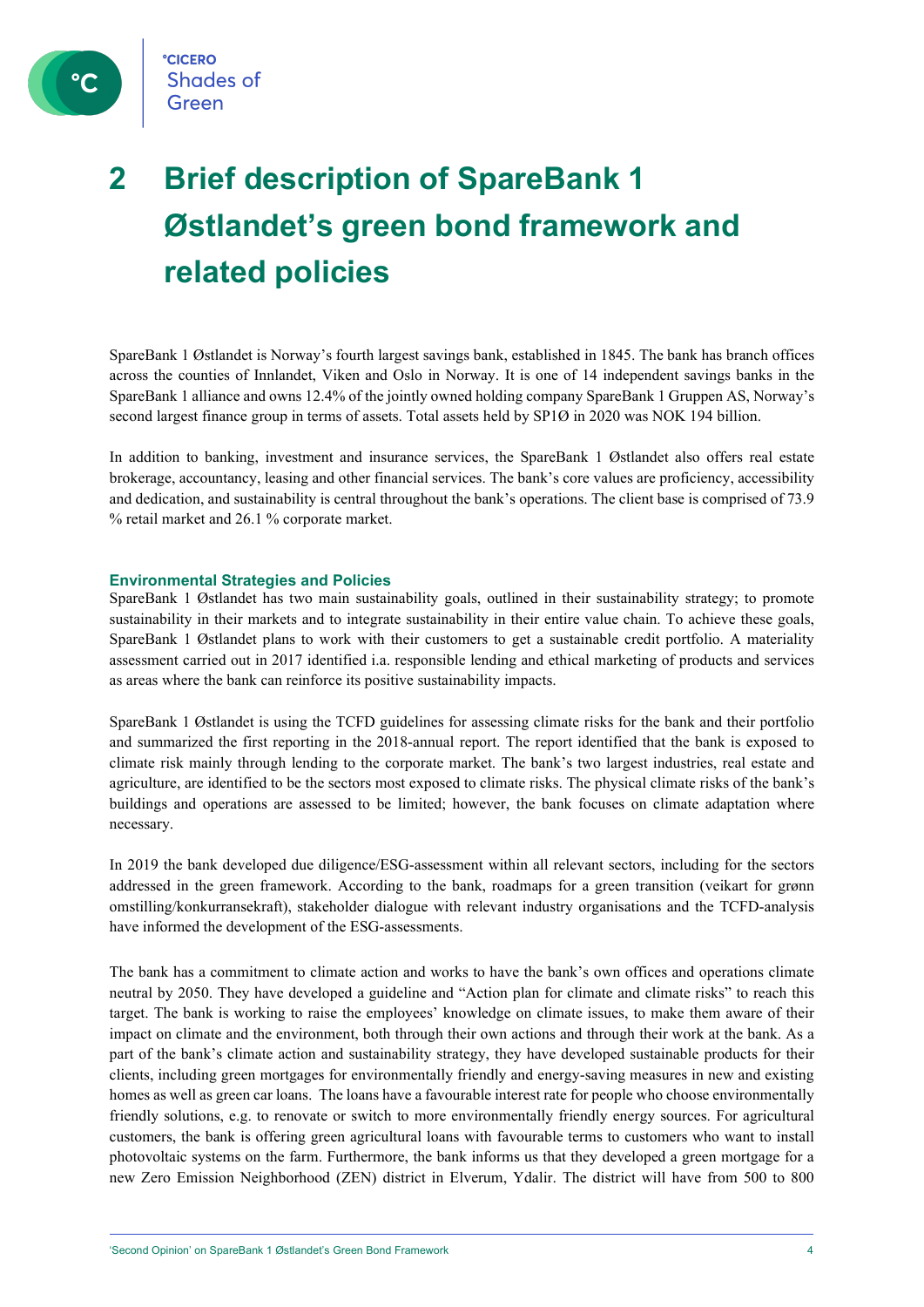housing units. All homes that are built must be better than a national TEK and are either passive houses or plus houses.

SpareBank 1 Østlandet has set science-based climate targets[1](#page-4-0) for their offices and internal operations, i.a. a 3% annual reduction in energy consumption until 2025, a fully electric car park by 2025 and to reduce the emissions from waste by 50% within 2050 from the 2018-level. The bank is in collaboration with the Collective Commitment on Climate Action, working on a Science Based Target for their loan portfolio. SpareBank 1 has developed climate targets for several segments of their loan portfolio and is setting target for the different segments. Several of these targets are linked to the technical thresholds in the EU-taxonomy. As such, the ambition will depend on the final version of the EU Taxonomy.

SpareBank 1 Østlandet has been certified according to Eco-Lighthouse (Miljøfyrtårn) since 2008. Eco-Lighthouse sets criteria on environmental standards, and the bank uses the certification to improve the work with waste management, energy consumption, procurement, and transport. The environmental certification through Eco-Lighthouse is certified via an external, independent certification body. According to the bank, they have also taken on the Partnership for Carbon Accounting Financials (PCAF) in the work towards their clients, and intends to report their loan portfolio emissions according to this framework in the 2020 annual report.

SpareBank 1 Østlandet is reporting on scope 1, 2 and 3 greenhouse gas (GHG) emissions for all offices. In 2019 the total CO<sub>2</sub>eq-emissions were 449 tons, were the scope 2 and 3 emissions represented 52.6 and 45.1% respectively<sup>[2](#page-4-1)</sup>. The total reduction of  $CO_2$ -emisisons from 2018 to 2019 was ca 18.8%, mainly due to reductions in use of fossil fuels in transport and reduction in the consumption of electricity in self owned and rented buildings. The bank is also reporting emissions from their portfolio.

SpareBank 1 Østlandet has established Guidelines on sustainability in procurement, giving input to how negative effects on the environment can be minimised throughout the value chain, including energy, water, and minimising greenhouse gas emissions in production and transport. An example of the impacts of the procurement guidelines is the replacement of company fossil fuel cars with electric vehicles, in line with a fully electric car park by 2025. The bank is furthermore conducting an evaluation of existing suppliers to monitor the implementation of the Guidelines, and e.g. the suppliers' knowledge about the risk of negative impacts on the environment and social conditions in their operations and supply chain.

SpareBank 1 Østlandet are committed to several external initiatives and standards, including the UN Sustainability goals, the UN Global Compact, the OECD Guidelines for Multinational Enterprises, the UN Guiding Principles for Business and Human Rights, including minimum labor rights outlined in the ILO Conventions, and the UNEP FI Principles for Responsible Banking and Collective Commitment on Climate Action.

#### **Use of proceeds**

Eligible assets under the green finance framework include projects and assets that target the mitigation of climate change and protection of healthy ecosystems within the categories green buildings (ca 67%), environmentally sustainable management of living natural resources (ca 14%) renewable energy (ca 6%) and clean transportation (ca 13%). SpareBank 1 Østlandet intends, on a best effort basis, to comply with the EU Taxonomy for the categories within its eligibility criteria.

SpareBank 1 Østlandet expects all of the proceeds to be allocated to refinancing. New eligible loans will be added over time to the portfolio. Within its allocation report, the bank will report on the % of new loans that have been

'Second Opinion' on SpareBank 1 Østlandet's Green Bond Framework 5

<sup>1</sup> <https://sciencebasedtargets.org/>

<span id="page-4-1"></span><span id="page-4-0"></span><sup>&</sup>lt;sup>2</sup> Scope 1 emissions 10.8 tCO<sub>2</sub>eq (transport), scope 2 emissions 236 tCO<sub>2</sub>eq (electricity and district heating) and scope 3 emissions 202.3 t CO<sub>2</sub>eq (flights and waste). Emissions include 29 departments and the head office.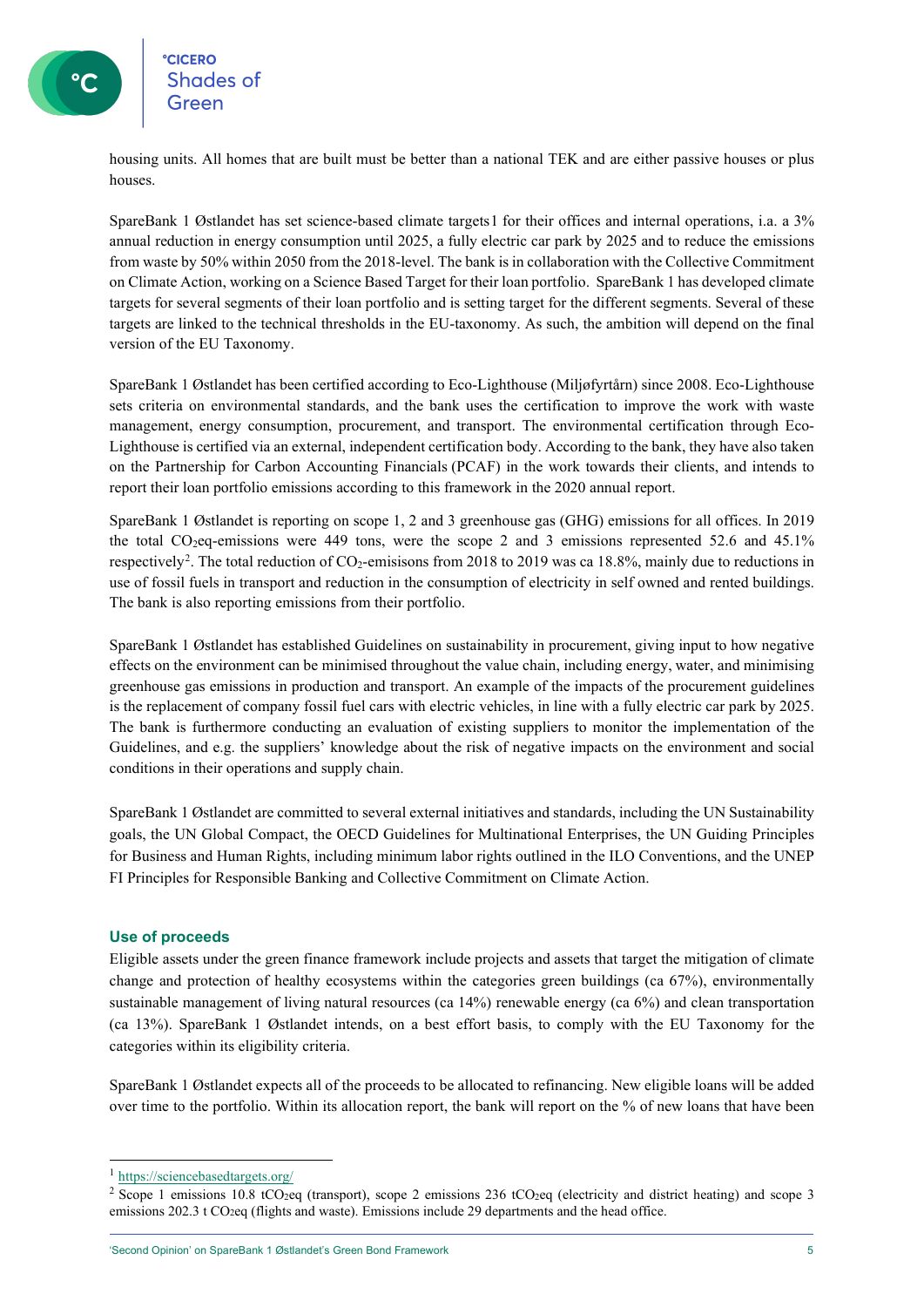### **CICERO** eccero<br>Shades of

added to the portfolio during the last year and bank will be informed on the % of existing versus new loans added to the eligible pool.

The bank is excluding from their portfolio fossil energy, nuclear power mining, timber from illegal logging/foresting contributing to deforestation or removal of protected forests, large-scale steam projects, wind power on land, companies that conduct lobbying against a necessary transition to a low-emission society, projects/companies related with arms, tobacco, or pornography. Proceeds will normally finance projects in the region where the issuer operates. According to the issuer, they may in rare cases take on minor projects outside their area if they are in line with the bank's strategy. Examples are when they the relevant SpareBank 1 does not have the particular sector in its portfolio.

#### **Selection**

The selection process is a key governance factor to consider in CICERO Green's assessment. CICERO Green typically looks at how climate and environmental considerations are considered when evaluating whether projects can qualify for green finance funding. The broader the project categories, the more importance CICERO Green places on the governance process.

Loans financed or refinanced through the green bond proceeds are evaluated and selected for inclusion in the eligible pool by SpareBank 1 Østlandet's employees based on compliance with the eligibility criteria. When assessing prospective eligible green loans, SpareBank 1 Østlandet may rely on analysis provided by external parties in addition to its own assessment.

The eligible green loan portfolio must also align with SpareBank 1 Østlandet's internal sustainability codes and policies. The bank conducts ESG-assessments for all loans, except mortgages, larger than 1 mill NOK, and the assessment is integrated in the credit process. The ESG assessments requires client officers to assess loan applicants' sustainability governance, also taking into account sustainability risks which are defined for a number of specific sectors, and clients' preparedness to address these risks. As a part of the ESG-assessment the bank will ask potential clients questions related to e.g. whether the project/property has been adapted to the climate changes expected in their local area, if they have an understanding of whether the project affects vulnerable eco systems like wetlands, and if they follow national legislation related to HSE (health, safety and environment). The result of the assessments is a part of the credit process and may lead to escalation of the application to the credit committee and in some cases result in loan applications not being granted.

The credit process incorporates the bank's list of excluded sectors, which include fossil energy, including coal, oil and gas, nuclear power, mining operations, large-scale dam projects, illegal logging, and wind power. The bank informs that they have not yet introduced a systematic approach to avoiding lock inn effects, however, fossil fuel investments where the lock in potential is most relevant are excluded from the bank's loan portfolio.

SpareBank 1 Østlandet has established a Green Bond Committee (GBC) that has members from relevant business areas including corporate banking, retail banking, SpareBank1 Finans Østlandet AS, treasury and sustainability. The GBC has prepared the Green Bond Framework and its role is to ensure that projects selected are aligned with the company's sustainability strategy as well as with the eligibility criteria outlined in the Framework. According to the issuer, decisions are consensus based, and if a loan does not comply it will not be included in the green portfolio.

#### **Management of proceeds**

CICERO Green finds the management of proceeds of SpareBank 1 Østlandet to be in accordance with the Green Bond and Loan Principles. The company intends to allocate an amount equal to the net proceeds from the issue of green bonds to a green loan portfolio, selected in accordance with the eligibility criteria and the use of proceeds. SpareBank 1 Østlandet will strive to achieve a level of allocation for eligible green loan portfolio matching or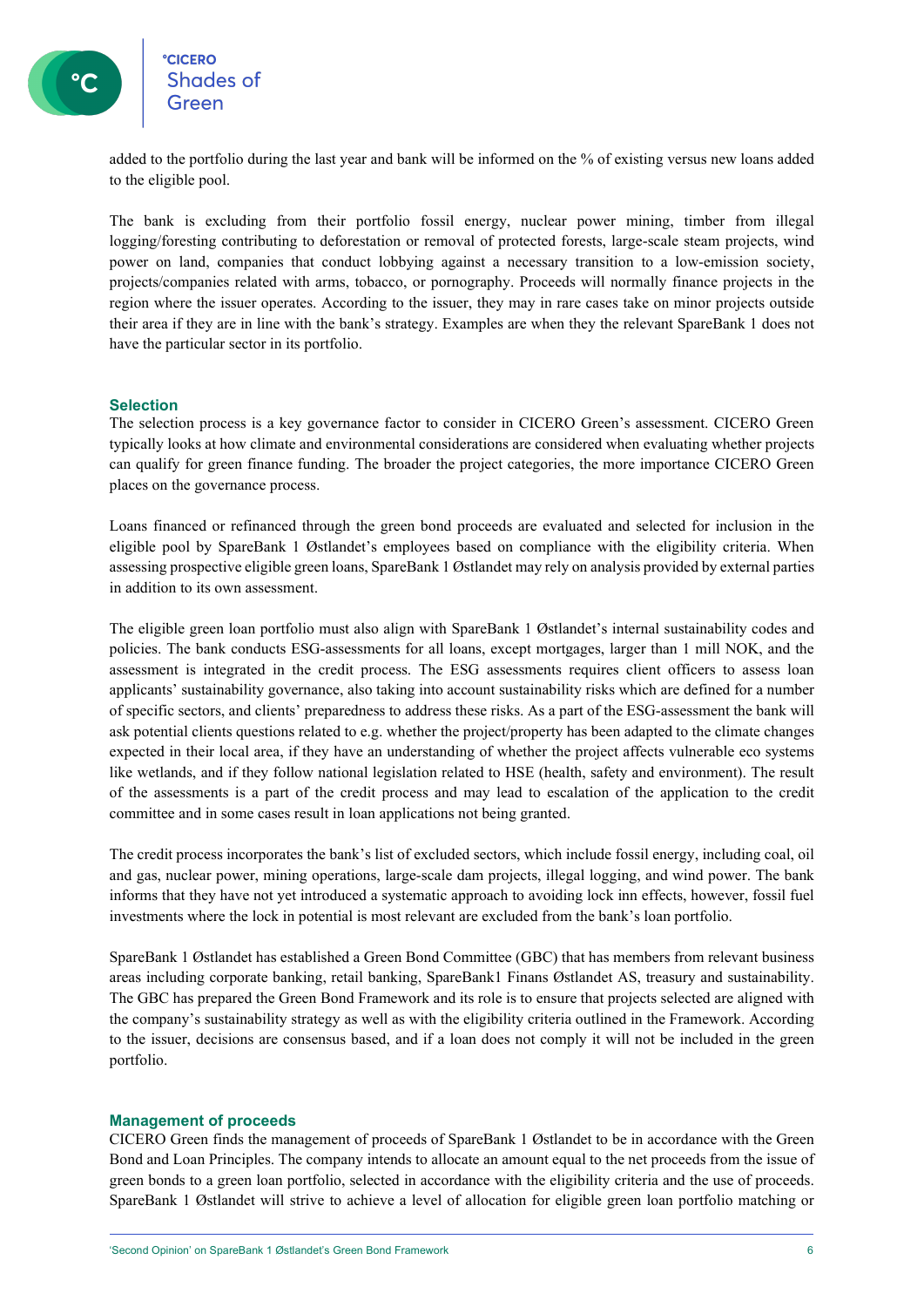exceeding the balance of net proceeds from the outstanding green bonds. Additional eligible green loans will be added to the green portfolio to the extent required to ensure that an amount equal to the net proceeds from outstanding green bonds will be allocated to the eligible green loans. Proceeds will be allocated to a portfolio of disbursements.

Eligible loans will be included in the green loan portfolio at a periodic process. According to the bank, there is an annual (or more frequent) mapping of the green loan portfolio towards the screening criteria to "refill" the green loan portfolio as loans are being repaid, to keep volume (plus buffer). If a loan ceases to fulfill the eligibility criteria, SpareBank 1 Østlandet will remove the loan from the green loan portfolio and replace it when necessary for the balance. New loans replacing loans that are not fulfilling the eligibility criteria need to go through the same process as loans originally included in the green portfolio.

Pending allocation of an amount equal to the net proceeds of green bonds to a green loan portfolio, SpareBank 1 Østlandet will hold or invest in the company's treasury liquidity portfolio, in cash or other short term and liquid instrument. Short term investments will be in line with the company's guidelines for sustainability in liquidity management. Unallocated proceeds will be invested in eligible green, social or sustainable bonds according to the company's sustainability guidelines and in line with best market practice.

#### **Reporting**

Transparency, reporting, and verification of impacts are key to enable investors to follow the implementation of green finance programs. Procedures for reporting and disclosure of green finance investments are also vital to build confidence that green finance is contributing towards a sustainable and climate-friendly future, both among investors and in society.

SpareBank 1 Østlandet will report on the allocation of an amount equal to the net proceeds to the green loan portfolio and as long as data is available, report annually on the impact of the green loan portfolio at least at the category level. Reporting will be carried out annually until the maturity of the green instruments. The reporting will be carried out on an aggregated level for all green bonds and other potential green financing outstanding. Impact reporting will, on a best effort basis, be aligned with ICMA handbook for impact reporting.

Allocation reporting will provide information on the total amount of proceeds allocated to green loans, the number of eligible green loans, the balance of unallocated proceeds, the amount or percentage of new financing and refinancing.

**Impact reporting.** Where feasible, SpareBank 1 Østlandet intends to report on the impact of the green loan portfolio. The impact reporting may provide a description of relevant green loans, and the breakdown of the green loan portfolio based on what is being financed.

Relevant metrics for impact reporting are identified, including:

- Estimated annual GHG emissions reduced/avoided compared to baseline (tons of CO<sub>2</sub> equivalent)
- Sustainable agriculture land area (hectares and % increase in certified land areas)
- Conservation agriculture techniques / practices and relative output figure, if available
- Land restored (hectares and % increase in land restored)
- Sustainable forestry certified land area (hectares and % increase in certified land areas)
- Renewable energy capacity installed (GW or MW) and generated or expected (MWh)
- Number of fossil free vehicles funded (units per year) and estimated GHG emissions avoided compared to baseline (tCO2e)

The bank has informed us that they intend to obtain a limited assurance on the allocation report to ensure that the net proceeds of the green bonds will solely be allocated towards the eligible portfolio. Regarding impact, figures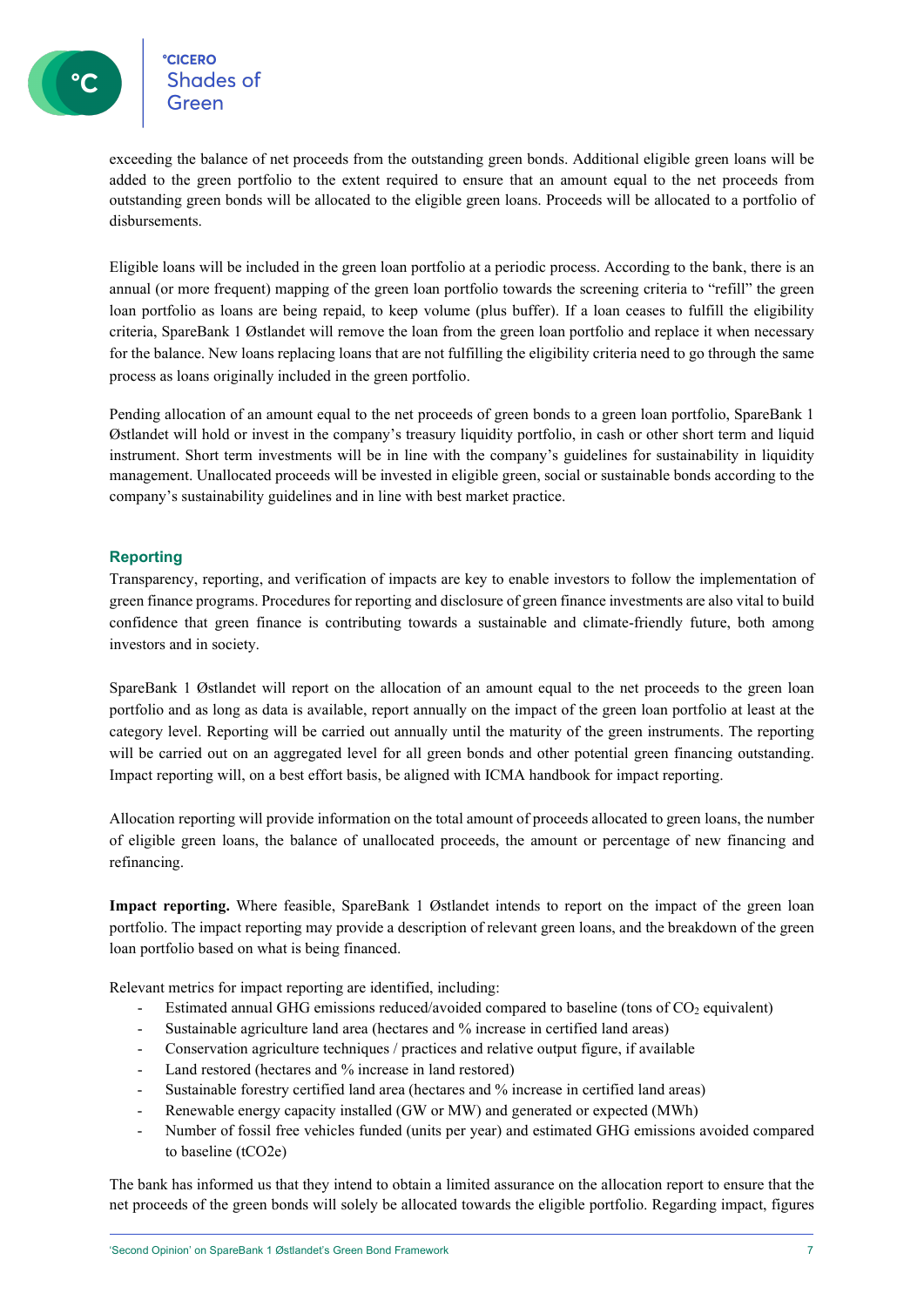

°cicero<br>Shades of<br>Green

will be calculated by an external experienced party which will also prepare a methodology report that will be made available to investors on the bank's website. The grid factor used will be the EU average grid factor. For the inaugural issuance, the bank aims to provide investors with pre-issuance impact reporting. The Green Bond Committee will be responsible for the green bond report. The bank informs that the report will be made available on the bank's website.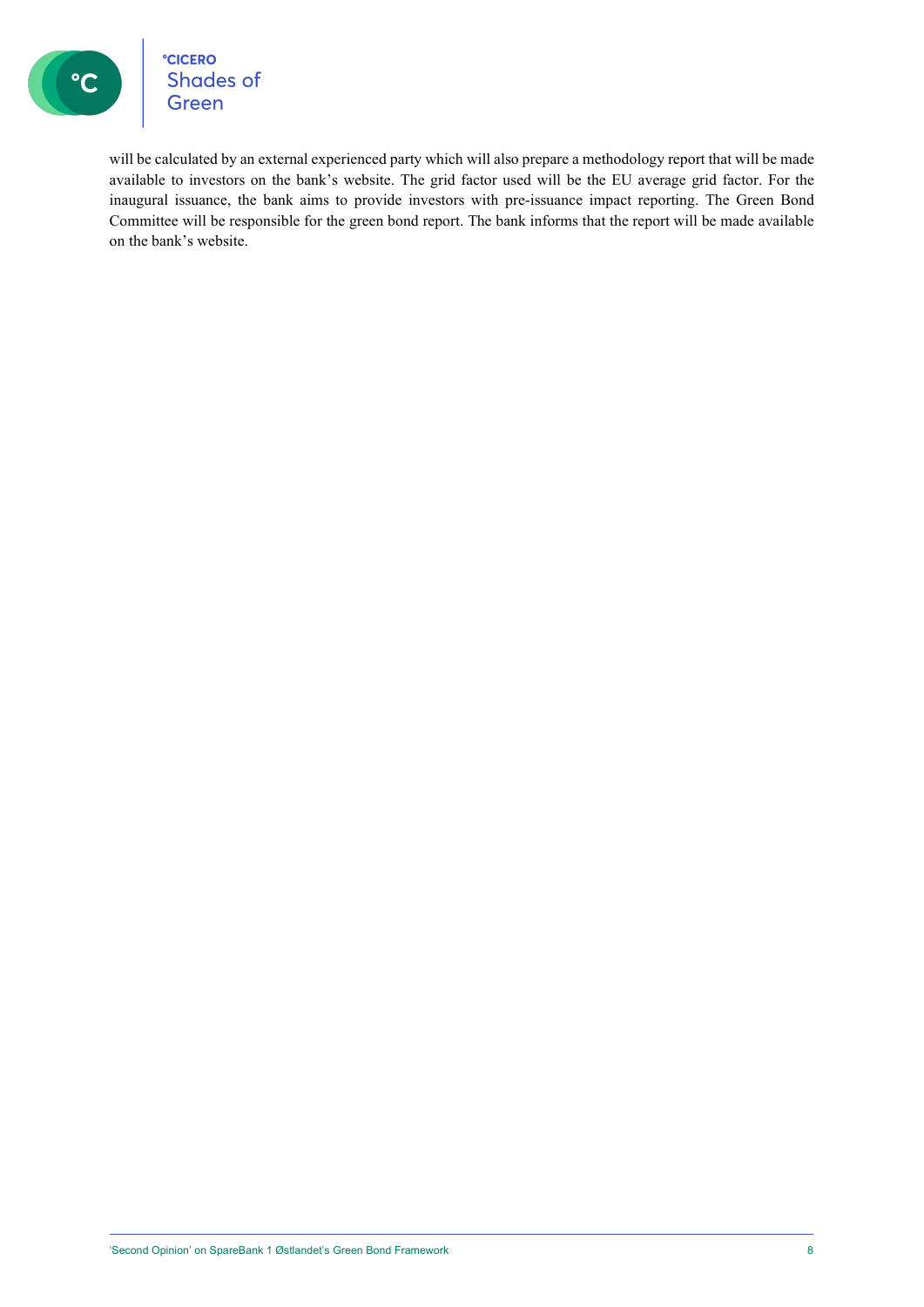

## **3 Assessment of SpareBank 1 Østlandet's green bond framework and policies**

The framework and procedures for SpareBank 1 Østlandet's green bond investments are assessed and their strengths and weaknesses are discussed in this section. The strengths of an investment framework with respect to environmental impact are areas where it clearly supports low-carbon projects; weaknesses are typically areas that are unclear or too general. Pitfalls are also raised in this section to note areas where SpareBank 1 Østlandet should be aware of potential macro-level impacts of investment projects.

#### **Overall shading**

Based on the project category shadings detailed below, and consideration of environmental ambitions and governance structure reflected in SpareBank 1 Østlandet's green finance framework, we rate the framework **CICERO Medium Green.**

#### **Eligible projects under the SpareBank 1 Østlandet's green bond framework**

At the basic level, the selection of eligible project categories is the primary mechanism to ensure that projects deliver environmental benefits. Through selection of project categories with clear environmental benefits, green bonds aim to provide investors with certainty that their investments deliver environmental returns as well as financial returns. The Green Bonds Principles (GBP) state that the "overall environmental profile" of a project should be assessed and that the selection process should be "well defined".

| Category           | Eligible project types                                                                                                                                                                                                                                                                                                                                                                                                                                                                                                                                                                                                                                                                                                                                            | Green Shading and some concerns                                                                                                                                                                                                                                                                                                                                                                                                                                                                                                                                                                                                                                                                                                                                                              |
|--------------------|-------------------------------------------------------------------------------------------------------------------------------------------------------------------------------------------------------------------------------------------------------------------------------------------------------------------------------------------------------------------------------------------------------------------------------------------------------------------------------------------------------------------------------------------------------------------------------------------------------------------------------------------------------------------------------------------------------------------------------------------------------------------|----------------------------------------------------------------------------------------------------------------------------------------------------------------------------------------------------------------------------------------------------------------------------------------------------------------------------------------------------------------------------------------------------------------------------------------------------------------------------------------------------------------------------------------------------------------------------------------------------------------------------------------------------------------------------------------------------------------------------------------------------------------------------------------------|
| Green<br>buildings | Loans, credits and investments to finance and<br>refinance new or existing residential, commercial<br>or public buildings.<br><b>Refurbished Residential and Commercial</b><br>Buildings <sup>3</sup><br>Refurbished buildings in Norway with an<br>improved energy efficiency of 30%. One of<br>the two following criteria must be met:<br>Refurbished Norwegian commercial and<br>$\circ$<br>residential buildings with at least a 30%<br>improvement in energy efficiency measured<br>in specific energy, kWh/m2, compared to the<br>calculated label based on building code in<br>the year of construction.<br>Refurbished Norwegian commercial and<br>$\circ$<br>residential buildings with at least two steps<br>of improvement in energy label compared to | <b>Light Green</b><br>The majority of the green bond proceeds<br>for the first issuance (around $67\%$ ) is<br>expected to be allocated to green<br>buildings.<br>Renovation of existing buildings is key in<br>order to succeed in the transition to a low<br>carbon future. The 30% improvement<br>criteria is good and aligned with science.<br>It is also a strength that new buildings<br>(2021 and onwards) in order to be eligible<br>need to be 20 percent more energy<br>efficient that required by regulations. Both<br>these criteria qualify as medium green.<br>Investors should however be aware that<br>all commercial and residential buildings<br>built after 2012-2020 qualify under the<br>framework. Most of the proceeds for the<br>first issuance will be allocated to |

<span id="page-8-0"></span> $3$  All buildings directly heated by fossil fuels are excluded

'Second Opinion' on SpareBank 1 Østlandet's Green Bond Framework 9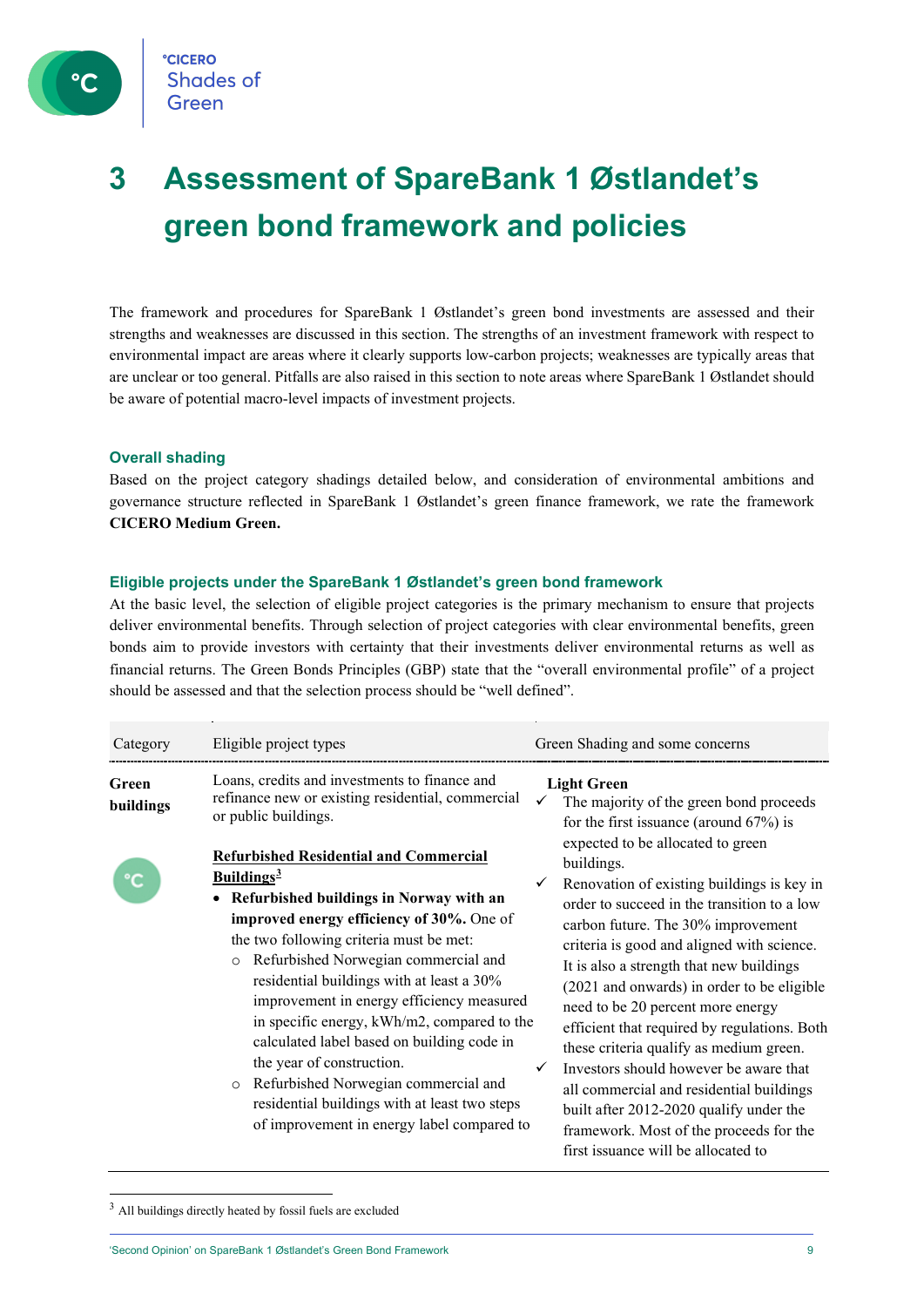the calculated label based on building code in the year of construction.

Where EPC labels are available to select eligible assets under this criterion, only labels of 'D' or better will be considered.

#### **Green Residential Buildings**

- **Residential buildings in Norway (built between 2012 and 2021**)[4](#page-9-0)
	- Norwegian apartments that comply with the Norwegian building codes of 2010 (TEK10) or 2017 (TEK17). Hence, built after 2012<sup>[5](#page-9-1)</sup>.
	- New or existing Norwegian other residential  $\checkmark$ dwellings that comply with the Norwegian building codes of 2012. 2010 (TEK10) or 2017 (TEK17). Hence, built after 2012.
	- Residential buildings built from the 1st January 2021 should be at least a 20% more energy efficient than regulation at time of construction.

#### • **Residential buildings in Norway (built before 2012)**

- Norwegian residential buildings built using older building codes than TEK10 for other residential dwellings with EPC-labels A and B. These buildings may be identified in data from the Energy Performance Certificate (EPC) database.

#### **Green Commercial Buildings[6](#page-9-2)**

• **Commercial buildings belonging to top 15% low carbon buildings in Norway[7](#page-9-3)**

buildings that have only been built according to regulation at the time of construction. According to a report by Multiconsult these buildings are among the top 4-12 percent best performing on energy efficiency of the existing building stock.

- The issuer has confirmed that cabins, airport buildings, gas stations, parking and heavily emitting industrial buildings are excluded. Shopping centers are only included if they are reachable by public transportation.
	- No buildings will be run on fossil fuel directly.
	- The construction year will alone be used to identify eligible residential buildings. Since there is no requirement to provide evidence that the buildings are built according to the regulations, only to document construction year, there is no guarantee that the buildings comply with the regulation.
	- The listed building certification criteria reflect a good environmental standard, however the points-based system of voluntary certifications like the LEED 'Gold' and BREAM 'Excellent' may not guarantee low climate impact. According to the issuer in-use certifications are not eligible.
- The building criteria are not in alignment with the draft delegated acts on the EU taxonomy (November 2020) for

<span id="page-9-0"></span> $4$  The Eligibility Criteria apply to buildings built until the  $31<sup>st</sup>$  of December 2020. In accordance with the EU Taxonomy document, buildings built from the 1 January 2021 should meet the 'NZEB – 20%' criterion, meaning that the net primary energy demand of the new buildings must be at least 20% lower than the primary energy demand resulting from the relevant NZEB requirements. In Norway, NZEB has not yet been established. Therefore, SpareBank 1 Østlandet will apply the current Eligibility Criteria until there will be clear a definition of what NZEB ('Nearly Zero Energy Buildings') corresponds to in terms of regulation, within the Norwegian context. SpareBank 1 Østlandet intends to closely monitor regulatory developments regarding this topic and intends to apply the 'NZEB – 20%' criterion to buildings built from 1<sup>st</sup> January 2021, when there will be an exact definition of NZEB in Norway. Source: https://www.epbd-ca.eu/wp-content/uploads/2018/08/CA-EPBD-IV-Norway-2018.pdf

<span id="page-9-1"></span><sup>&</sup>lt;sup>5</sup> Two-year lag between implementation of a new building code and the buildings built under that code must be taken into account. This means that all residential buildings finished in 2012 and later are all eligible for Green Bonds under this criterion. This is in line with the criteria as set by the Climate Bonds Initiative Standard and Guidance on Low Carbon Residential Buildings, https://www.climatebonds.net/standard/buildings/residential

<span id="page-9-2"></span><sup>&</sup>lt;sup>6</sup> The Green Commercial Buildings definition excludes: airport buildings, gas stations, parking and in general heavily emitting industrial buildings. Shopping centers are included as long as they are located in areas that are reachable via public transportation, in order to allow for modal shift.

<span id="page-9-3"></span> $7$  The Eligibility Criteria apply to buildings built until the 31<sup>st</sup> of December 2020. In accordance with the EU Taxonomy document, buildings built from the 1 January 2021 should meet the 'NZEB – 20%' criterion, meaning that the net primary energy demand of the new buildings must be at least 20% lower than the primary energy demand resulting from the relevant NZEB requirements. In Norway, NZEB has not yet been established. Therefore, SpareBank 1 Østlandet will apply the current Eligibility Criteria until there will be clear a definition of what NZEB ('Nearly Zero Energy Buildings') corresponds to in terms of regulation, within the Norwegian context. SpareBank 1 Østlandet intends to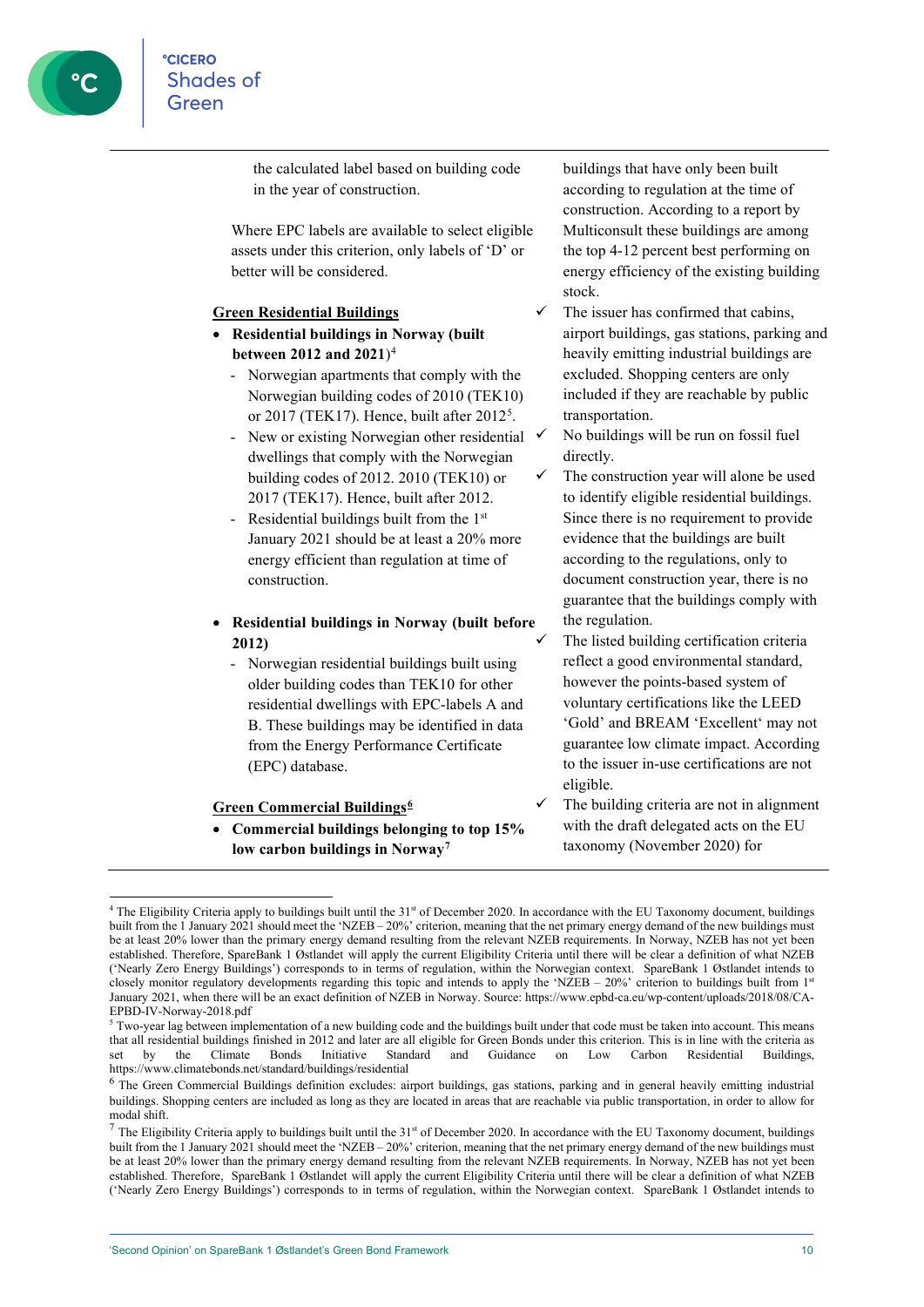

- Norwegian hotel and restaurant buildings that comply with the Norwegian building code, TEK10, TEK17 and later building codes<sup>[8](#page-10-0)</sup>.
- Norwegian office, retail and industrial buildings and warehouses that comply with the Norwegian building code TEK10. TEK17 and later building codes<sup>[9](#page-10-1)</sup>.
- Commercial buildings which received at least one or more of the following classifications: LEED "Gold", BREEAM or BREEAM-NOR "Excellent", or equivalent or higher level of certification and Nordic Swan Ecolabel.
- Commercial buildings built from the 1<sup>st</sup> January 2021 should be at least a 20% more energy efficient than regulation at time of construction.

acquisition and ownership of buildings which require an energy label level A to be aligned.

 $\checkmark$  The eligibility criteria are however mostly aligned with mitigation criteria for buildings given in the final TEG report on the EU taxonomy (March 2020) (provided that the certifications and level are approved by the Sustainable Finance Platform). The issuer has informed us that it is not a requirement to monitor the energy use in large non-residential buildings which the TEG report requires.

#### **Environmentally Sustainable Agriculture[10](#page-10-2)**

#### **Sustainable Management of Living Natural Resources and**



- Loans to finance or refinance agricultural projects/activities with a substantial positive climate impact that do not deplete existing carbon pools.
- Loans to finance or refinance agricultural projects/activities with a farm sustainability plan $\checkmark$ with a substantial positive climate impact has been established based on yearly record of its climate performance (Landbrukets Klimakalkulator) advisory.
- All loans included in this category needs to meet KSL-standards, and have to have an ESG due diligence assessment.

#### **Medium Green**

- Financing sustainable agriculture will be an important contribution to a low-carbon society. KSL is ensuring compliance with
- Norwegian laws and regulation. For both categories in sustainable agriculture financing of fossil-fuel based farm equipment is excluded and livestock proejcts will not be funded.
- The agricultural sector is developing a tool called the climate calculator (Klimakalkulatoren) to assist farmers in getting a better overview of the emissions of greenhouse gases. It is a strength that the bank follows up with their clients in order to encourage the farmers to reduce their emissions by using the climate calculator.
- The bank informs that they are currently not selecting loans under this category.

closely monitor regulatory developments regarding this topic and intends to apply the 'NZEB – 20%' criterion to buildings built from  $1<sup>st</sup>$ January 2021, when there will be an exact definition of NZEB in Norway. Source: https://www.epbd-ca.eu/wp-content/uploads/2018/08/CA-EPBD-IV-Norway-2018.pdf

<span id="page-10-0"></span><sup>&</sup>lt;sup>8</sup> A conservative time lag between implementation of a new building code and the hotel and restaurant buildings built under that code is taken into account in Multiconsult's technical report, hence all hotel and restaurant buildings finished in 2013 and later (3 year lag) are all eligible under this criterion.

<span id="page-10-1"></span><sup>&</sup>lt;sup>9</sup> A conservative time lag between implementation of a new building code and the office, retail and industrial buildings built under that code is taken into account in Multiconsult's technical report, hence all office, retail and industrial buildings finished in 2012 and later (2 year lag) are all eligible under this criterion.

<span id="page-10-2"></span><sup>10</sup> Financing of fossil-fuel based farm equipment is excluded.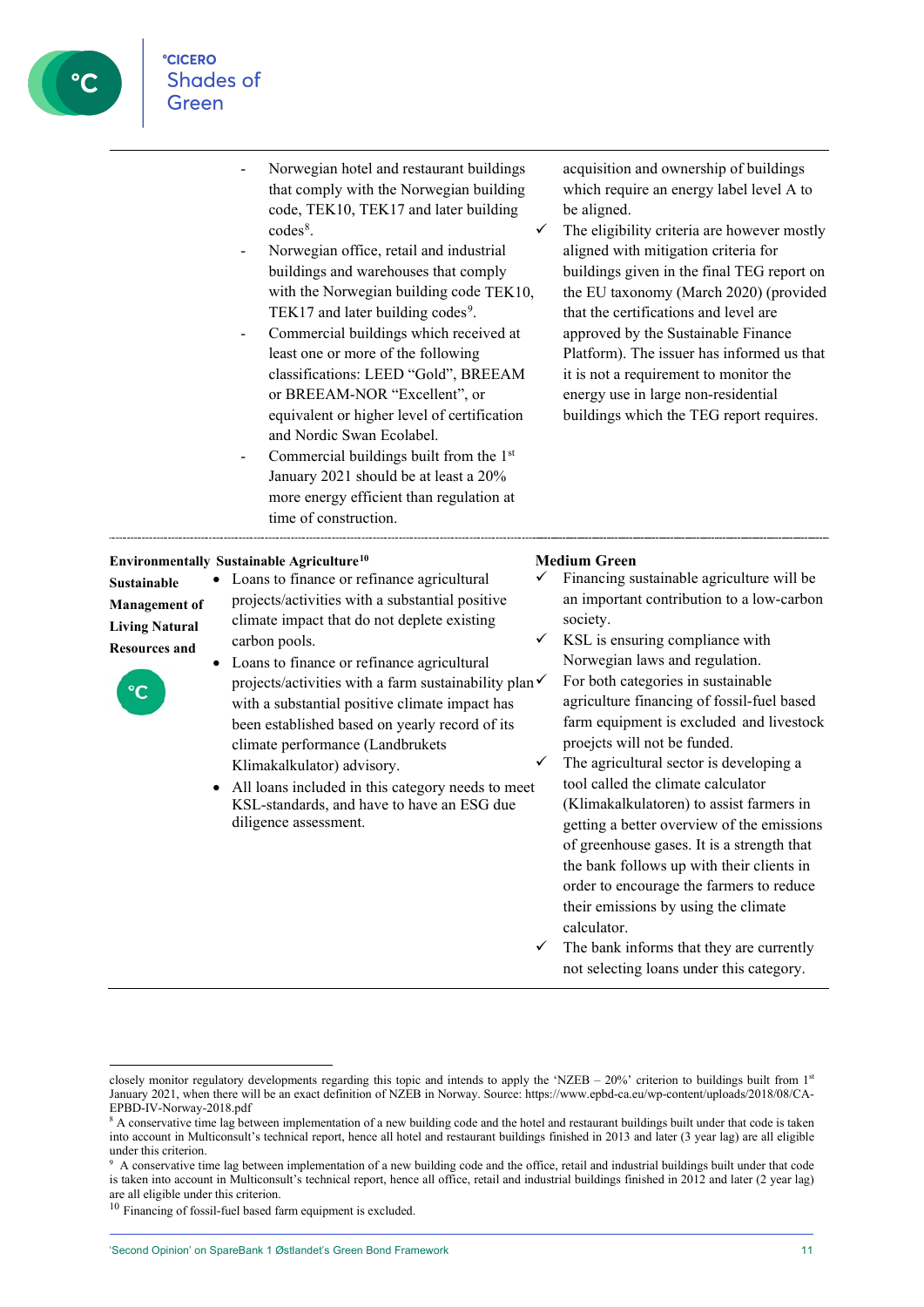**Sustainable Forestry**

Loans to finance or refinance environmentally responsible forest management:

• Forest land certified in accordance with the Forest Stewardship Council (FSC) standards and/or the Programme for the Endorsement of Forest Certified (PEFC).

#### **Dark Green**

- The bank informs that ca 14% of the proceeds is expected to be used within sustainable forestry.
- FSC and PEFC are internationally recognized forestry certification schemes.
- According to the IPCC, forests and land use represent important opportunities for controlling climate change.
- Fossil-fuel powered machinery for forestry will be excluded.
- Roads open to the public cannot be financed.
- The FSC and PEFC schemes are vague when it comes to alignment with the Taxonomy criteria related to establishment of a verified GHG baseline and demonstration of an increase in the forest carbon stock. To demonstrate alignment, the forest owners need to establish a baseline and demonstrate that carbon stocks have been maintained or increased against this baseline.

### **Renewable Energy**

Loans, credits and investments to finance and refinance **Dark Green** the acquisition, development, operation and maintenance of renewable energy power plants, generation and transmission of energy from such renewable sources, and manufacturing of related technologies and equipment.

Loans may be for specific assets and projects or to 'pure play' companies, defined as enterprises which are expected to derive  $\geq 90\%$  of their turnover from assets aligned with defined eligibility criteria. For such enterprises, the entire loan principle is eligible for green bond funding,

- **Solar power:** Photovoltaic energy projects
- **Hydropower**: Small-scale hydropower projects (less than 25MW), and large-scale projects (more than 25MW) with either (i) life cycle emissions of less than  $100g \text{ CO}_2/kWh$  or (ii) power density greater than 5W/m<sup>2</sup>.
- **Transmission systems**: Development of new, or improvement of existing, transmissions systems (or other infrastructure) to facilitate the integration of electricity from renewable energy sources into the grid.

- The bank informs that ca 6% of the proceeds is expected to be used within renewable energy. According to the bank, there is no risk that assets or revenues are related to fossil fuels for pure play companies.
- Solar PV systems will be mainly rooftop installation. The bank informs that this category is not currently included in the green pool.
- New construction of small hydro can be financed, and refurbishment of large hydro can be refinanced. The largest hydropower plant currently in the portfolio is 9MW and the average size is 3MW.
- The bank informs that new power grids could be included, and that grids will be limited to the Østlandet region in Norway.

otherwise not at all.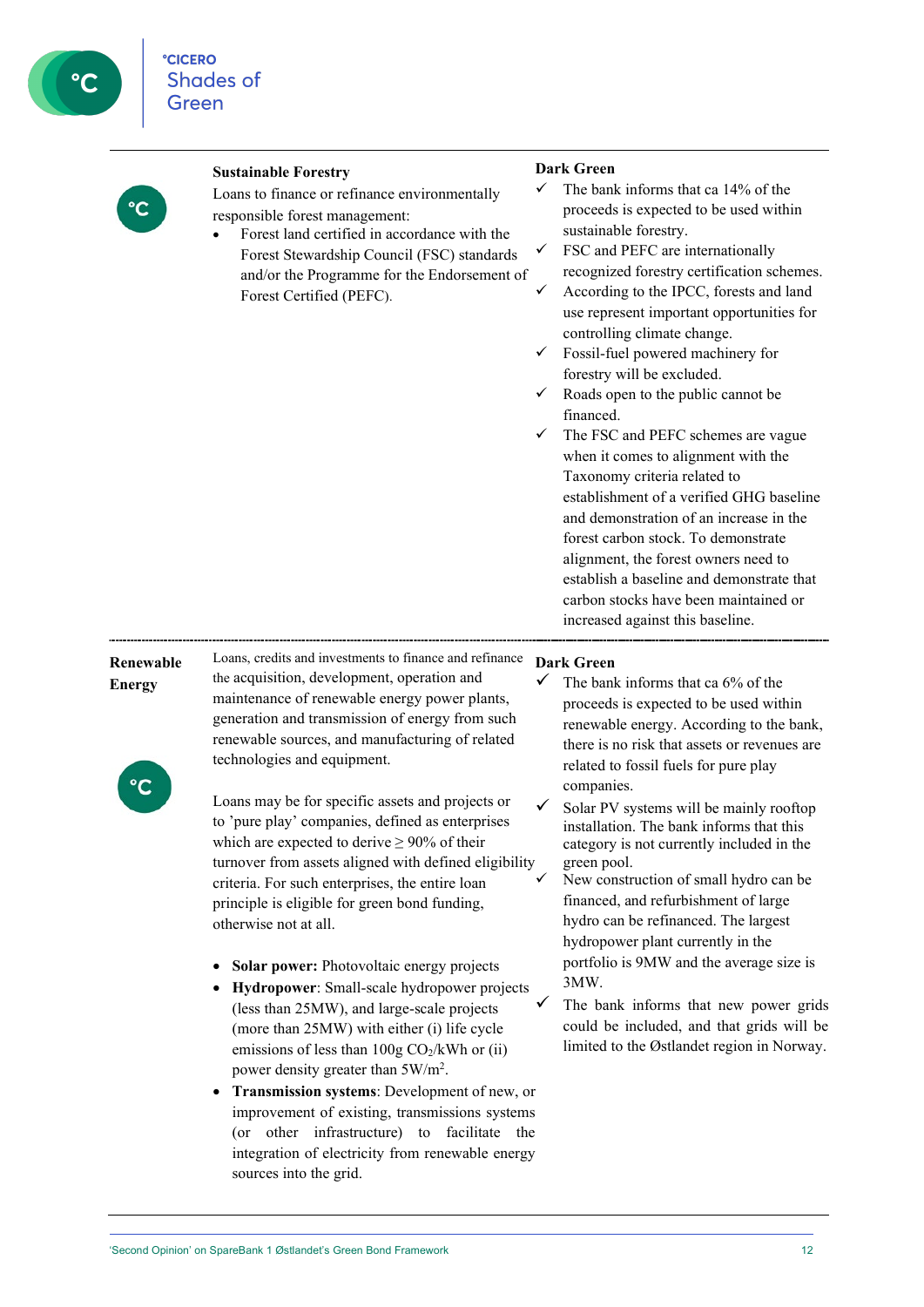| Clean                 | Loans to finance or refinance establishment,<br><b>Transportation</b> acquisition, expansion, upgrades, maintenance and $\checkmark$                                                                                                                         | <b>Dark Green</b><br>The bank informs that ca 13% of the                                                                                                                                                                                                                                                         |
|-----------------------|--------------------------------------------------------------------------------------------------------------------------------------------------------------------------------------------------------------------------------------------------------------|------------------------------------------------------------------------------------------------------------------------------------------------------------------------------------------------------------------------------------------------------------------------------------------------------------------|
| $\overline{\text{C}}$ | operation of low carbon vehicles and related<br>infrastructures:<br>Low carbon vehicles: Fully Electric,<br>Hydrogen or otherwise zero-emission<br>passenger vehicles<br>Low carbon public and mass<br>transportation: Fully electric or hydrogen<br>busses. | proceeds is expected to be used within<br>clean transportation.<br>SpareBank 1 Østlandet informs that loans<br>to electric cars are most relevant for<br>funding, with 97% beeing electric cars<br>and the remaining electric cargo<br>trucks/vans, busses and motorcycles.<br>Hybrid vehicles are not eligible. |

Table 1. Eligible project categories

#### **Background**

In February 2020, Norway released updated targets for 2030 to cut emissions by 50-55% from 1990 levels<sup>[11](#page-12-0)</sup>, and has outlined necessary steps to achieve this through the 'Klimakur 2030' document<sup>12</sup>. This document covers targets from the energy, land use, industrial processes and product use, agriculture, land-use change and forestry, and waste sectors. Norway is projected to miss its 2020 emissions reductions target by around 4.5 million tCO<sub>2</sub>e and needs fast action to reach the new 2030 goal.

Emissions reductions measures within road transport will make up about one-third of the total Norwegian non-ETS emissions reductions between 2021-2030. This includes the full electrification of personal vehicles and city buses by 2025, the transformation of 50% of the truck fleet being fueled by hydrogen or electricity, the increased use of biofuel for road transport, as well as improved logistics for trucks. Concurrent investments in charging infrastructure and battery technology for these vehicles are also necessary, as well as considerations for construction materials, operations and maintenance of road and rail infrastructur[e13.](#page-12-2)

Globally, agriculture, forestry and land use account for around 23% of total human activity caused greenhouse gas (GHG) emissions[14](#page-12-3). According to the emission projections from the Norwegian national budget 2020, 20% of GHG-emissions in the non-quota sector in the period 2021-2030 will come from agriculture. To reduce the emissions from the agricultural sector, Klimakur 2030 identified measures related to i.a. improvement of production and resource utilization in agriculture and carbon storage in soil<sup>6</sup>.

The Klimakur 2030 further mentions the need for energy efficiency measures in residential housing. The energy efficiency of buildings is dependent on multiple factors including increasing affluence and expectations of larger living areas, growth in population and unpredictability of weather, and greater appliance ownership and use<sup>[15](#page-12-4)</sup>. All of these factors should be considered in the project selection process. Voluntary environmental certifications such as LEED and BREEAM or equivalents measure or estimate the environmental footprint of buildings and raise awareness of environmental issues. These points-based certifications, however, fall short of guaranteeing a lowclimate impact building, as they may not ensure compliance with all relevant factors e.g., energy efficiency, access to public transport, climate resilience, sustainable building materials. CICERO Shades of Green assesses all of these factors when evaluating the climate impact of buildings.

<span id="page-12-0"></span><sup>11</sup> [https://www.regjeringen.no/no/aktuelt/norge-forsterker-klimamalet-for-2030-til-minst-50-prosent-og-opp-mot-55](https://www.regjeringen.no/no/aktuelt/norge-forsterker-klimamalet-for-2030-til-minst-50-prosent-og-opp-mot-55-prosent/id2689679/) [prosent/id2689679/](https://www.regjeringen.no/no/aktuelt/norge-forsterker-klimamalet-for-2030-til-minst-50-prosent-og-opp-mot-55-prosent/id2689679/)

<span id="page-12-1"></span><sup>&</sup>lt;sup>12</sup> <https://www.miljodirektoratet.no/globalassets/publikasjoner/m1625/m1625.pdf>

<span id="page-12-2"></span><sup>13</sup> <https://energiogklima.no/kommentar/transport-klimakur-rapporten-lite-relevant-for-nokkelsektor/>

<span id="page-12-3"></span><sup>&</sup>lt;sup>14</sup> [https://www.ipcc.ch/site/assets/uploads/2019/08/4.-SPM\\_Approved\\_Microsite\\_FINAL.pdf](https://www.ipcc.ch/site/assets/uploads/2019/08/4.-SPM_Approved_Microsite_FINAL.pdf)

<span id="page-12-4"></span><sup>15</sup> <https://www.iea.org/fuels-and-technologies/building-envelopes>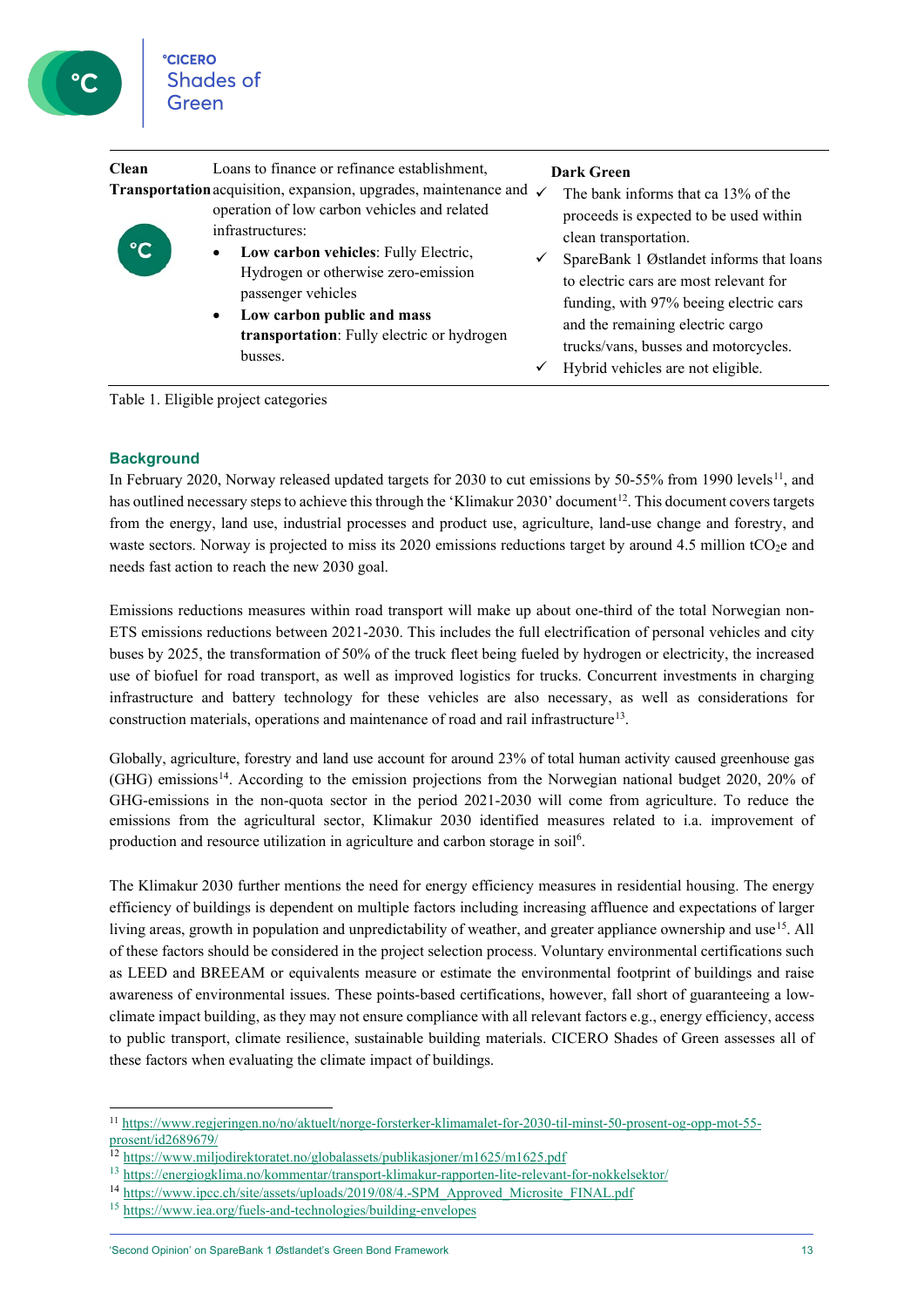**CICERO** °cicero<br>Shades of

Norway's electricity supply is primarily composed of pump and storage hydropower (98%), with some natural gas. Power demand is estimated to increase by 5.8TWh to account for the electrification of many sectors towards 2030. In 2018, Norway produced 147 TWh of electricity and total consumption amongst all sectors was 136 TWh, while in 2030, it is expected consumption will increase to 159 TWh. Taking into account expansions in generation capacity from e.g., wind and hydropower, this will be well within Norway's expected generation capacity of 174 TWh. Electricity generation is expected to increase until 2022 due to investments in offshore wind power. This additional renewable energy capacity contributes to greater grid decentralization and localization, which enhances grid flexibility and resilience.

According to the IPCC, forests and land use represent important opportunities for controlling climate change. However, for forests to be a positive contribution to the environment and climate they have to be managed sustainably. Generally speaking, this means that if trees are harvested new ones should be replanted, that species should be suitable for the climate in which they grow (native) and that the rights of the people who live in or near forests should be respected. International standards such as the Forest Stewardship Council (FSC) and the Programme for the Endorsement of Forest Certification (PEFC) are often used as guidelines to ensure this. Investors should be aware that the environmental and social impact of forestry operations is highly location specific. The commercial harvesting of forests in Nordic climates (boreal) is different from temperate or tropical forests in terms of climate impacts as well as the vulnerability of native species and issues related to the rights of indigenous peoples. The national regulatory framework and enforcement levels also vary, with important implications for how sustainably forest companies operate. Norway can be considered low-risk countries from a sustainability perspective.

#### **EU Taxonomy assessment**

In March 2020, a technical expert group (TEG) proposed an EU taxonomy for sustainable finance that specified mitigation criteria and "do no significant harm" (DNSH) criteria for eligible activities. The DNSH-criteria are developed to make sure that progress against some objectives are not made at the expense of others and recognizes the relationships between different environmental objectives [16](#page-13-0) . In November 2020, EU published its draft delegated act to outline its proposed technical screening criteria for climate adaptation and mitigation objectives, respectively, which it was tasked to develop after it entered into law in July<sup>[17](#page-13-1)</sup>.

We have assessed eligible projects in SpareBank 1 Østlandet's green framework against the mitigation criteria and the DNSH criteria in the draft delegated acts published in November 2020<sup>18</sup>. However, since the draft delegated acts have not been finalized at the time of the publication of this SPO, CICERO Green also provides comments where relevant on alignment with final TEG Report on the EU Taxonomy published in March. DNSH-criteria are related to:

climate change adaptation

- sustainable use and protection of water and marine resources
- transition to a circular economy
- pollution prevention and control
- control and protection and restoration of biodiversity and ecosystems

'Second Opinion' on SpareBank 1 Østlandet's Green Bond Framework 14

<span id="page-13-0"></span><sup>16</sup> Taxonomy: Final report of the Technical Expert Group on Sustainable Finance, March 2020.

<span id="page-13-1"></span>https://ec.europa.eu/knowledge4policy/publication/sustainable-finance-teg-final-report-eu-taxonomy\_en<br><sup>17</sup> https://ec.europa.eu/info/law/better-regulation/have-your-say/initiatives/12302-Climate-change-mitigation-and-adapt taxonomy#ISC\_WORKFLOW<br><sup>18</sup> EU Taxonomy: Annex to the Commission Delegated Regulation, supplementing Regulation (EU) 2020/852, November

<span id="page-13-2"></span><sup>2020.</sup> [https://ec.europa.eu/finance/docs/level-2-measures/taxonomy-regulation-da-2020-annex-1\\_en.pdf](https://ec.europa.eu/knowledge4policy/publication/sustainable-finance-teg-final-report-eu-taxonomy_en)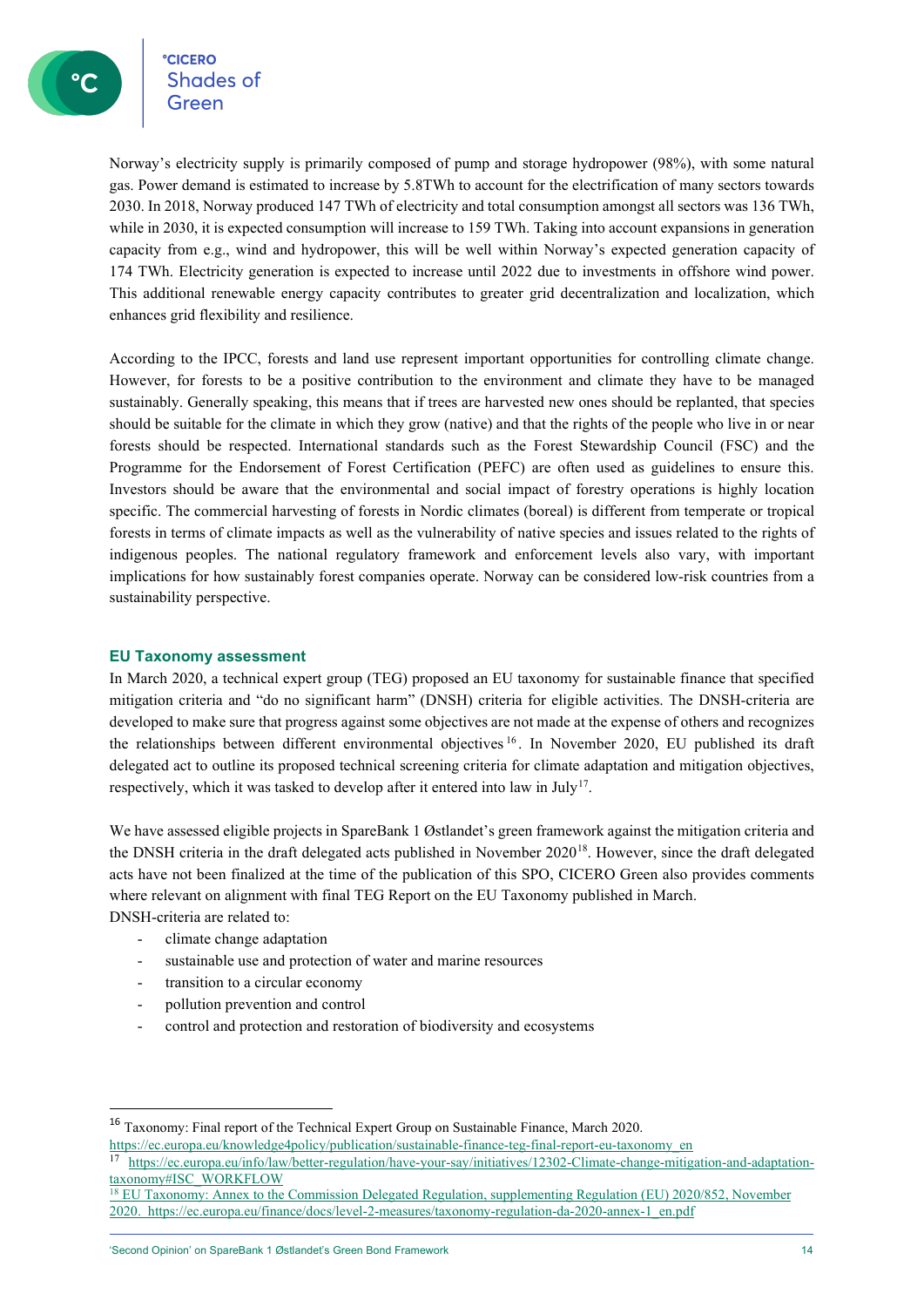Relevant EU-Taxonomy activities are acquisition and ownership of buildings, agriculture and forestry, electricity generation from solar photovoltaic (PV) technology, geothermal power, and hydropower, transmission and distribution of electricity, urban, suburban and road passenger transport, and infrastructure for enabling low-carbon road transport.

In order to qualify projects under the EU Taxonomy, SpareBank 1 Østlandet has to ensure that their clients align with the relevant mitigation and DNSH-criteria as outlined in the EU Taxonomy for the different activities. Criteria, activities with NACE-codes and likely alignment are presented in Appendix 2. Further in order to qualify as a sustainable activity under the EU regulation 2020/852 certain minimum safeguards must be complied with. The safeguards entail alignment with the OECD Guidelines for Multinational Enterprises and UN Guiding Principles on Business and Human Rights, including the International Labour Organisation's ('ILO') declaration on Fundamental Rights and Principles at Work, the eight ILO core conventions and the International Bill of Human Rights. CICERO Green has completed a light touch assessment of the above social safeguards with a focus on human right and labor right<sup>[19](#page-14-0)</sup>. We take the regional and judicial context into account and focus on the most materials social risk for the issuer.

#### **Governance Assessment**

Four aspects are studied when assessing the SpareBank 1 Østlandet's governance procedures: 1) the policies and goals of relevance to the green finance framework; 2) the selection process used to identify eligible projects under the framework; 3) the management of proceeds; and 4) the reporting on the projects to investors. Based on these aspects, an overall grading is given on governance strength falling into one of three classes: Fair, Good or Excellent. Please note this is not a substitute for a full evaluation of the governance of the issuing institution, and does not cover, e.g., corruption.



SpareBank 1 Østlandet has a high focus on sustainability and aims at integrating sustainability in their entire value chain. The issuer has clear climate goalsfor itsinternal operation, including science-based targets. The bank reports on scope 1, 2 and 3 emissions for the bank's operation, and emissions from their loan portfolio. SpareBank 1 Østlandet is using the TCFD analysis to assess climate risk. The bank does not yet have a systematic approach to Life Cycle Analysis and avoidance of all lock-inn effects but has excluded the heaviest emitting sectors.

The bank has developed sector specific ESG assessments to be used in the credit process. These include climate risk, and a climate risk assessment is conditional on being granted a green loan. The results of an ESG assessment can lead to a loan case being escalated to the credit committee and in cases with non-compliance with the bank's ESG guidelines, lead to a rejection of the loan application. The issuer has informed us that the assessments are currently being completed for about a third of the cases<sup>20</sup> and for all green loans. Loans that do not comply with relevant ESG-guidelines cannot be included in the green loan pool. Furthermore, the bank is systematically training their personnel to improve their knowledge on environmental, climate and social issues to assist implementation of the ESG assessments.

Decisions on selections are based on compliance with the eligibility criteria which must be finally assessed by the Green Bond Committee. Decisions in the Green Bond Committee are made by consensus.

'Second Opinion' on SpareBank 1 Østlandet's Green Bond Framework 15

<span id="page-14-0"></span><sup>&</sup>lt;sup>19</sup> CICERO Green is in the process of further developing its assessment method to ensure that it encompasses the object and purpose of the minimum safeguards.

<span id="page-14-1"></span> $20$  The assessments are required for all new loans over 1 million NOK.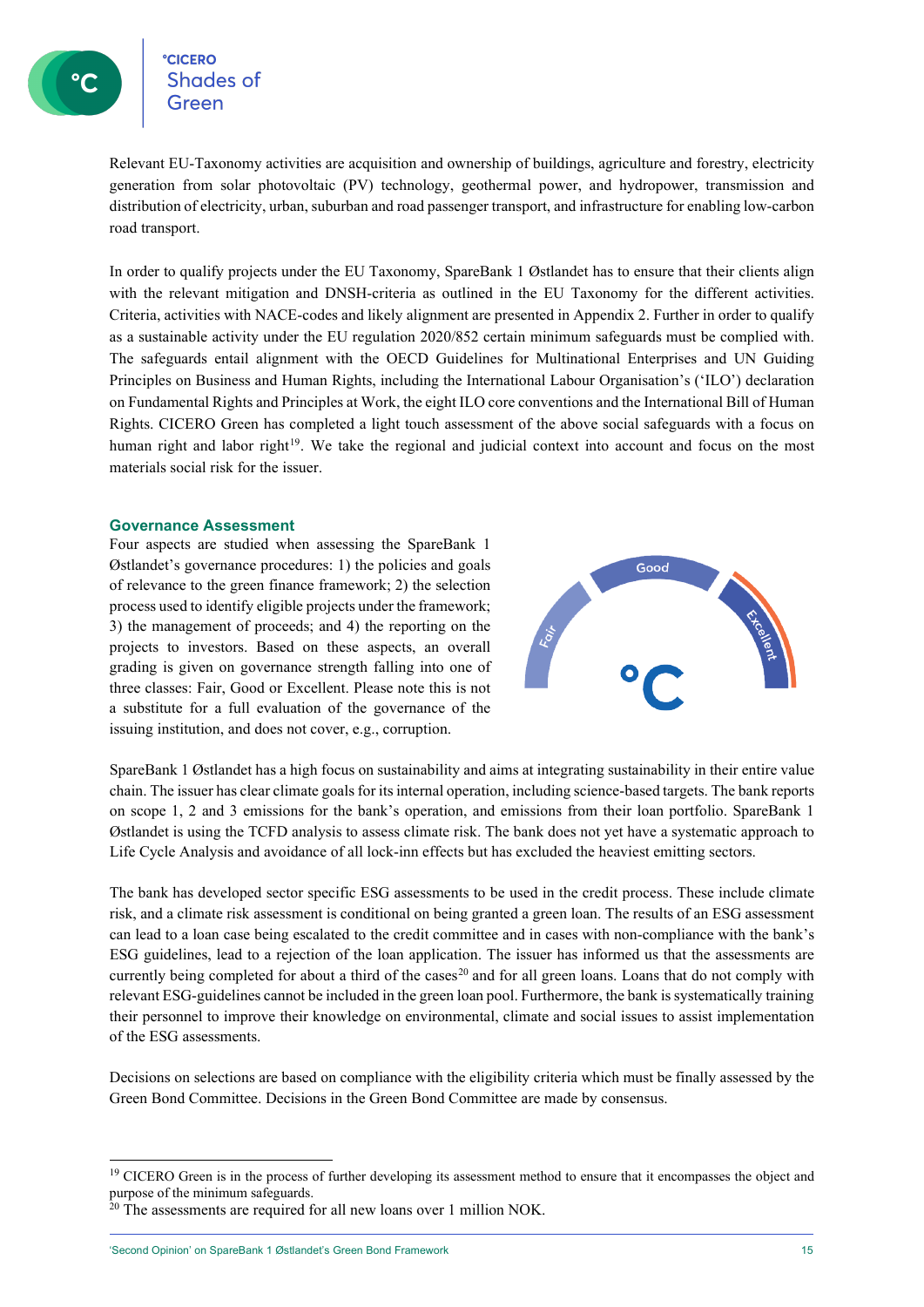CICERO Green assess that Sparebank 1 Østlandet seems to fulfil the minimum social safeguards of the EU Taxonomy, but that there is room for improvement to mitigate potential social risks in the lending portfolio. We also note that the issuers' operations are limited to a country "deemed to have robust environmental and social governance, legislation systems and institutional capacity designed to protect their people and the natural environment" as defined by the Equator Principles<sup>[21](#page-15-0)</sup>, and which has ratified all fundamental ILO conventions<sup>[22](#page-15-1)</sup>. Sparebank 1 Østlandet has publicly committed to following the OECD Guidelines for Multinational Enterprises. Social issues and safeguards are integrated into the issuers policies and strategies, and some key social issues are included in the ESG assessments for credit. However, it is unclear how the bank assesses and identifies customers that are to be considered high-risk, the thresholds for rejecting a client and the process for monitoring high risk clients, as the existing ESG-assessments do not sufficiently cover all social issues. The issuer has formulated expectation towards customers which includes respecting UN conventions on human and labour rights, including compliance with the ILO core conventions. We encourage the issuer to more clearly point out the issue of social dumping in their process, as this is a particularly relevant issue in high-income countries like Norway and a key concern in agriculture and construction. According to the issuer there is an ongoing process to strengthen this in the tool and integrate it into the digital loan process.

The overall assessment of SpareBank 1 Østlandet's governance structure and processes gives it a rating of **Excellent.**

#### **Strengths**

The bank has a high awareness of issues related to sustainability, demonstrated i.a. through their goal to include sustainability in their entire value chain and a longstanding Eco-Lighthouse certification. The bank conducts materiality assessments to identify areas where the bank can reinforce its positive sustainability impacts. The bank also has an extensive reporting regime that includes emission reporting from its loan portfolio.

It is commendable that the bank started to report according to the TCFD-guidelines already in their 2018 annual report. The result of the TCFD is informing the bank's work on climate risk. Climate risk is also included as a part of the ESG assessment where the bank asks potential clients whether the project/ property has been adapted to the climate changes expected in their local area. This is conditional on being granted a green loan. The bank is likely aligned with the DNSH-criteria related to climate change adaptation, which is relevant for all EU activities in the bank's green framework.

For agriculture, forestry (requiring FCS or PEFC certification), renewable energy (solar PV, geothermal energy and hydropower), transmission lines, and clean transportation (zero emission vehicles and buses and charging infrastructure) the bank has strong eligibility criteria, that are likely well aligned with the EU's mitigation criteria. The climate change impacts of eligible agriculture projects depend on what type of projects that will be selected by the green bond committee. CICERO Green encourages the issuer to be ambitious when determining what could qualify as substantial improvement.

Further details on alignment with the EU Taxonomy are given in Appendix 2. Potential non-alignments are discussed under Pitfalls.

<span id="page-15-0"></span><sup>&</sup>lt;sup>21</sup> The Equator Principles Association makes no independent assessment of each country's performance in these areas. As a proxy for such an assessment, the Equator Principles Association requires that a country must be both a member of the OECD and appear on the World Bank High Income Country list to qualify as a Designated Country. Full list [https://equator](https://equator-principles.com/designated-countries)[principles.com/designated-countries](https://equator-principles.com/designated-countries)

<span id="page-15-1"></span><sup>22</sup> ILO Ratifications for Norway

[http://www.ilo.org/dyn/normlex/en/f?p=1000:11200:0::NO:11200:P11200\\_COUNTRY\\_ID:102785](http://www.ilo.org/dyn/normlex/en/f?p=1000:11200:0::NO:11200:P11200_COUNTRY_ID:102785)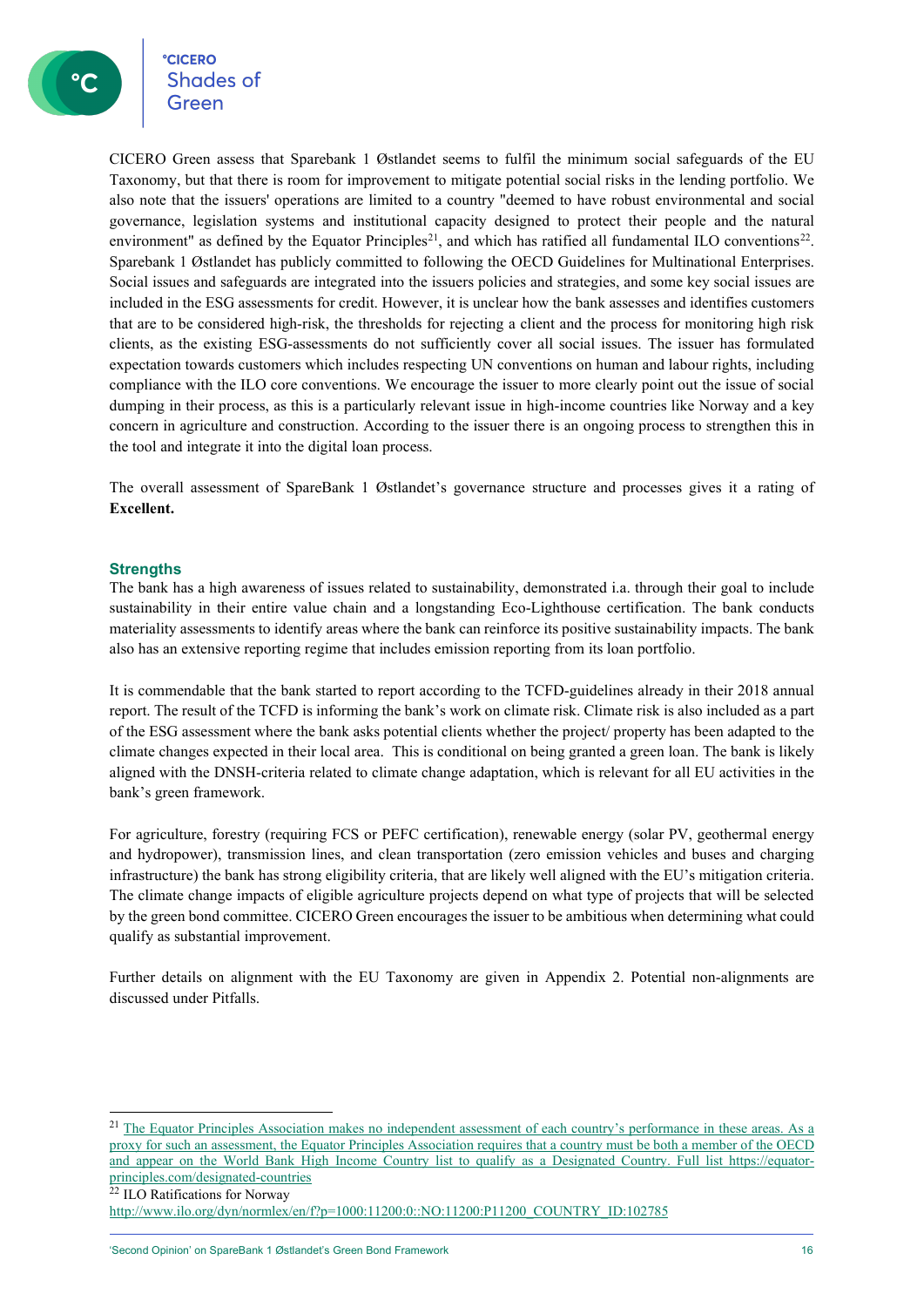#### **Weaknesses**

Investors should note that risks exist that environmental benefits of eligible building projects are clearly overestimated in impact reporting under the framework. The issuer intends to use average energy demand for the existing residential building stock as reference for calculating impacts of funded buildings under the framework. There is no clear evidence that newer buildings directly replace older ones. In those cases where they do, emissions from demolition and construction should preferably be included in the impact calculations. Only half of all life cycle greenhouse gas emissions from a new building (e.g. TEK17) comes from heat and energy use, while approximately 40% comes from use of materials. Emissions directly associated with construction and demolition account for 2-5%[23](#page-16-0).

#### **Pitfalls**

Renovation of existing buildings is key in order to succeed in the transition to a low carbon future. The most important issue when it comes to the real estate sector from an environmental perspective is what could be done to make the existing building stock more energy efficient. The 30% improvement criteria is commensurable and aligned with science. Also, the requirement for new buildings to be 20 percent better than regulation is ambitious. Both these criteria are aligned with the latest draft delegated act on the EU taxonomy. Most of the proceeds will however be allocated to buildings (not only residential but also commercial buildings) constructed the last decade without further ambition than regulation. The lack of energy use requirements that goes beyond regulation for existing buildings is a clear pitfall of this framework and allows for investments without clear environmental benefits. The eligibility criteria for existing buildings are however in line with the TEG report on the EU Taxonomy[24,](#page-16-1) which states that the building must be within the top percent of the local existing stock in terms of operational Primary Energy Demand, expressed as kWh/m2y. New buildings in Norway are substantially more energy efficient than the existing building stock just by following regulation. According to Multiconsult residential buildings that qualify under the framework represent top 9 percent of the similar building stock when it comes to energy efficiency while eligible commercial buildings represent top 4-12 percent of similar building stock in Norway. Since only half of all life cycle greenhouse gas emissions from a new building comes from energy use, it is a risk that new buildings even if best in class on energy efficiency add significant emissions because of material use and construction emissions instead of reducing them over the lifetime of the building.

Based on information presented by SpareBank 1 Østlandet's framework is not aligned with the mitigation criteria in the draft delegated act on the EU taxonomy (November 2020 version) which states that existing buildings should at least have an Energy Performance Certificate (EPC) class A in order to be aligned. Furthermore, the energy performance in large non-residential buildings must be monitored and assessed to be aligned. The issuer has informed us that there is no requirement to monitor the energy use in large non-residential buildings in order to be eligible.

Forestry can make a positive contribution to climate change mitigation, but it can also lead to deforestation. The EU Taxonomy requires that a verified GHG baseline is established and that an increase in the forest carbon stock is demonstrated. The FSC and PEFC schemes are vague when it comes to these criteria. To demonstrate alignment, the forest owners need to establish a baseline and demonstrate that carbon stocks have been maintained or increased against this baseline.

If a company operating hydropower obtains and complies with the licenses issued by the relevant authorities, it is our interpretation that it is likely aligned with several of the requirements in the EU taxonomy DNSH-criteria related to sustainable water management and biodiversity considerations. It is however unclear to what extent the Norwegian hydropower regulation fully takes into account the EU taxonomy DNSH criteria in particular related to sustainable water management. According to the taxonomy, new hydropower developments need to complete a

<span id="page-16-0"></span><sup>&</sup>lt;sup>23</sup> Microsoft Word - Utredning av livsl $\tilde{A}$  psbaserte milj $\tilde{A}$ , krav i TEK 02.01.18 (dibk.no)

<span id="page-16-1"></span><sup>&</sup>lt;sup>24</sup> [https://ec.europa.eu/info/sites/info/files/business\\_economy\\_euro/banking\\_and\\_finance/documents/200309-sustainable](https://ec.europa.eu/info/sites/info/files/business_economy_euro/banking_and_finance/documents/200309-sustainable-finance-teg-final-report-taxonomy-annexes_en.pdf)[finance-teg-final-report-taxonomy-annexes\\_en.pdf](https://ec.europa.eu/info/sites/info/files/business_economy_euro/banking_and_finance/documents/200309-sustainable-finance-teg-final-report-taxonomy-annexes_en.pdf)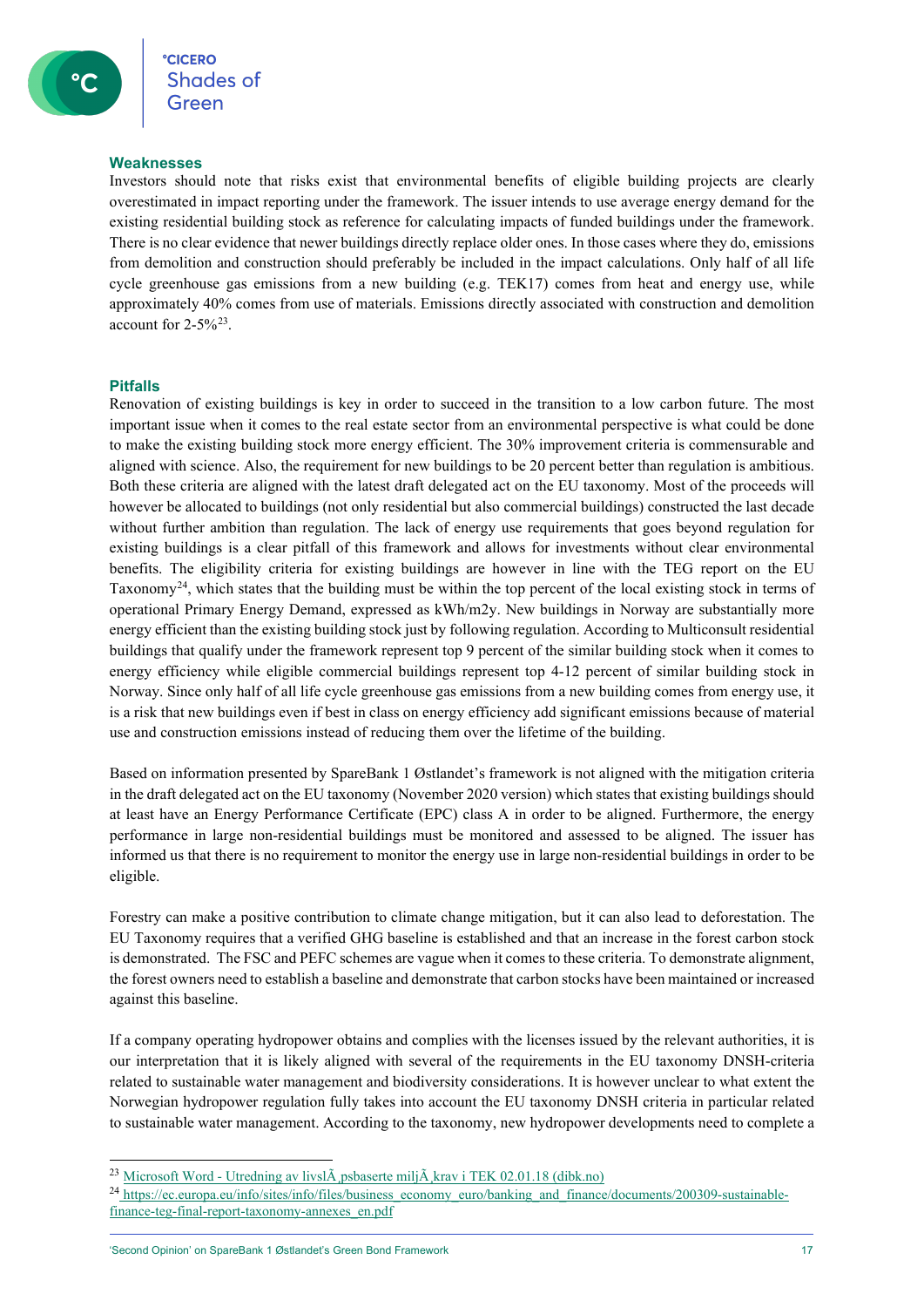

°cicero<br>Shades of<br>Green

cumulative impact assessment to ensure that the construction of the plant does not deteriorate the status of the relevant water body. Norwegian regulation includes a requirement for installation of fish passes for existing hydropower. However, there is no requirement to fence out fishes in old hydropower plants, as well as no requirements for turbines that prevent fish kill or for cumulative impact assessments for new hydropower developments.

SpareBank 1 Østlandet is likely not aligned with the DNSH-criteria for solar PV related to transition to circular economy, as they presently do not assess whether equipment used is of high durability and recyclability.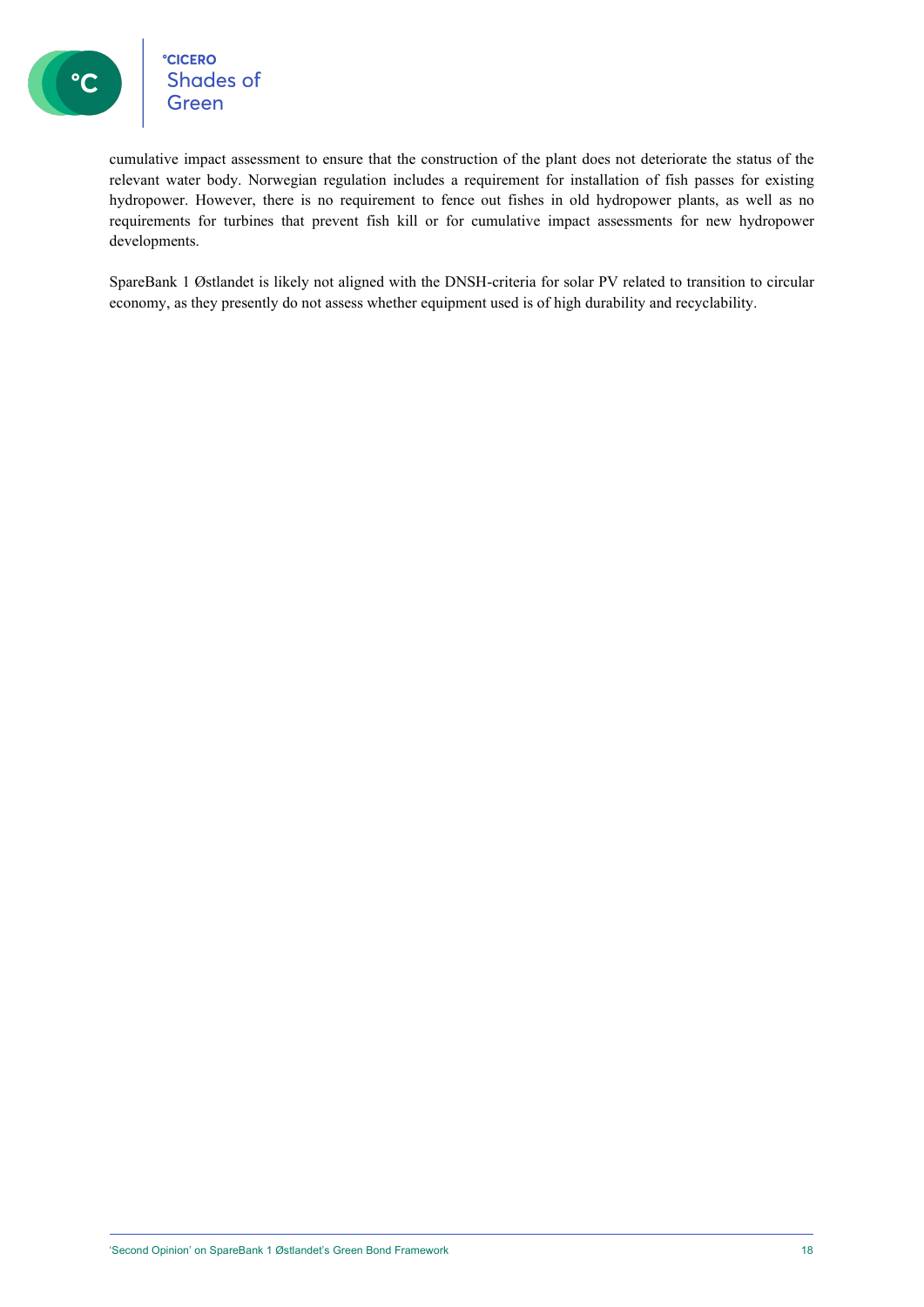

C

# **Appendix 1:**  Referenced Documents List

| Number         | Document Document Name                                                                                                                                                                          | Description                                                            |
|----------------|-------------------------------------------------------------------------------------------------------------------------------------------------------------------------------------------------|------------------------------------------------------------------------|
| 1              | SpareBank 1 Østlandet's Green finance<br>framework, dated February 2021.                                                                                                                        | SpareBank 1 Østlandet's green finance<br>framework from November 2020. |
| $\mathfrak{D}$ | Annual report 2019, SpareBank 1 Østlandet                                                                                                                                                       | Annual report from 2019.                                               |
| 3              | SpareBank 1 Østlandet, Sustainability strategy,<br>2019-2021                                                                                                                                    | Giving guidance to SpareBank 1 Østlandet's<br>work on sustainability   |
|                | Guidelines and action plan for climate and climate Show how SpareBank 1 Østlandet is working<br>risk SpareBank 1 Østlandet, adopted 09-12-2019 with and incorporating climate risk in the value | chain.                                                                 |
| 5              | SpareBank 1 Østlandet, General guidelines for<br>corporate social responsibility and sustainability,<br>dated 25-09-2020                                                                        | To ensure responsible and sustainable business<br>operations.          |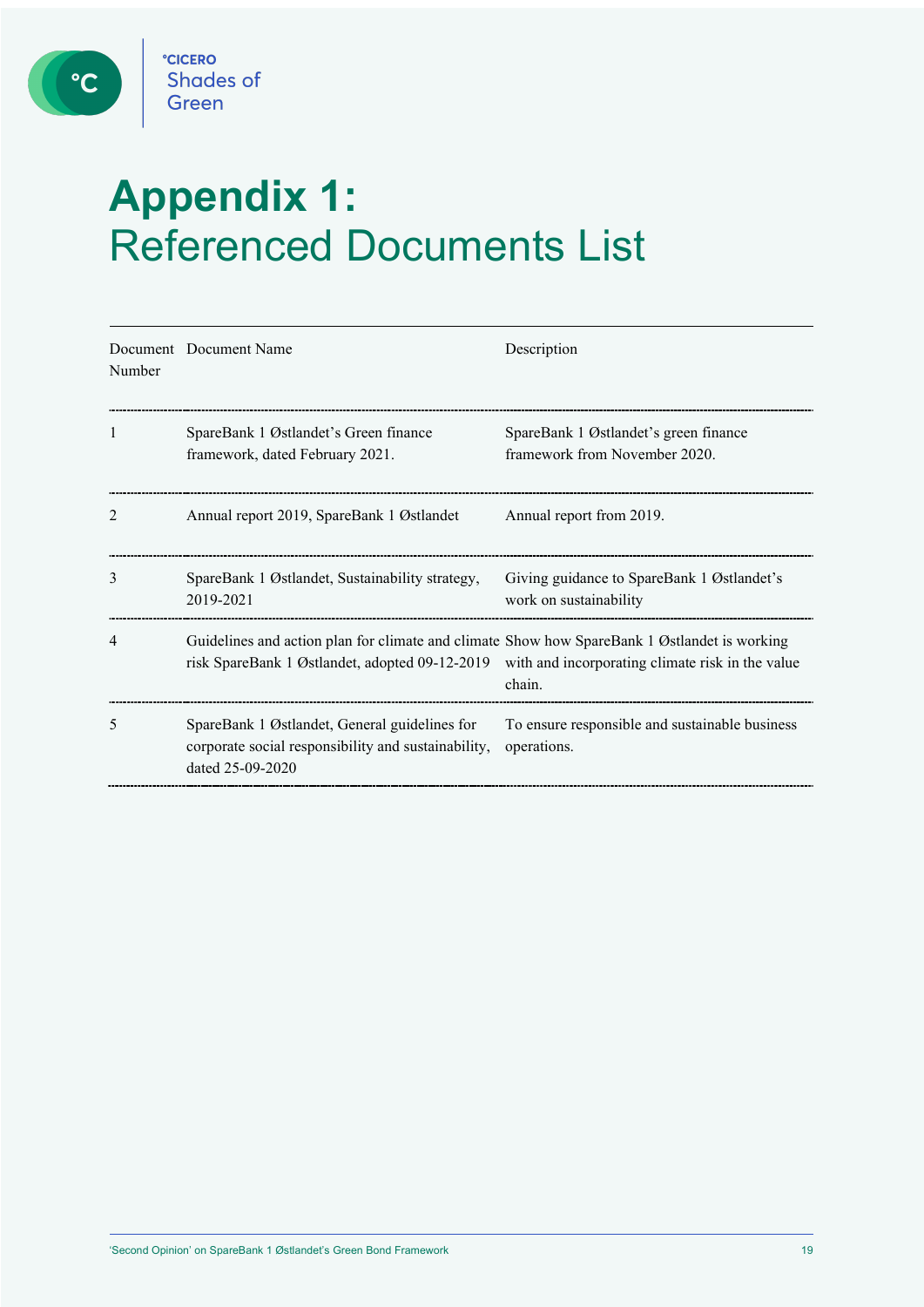

## **Appendix 2: EU Taxonomy criteria and alignment**

Complete details of the EU taxonomy criteria are given in [https://ec.europa.eu/finance/docs/level-2-measures/taxonomy-regulation-da-2020-annex-1\\_en.pdf.](https://ec.europa.eu/finance/docs/level-2-measures/taxonomy-regulation-da-2020-annex-1_en.pdf)

#### **Acquisition and ownership of buildings**

| Framework<br>activity       | <b>Green buildings</b>                                                                                                                                                                                                                                                                                                                                                                                                                                                                                                                                                                                                                                                                                                                                                                                                                                                                                                                                              |                                                                                                                                                                                                                                                                                                                                                                                                                                                                                                                                                                                                                                                                                                                                                                                                                                                                                                                                                                                                                                                                                                                                                                                                                                                                                                                                                                                                                                                                                                                                                                                                                                                                                    |                                                                                                                                                                                                   |  |  |
|-----------------------------|---------------------------------------------------------------------------------------------------------------------------------------------------------------------------------------------------------------------------------------------------------------------------------------------------------------------------------------------------------------------------------------------------------------------------------------------------------------------------------------------------------------------------------------------------------------------------------------------------------------------------------------------------------------------------------------------------------------------------------------------------------------------------------------------------------------------------------------------------------------------------------------------------------------------------------------------------------------------|------------------------------------------------------------------------------------------------------------------------------------------------------------------------------------------------------------------------------------------------------------------------------------------------------------------------------------------------------------------------------------------------------------------------------------------------------------------------------------------------------------------------------------------------------------------------------------------------------------------------------------------------------------------------------------------------------------------------------------------------------------------------------------------------------------------------------------------------------------------------------------------------------------------------------------------------------------------------------------------------------------------------------------------------------------------------------------------------------------------------------------------------------------------------------------------------------------------------------------------------------------------------------------------------------------------------------------------------------------------------------------------------------------------------------------------------------------------------------------------------------------------------------------------------------------------------------------------------------------------------------------------------------------------------------------|---------------------------------------------------------------------------------------------------------------------------------------------------------------------------------------------------|--|--|
| <b>Taxonomy</b><br>activity | Acquisition and ownership of buildings (NACE Code L68)                                                                                                                                                                                                                                                                                                                                                                                                                                                                                                                                                                                                                                                                                                                                                                                                                                                                                                              |                                                                                                                                                                                                                                                                                                                                                                                                                                                                                                                                                                                                                                                                                                                                                                                                                                                                                                                                                                                                                                                                                                                                                                                                                                                                                                                                                                                                                                                                                                                                                                                                                                                                                    |                                                                                                                                                                                                   |  |  |
|                             | EU Technical mitigation criteria                                                                                                                                                                                                                                                                                                                                                                                                                                                                                                                                                                                                                                                                                                                                                                                                                                                                                                                                    | <b>Comments on alignment</b>                                                                                                                                                                                                                                                                                                                                                                                                                                                                                                                                                                                                                                                                                                                                                                                                                                                                                                                                                                                                                                                                                                                                                                                                                                                                                                                                                                                                                                                                                                                                                                                                                                                       | <b>Alignment</b>                                                                                                                                                                                  |  |  |
| Mitigation<br>criteria      | Substantial contribution to climate change<br>$\bullet$<br>mitigation<br>Acquisition and ownership of buildings,<br>eligible if:<br>For buildings built before 31 December<br>$\bullet$<br>2020, the building has at least Energy<br>Performance Certificate (EPC) class A.<br>For buildings built after 31 December<br>$\bullet$<br>2020, the building meets the criteria set<br>out for the activity 'construction of new<br>buildings'.<br>Where the building is a large non-<br>$\bullet$<br>residential building it is efficiently<br>operated through energy performance<br>monitoring and assessment.<br>For buildings built after 31 December 2020,<br>buildings are eligible if:<br>The Primary Energy Demand is at least 20<br>$\bullet$<br>% lower than the threshold set for the<br>nearly zero-energy building (NZEB)<br>requirements in national regulation. The<br>energy performance is certified using an<br>Energy Performance Certificate (EPC). | According to the issuer, the following eligibility criteria apply:<br><b>Refurbished Residential and Commercial Buildings</b><br>Refurbished buildings in Norway with an improved energy efficiency of<br>30%. One of the two following criteria must be met:<br>Refurbished Norwegian commercial and residential buildings with at least a<br>$\circ$<br>30% improvement in energy efficiency measured in specific energy, kWh/m2.<br>Refurbished Norwegian commercial and residential buildings with at least<br>$\circ$<br>two steps of improvement in energy label compared to the calculated label<br>based on building code in the year of construction.<br>Where EPC labels are available to select eligible assets under this criterion, only<br>labels of 'D' or better will be considered.<br><b>Green Residential Buildings</b><br>• Residential buildings in Norway (built between 2012 and 2021)<br>- Norwegian apartments that comply with the Norwegian building codes of 2010<br>(TEK10) or 2017 (TEK17). Hence, built after 2012.<br>- New or existing Norwegian other residential dwellings that comply with the<br>Norwegian building codes of 2010 (TEK10) or 2017 (TEK17). Hence, built<br>after 2012.<br>- Residential buildings built from the 1 <sup>st</sup> January 2021 should be at least 20%<br>more energy efficient than regulation at time of construction<br>• Residential buildings in Norway (built before 2009)<br>Norwegian residential buildings built using older building codes than TEK10<br>for apartments with EPC-labels A and B. These buildings may be identified in<br>data from the Energy Performance Certificate (EPC) database. | Not aligned with<br>mitigation criteria<br>for buildings built<br>before 31<br>December 2020.<br>Likely not<br>aligned with the<br>criteria related to<br>energy<br>monitoring and<br>assessment. |  |  |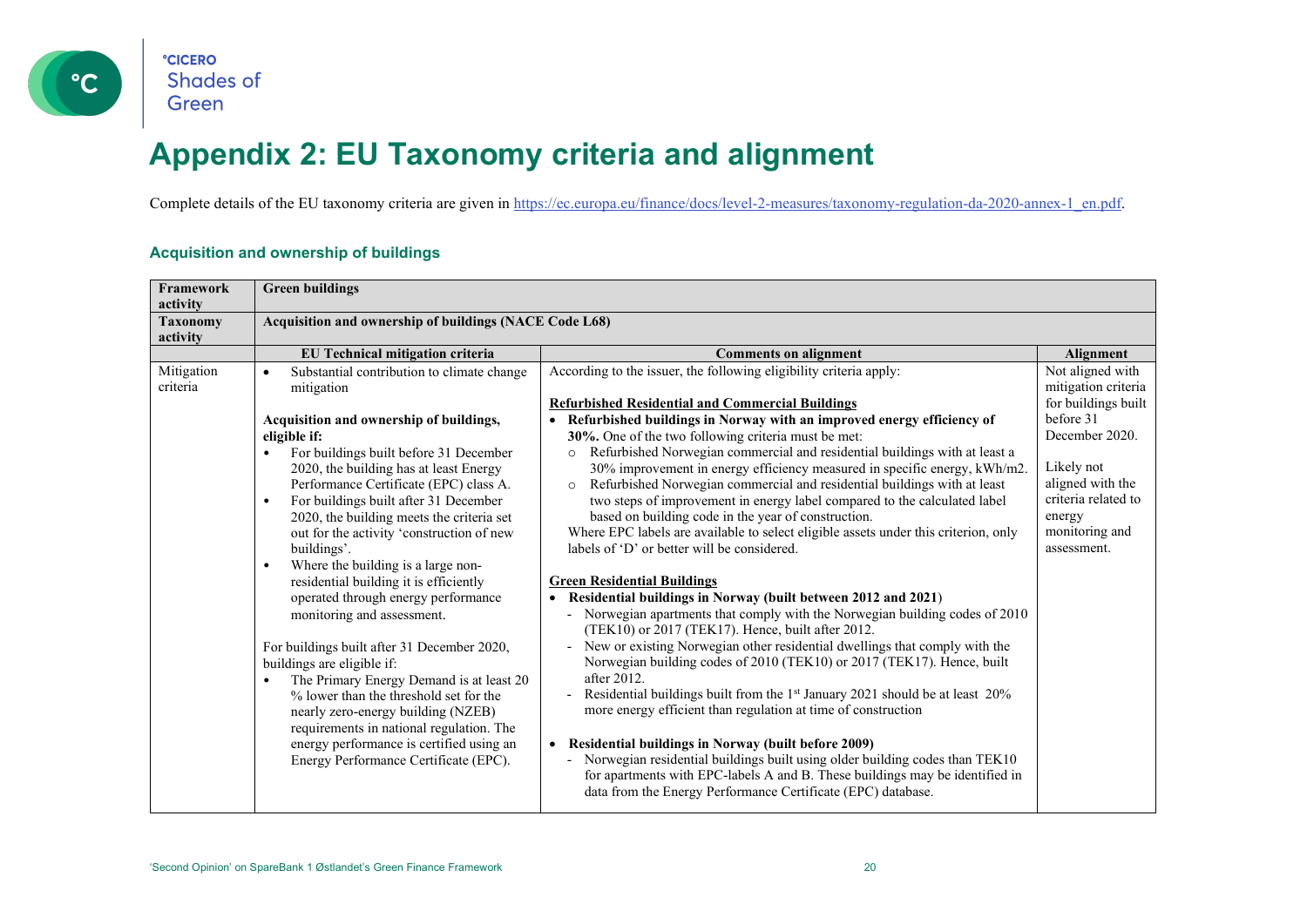

## <span id="page-20-1"></span><span id="page-20-0"></span>Green March 2020<sup>[25](#page-20-0)</sup>:

|                              | Threshold in the EU Technical annex from                                                                                                                                                                                                                                                                                                                                                                                                                                                                                                                                                                                                                                                                   | <b>Green Commercial Buildings</b>                                                                                                                                                                                                                                                                                                                                                                                                                                                                                                                                                                                                                                                                                                                                                                                                                                                                                                                                                             | March 2020                                                                                                                                                                                                                                                                                                                                                                                              |
|------------------------------|------------------------------------------------------------------------------------------------------------------------------------------------------------------------------------------------------------------------------------------------------------------------------------------------------------------------------------------------------------------------------------------------------------------------------------------------------------------------------------------------------------------------------------------------------------------------------------------------------------------------------------------------------------------------------------------------------------|-----------------------------------------------------------------------------------------------------------------------------------------------------------------------------------------------------------------------------------------------------------------------------------------------------------------------------------------------------------------------------------------------------------------------------------------------------------------------------------------------------------------------------------------------------------------------------------------------------------------------------------------------------------------------------------------------------------------------------------------------------------------------------------------------------------------------------------------------------------------------------------------------------------------------------------------------------------------------------------------------|---------------------------------------------------------------------------------------------------------------------------------------------------------------------------------------------------------------------------------------------------------------------------------------------------------------------------------------------------------------------------------------------------------|
|                              | March 2020 <sup>25</sup> :<br>Acquisition of buildings built before 31<br>December 2020:<br>The calculated performance of the building<br>$\bullet$<br>must be within the top 15% of the local<br>existing stock in terms of operational<br>Primary Energy Demand, expressed as<br>kWh/m2y.<br>Acquisition of buildings built after 31<br>December 2020:<br>The net primary energy demand of the new<br>$\bullet$<br>construction must be at least 20% lower<br>than the primary energy demand resulting<br>from the relevant NZEB requirements.<br>Large non-residential buildings must have<br>$\bullet$<br>efficient building operations and must be<br>ensured through dedicated energy<br>management. | Commercial buildings belonging to top 15% low carbon buildings in<br>Norway <sup>4</sup><br>Norwegian hotel and restaurant buildings that comply with the Norwegian<br>$\circ$<br>building code TEK10, TEK17 and later building codes.<br>Norwegian office, retail and industrial buildings and warehouses that comply<br>$\circ$<br>with the Norwegian building TEK10, TEK17 and later building codes <sup>26</sup> .<br>Commercial buildings which received at least one or more of the following<br>$\circ$<br>classifications: LEED "Gold", BREEAM or BREEAM-NOR "Excellent", or<br>equivalent or higher level of certification and Nordic Swan Ecolabel.<br>Commercial buildings built from the 1st January 2021 should be at least a 20%<br>$\circ$<br>more energy efficient than regulation at time of construction.<br>According to the issuer:<br>Energy efficiency is controlled through Energy label and construction year,<br>$\circ$<br>and energy performance is not monitored. | Technical annex:<br>Likely aligned,<br>with the<br>exception of<br>energy<br>management in<br>large non-<br>residential<br>buildings built<br>after 31December<br>2020 provided<br>that the<br>certification level<br>are approved by<br>the Sustainable<br>Finance Platform.<br>Since e.g. LEED<br>Gold does not<br>include any<br>absolute energy<br>efficiency<br>requirements this<br>is uncertain. |
|                              | <b>EU Taxonomy DNSH-criteria</b>                                                                                                                                                                                                                                                                                                                                                                                                                                                                                                                                                                                                                                                                           | <b>Comments on alignment</b>                                                                                                                                                                                                                                                                                                                                                                                                                                                                                                                                                                                                                                                                                                                                                                                                                                                                                                                                                                  | Alignment                                                                                                                                                                                                                                                                                                                                                                                               |
| Climate change<br>adaptation | Physical climate risks material to the<br>$\bullet$<br>activity should be identified (chronic and<br>acute, related to temperature, wind,<br>water, and soil) by performing a robust<br>climate risk and vulnerability assessment.<br>The assessment should be proportionate<br>$\bullet$<br>to the scale of the activity and its<br>expected lifespan, such that:<br>for investments into activities with<br>a)<br>an expected lifespan of less than 10<br>years, the assessment is performed,<br>at least by using downscaling of<br>climate projections;                                                                                                                                                | According to the issuer they are using the TCFD guidelines to assess climate<br>$\bullet$<br>risks for the bank. Climate risk is also included as a part of the ESG assessment<br>where the bank asks potential clients whether the project/ property has been<br>adapted to the climate changes expected in their local area. The bank informs<br>that the ESG assessment is a requirement for all new loans over NOK 1 million<br>used as proceeds, and that having assessed the climate risk is conditional for<br>beeing granted a green loan.                                                                                                                                                                                                                                                                                                                                                                                                                                            | Likely aligned.                                                                                                                                                                                                                                                                                                                                                                                         |

<sup>25</sup>https://ec.europa.eu/info/sites/info/files/business\_economy\_euro/banking\_and\_finance/documents/200309-sustainable-finance-teg-final-report-taxonomy-annexes\_en.pdf

 $^{26}$  A conservative time lag between implementation of a new building code and the office, retail and industrial buildings built under that code is taken into account in Multiconsult's technical report, hence all office retail and industrial buildings finished in 2010 and later (2 year lag) are all eligible under this criterion.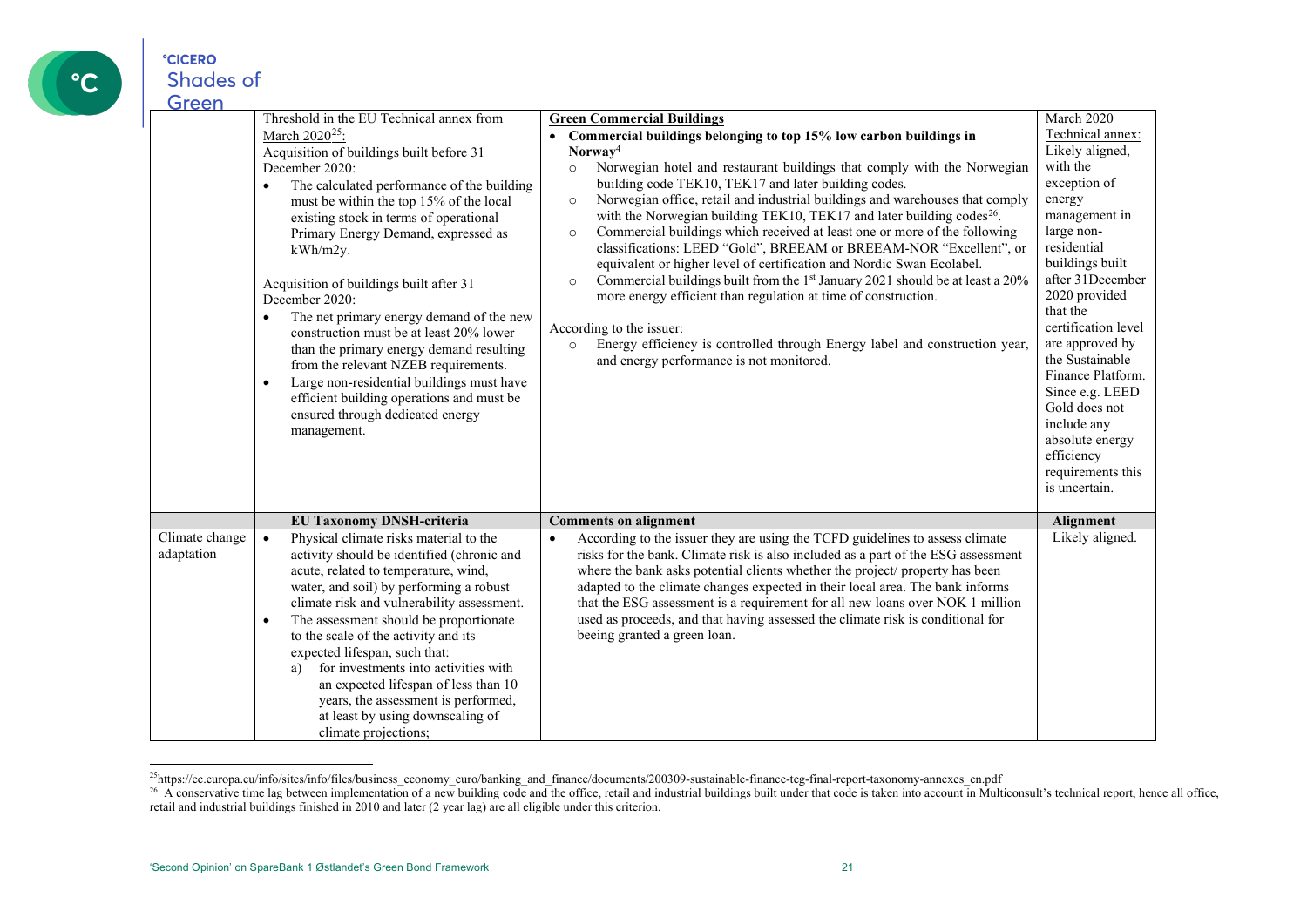

<span id="page-21-0"></span>

| Green<br>Protection and<br>restoration of<br>biodiversity<br>and ecosystems | for all other activities, the<br>b)<br>assessment is performed using high<br>resolution, state-of-the-art climate<br>projections across a range of future<br>scenarios consistent with the<br>expected lifetime of the activity,<br>including, at least, 10 to 30 years<br>climate projections scenarios for<br>major investments.<br>The economic operator has developed a<br>$\bullet$<br>plan to implement adaptation solutions to<br>reduce material physical climate risks to<br>the activity. The adaptation solutions<br>identified need to be implemented within<br>five years from the start of the activity.<br>These adaptation solutions do not<br>adversely affect the adaptation efforts or<br>the level of resilience to physical climate<br>risks of other people, of nature, of assets<br>and of other economic activities and are<br>consistent with local, sectoral, regional or<br>national adaptation efforts.<br>An Environmental Impact Assessment<br>$\bullet$<br>(EIA) or screening should be completed in<br>accordance with EU or national<br>provisions.<br>Where an EIA has been carried out, the<br>$\bullet$<br>required mitigation and compensation<br>measures for protecting the environment<br>are implemented.<br>For sites/operations located in or near<br>biodiversity-sensitive areas additional<br>requirements apply:<br>The building was not built on one of the | Construction of buildings will normally not require an EIA, as the area where<br>$\bullet$<br>the construction is taking place has already been made available for new<br>construction in the municipality regulation plan. | Likely aligned. |
|-----------------------------------------------------------------------------|-------------------------------------------------------------------------------------------------------------------------------------------------------------------------------------------------------------------------------------------------------------------------------------------------------------------------------------------------------------------------------------------------------------------------------------------------------------------------------------------------------------------------------------------------------------------------------------------------------------------------------------------------------------------------------------------------------------------------------------------------------------------------------------------------------------------------------------------------------------------------------------------------------------------------------------------------------------------------------------------------------------------------------------------------------------------------------------------------------------------------------------------------------------------------------------------------------------------------------------------------------------------------------------------------------------------------------------------------------------------------------------------------------------|-----------------------------------------------------------------------------------------------------------------------------------------------------------------------------------------------------------------------------|-----------------|
|                                                                             | following:<br>arable land and crop land with a moderate<br>(a)<br>to high level of soil fertility and below<br>ground biodiversity as referred to in the<br>EU LUCAS survey <sup>27</sup> ;                                                                                                                                                                                                                                                                                                                                                                                                                                                                                                                                                                                                                                                                                                                                                                                                                                                                                                                                                                                                                                                                                                                                                                                                                 |                                                                                                                                                                                                                             |                 |

<sup>27</sup> JRC ESDCA, LUCAS: Land Use and Coverage Area frame https://esdac.jrc.ec.europa.eu/projects/lucas.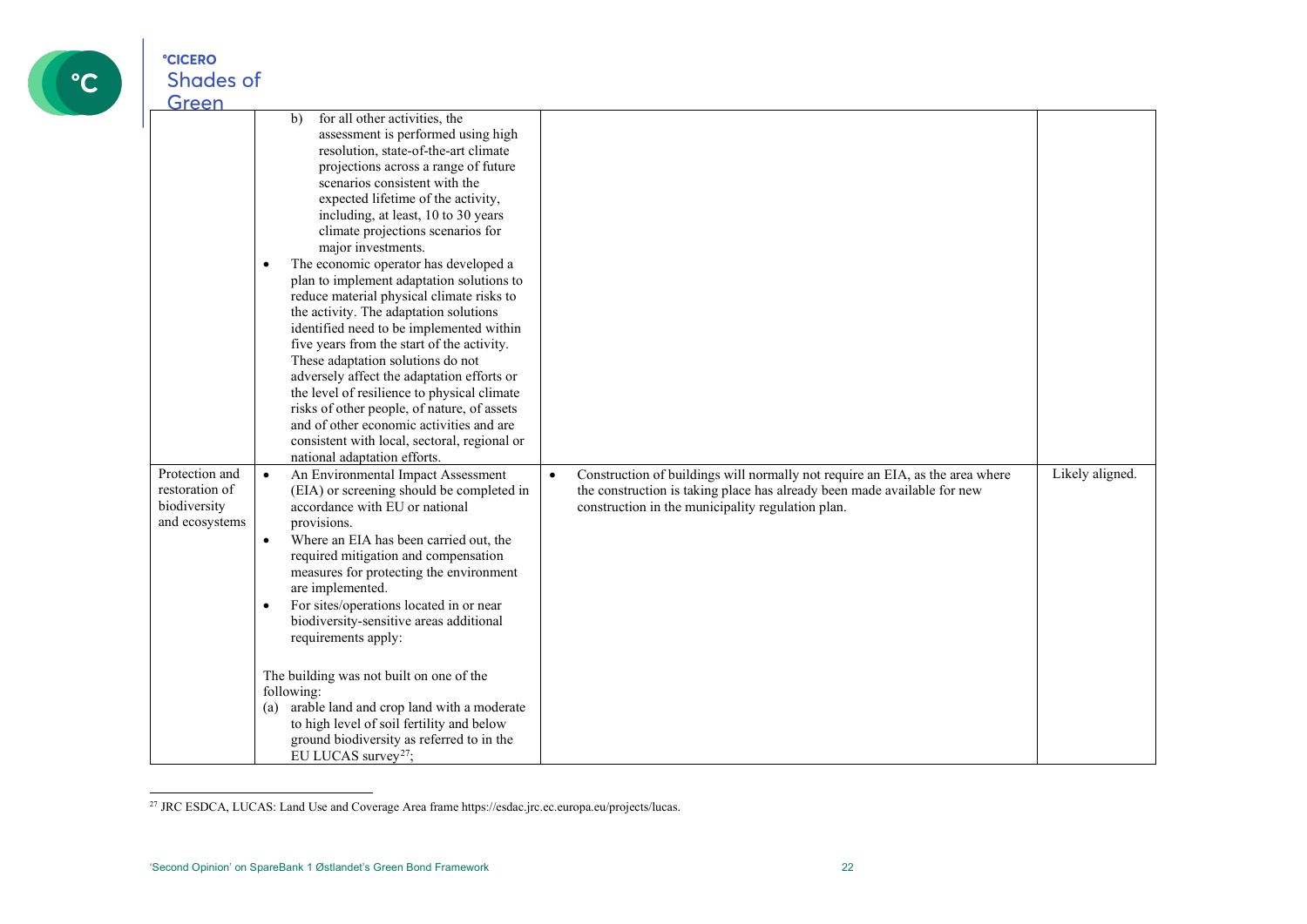| $\bullet \curvearrowright$ |  |
|----------------------------|--|
|                            |  |

<span id="page-22-1"></span><span id="page-22-0"></span>

| Green |                                                                                                                                                                                                                                                                                                                                                                                                                                                                                                                                                                                                   |  |
|-------|---------------------------------------------------------------------------------------------------------------------------------------------------------------------------------------------------------------------------------------------------------------------------------------------------------------------------------------------------------------------------------------------------------------------------------------------------------------------------------------------------------------------------------------------------------------------------------------------------|--|
|       | greenfield land of recognised high<br>(b)<br>biodiversity value and land that serves as<br>habitat of endangered species (flora and<br>fauna) listed on the European Red List <sup>28</sup> or<br>the IUCN Red List <sup>29</sup> ;<br>forest land (whether or not covered by<br>(c)<br>trees), other wooded land or land that is<br>partially or wholly covered or intended to<br>be covered by trees, even where those<br>trees have not yet reached the size and<br>cover to be classified as forest or other<br>wooded land, as defined in accordance<br>with the [FAO definition of forest]. |  |
|       |                                                                                                                                                                                                                                                                                                                                                                                                                                                                                                                                                                                                   |  |

 $^{28}$  IUCN, The IUCN European Red List of Threatened Species. https://www.iucn.org/regions/europe/our-work/biodiversity-conservation/european-red-list-threatened-species.<br><sup>29</sup> IUCN, The IUCN Red List of Threatened Specie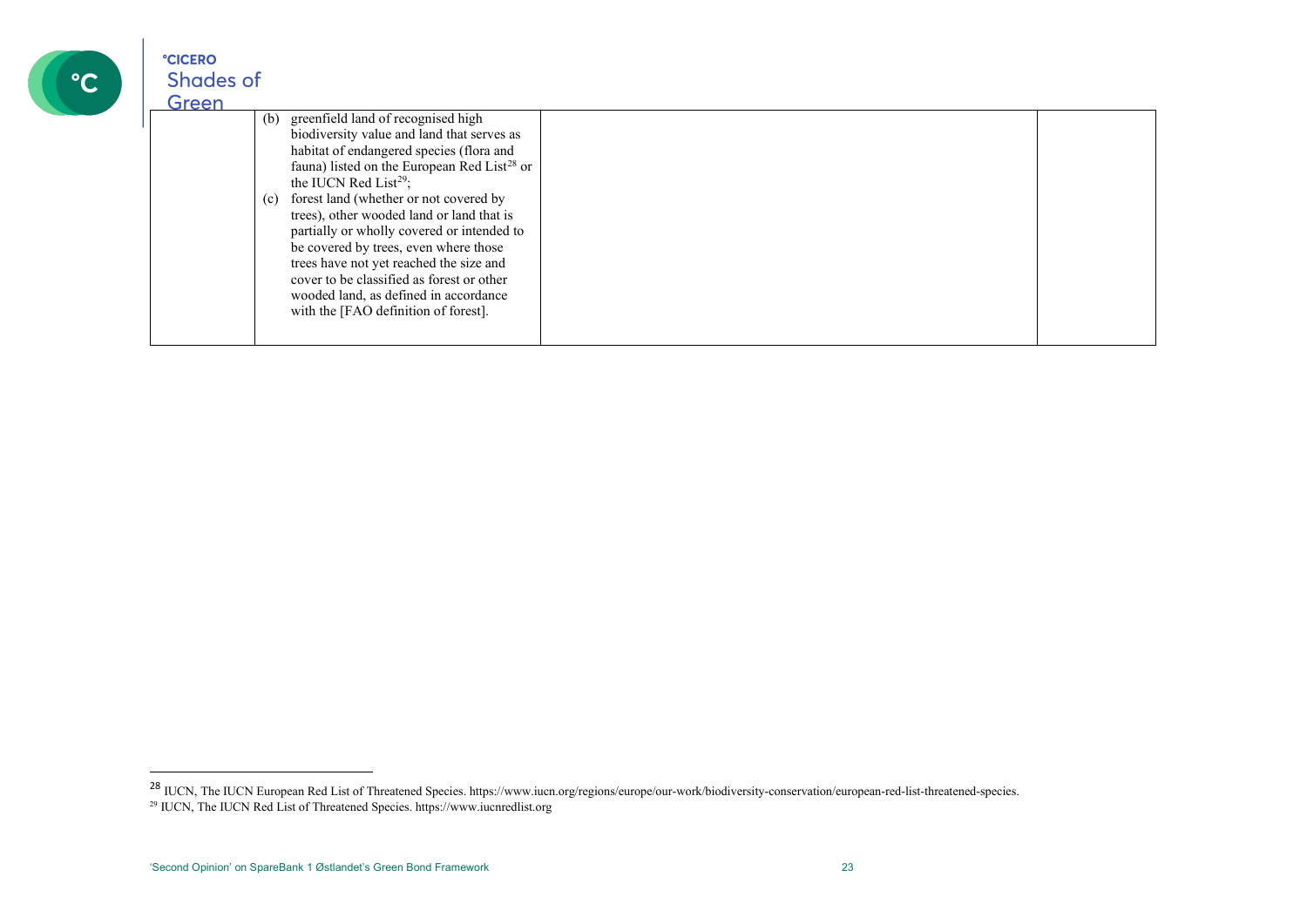

#### <span id="page-23-0"></span>**Agriculture**

| Framework<br>activity       | Environmentally sustainable management of living natural resources and land use                                                                                                                                                                                                                                                                                                                                                                                                                                                                                                        |                                                                                                                                                                                                                                                                                                                                                                                                                                                                                                                                                                                                                                                                                                                                                                                                                                                                                                                                                                                                                                                                                                                                                                                                                                                                                                                                                                                                                                                                                                                                                                                                                                                                                                                                                                                                                                                                                                               |                 |  |  |
|-----------------------------|----------------------------------------------------------------------------------------------------------------------------------------------------------------------------------------------------------------------------------------------------------------------------------------------------------------------------------------------------------------------------------------------------------------------------------------------------------------------------------------------------------------------------------------------------------------------------------------|---------------------------------------------------------------------------------------------------------------------------------------------------------------------------------------------------------------------------------------------------------------------------------------------------------------------------------------------------------------------------------------------------------------------------------------------------------------------------------------------------------------------------------------------------------------------------------------------------------------------------------------------------------------------------------------------------------------------------------------------------------------------------------------------------------------------------------------------------------------------------------------------------------------------------------------------------------------------------------------------------------------------------------------------------------------------------------------------------------------------------------------------------------------------------------------------------------------------------------------------------------------------------------------------------------------------------------------------------------------------------------------------------------------------------------------------------------------------------------------------------------------------------------------------------------------------------------------------------------------------------------------------------------------------------------------------------------------------------------------------------------------------------------------------------------------------------------------------------------------------------------------------------------------|-----------------|--|--|
| <b>Taxonomy</b><br>activity | <b>Agriculture and forestry (NACE Code A1.1)</b>                                                                                                                                                                                                                                                                                                                                                                                                                                                                                                                                       |                                                                                                                                                                                                                                                                                                                                                                                                                                                                                                                                                                                                                                                                                                                                                                                                                                                                                                                                                                                                                                                                                                                                                                                                                                                                                                                                                                                                                                                                                                                                                                                                                                                                                                                                                                                                                                                                                                               |                 |  |  |
| <b>Taxonomy</b><br>version  | EU Technical mitigation criteria                                                                                                                                                                                                                                                                                                                                                                                                                                                                                                                                                       | <b>Comments on alignment</b>                                                                                                                                                                                                                                                                                                                                                                                                                                                                                                                                                                                                                                                                                                                                                                                                                                                                                                                                                                                                                                                                                                                                                                                                                                                                                                                                                                                                                                                                                                                                                                                                                                                                                                                                                                                                                                                                                  | Alignment       |  |  |
| Mitigation<br>criteria      | Substantial contribution to climate change<br>$\bullet$<br>mitigation.<br><b>Agriculture</b><br>Growing of perennial and/or non-perennial crops<br>and livestock production; requirements:<br>Protection of non-agricultural land with high<br>carbon stock from land use change.<br>Establishment of a Farm Sustainability Plan<br>2.<br>Compliance with essential management<br>3.<br>practices<br>Farm records. The agricultural holding keeps a<br>4.<br>yearly record of its climate performance.<br>Verification of the yearly records and the Farm<br>5.<br>Sustainability Plan | According to the issuer, the following eligibility criteria apply:<br>Loans to finance or refinance agricultural projects/activities with a<br>substantial positive climate impact that do not deplete existing carbon<br>pools.<br>Loans to finance or refinance agricultural projects/activities with a farm<br>$\bullet$<br>sustainability plan with a substantial positive climate impact has been<br>established based on yearly record of its climate performance<br>(Landbrukets Klimakalkulator) advisory.<br>All loans included in this category needs to meet KSL-standards, and<br>$\bullet$<br>have to have an ESG due diligence assessment.<br>Both perennial and non-perennial crops can be funded.<br>$\bullet$<br>Norwegian agriculture is regulated by the Land Act (jordlova).<br>$\bullet$<br>Cultivation of new land is regulated in the "forskrift om nydyrkning",<br>and includes a prohibition against cultivating wetland for agricultural<br>purposes. It is however unclear whether exemptions from the regulation<br>can lead to cultivation of wetland <sup>30</sup> .<br>Pollution is regulated in the Pollution Control Act (forurensningsloven)<br>$\bullet$<br>and waste is regulated in the Waste regulation (avfallsforskriften).<br>The KSL (kvalitetssystem i landbruket, KSL) requires the use of<br>$\bullet$<br>relevant Norwegian laws and regulations. Topics regulated in the KSL<br>include to have a farm management plan, to keep records of the amount<br>of i.a. fertiliser and pesticides used and management of protected areas,<br>assets of cultural vale and biologically important resources (like<br>wetlands).<br>The Food Safety Authority is auditing the plan and records kept.<br>$\bullet$<br>According to the issuer, as a part of the ESG assessment the bank asks<br>potential clients whether they have started to use the "klimakalkulator". | Likely aligned. |  |  |

<sup>30</sup> Rapport 2020 11 web - [def.pdf \(cicero.oslo.no\)](https://pub.cicero.oslo.no/cicero-xmlui/bitstream/handle/11250/2721935/Rapport%202020%2011%20web%20-%20def.pdf?sequence=1&isAllowed=y)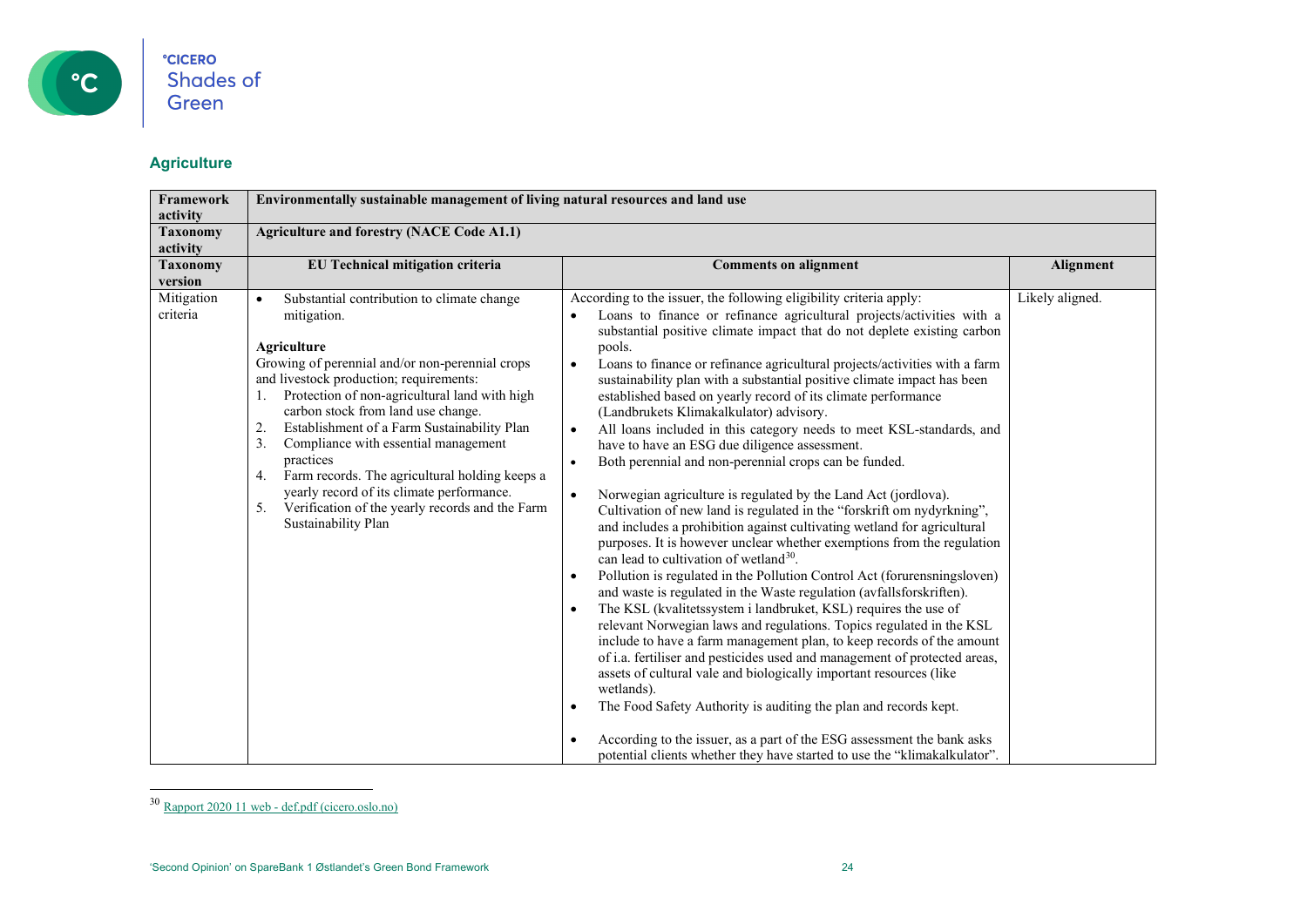

|                                                                                                      |                                                                                                                                                                                                                                                                                                                                                                                                                                                                                                                                                                                             |           | The bank further informs us that the ESG assessment is a requirement                                                                                                                                                                                                                                                                                                                                                                                                                                                                                                                                     |                 |
|------------------------------------------------------------------------------------------------------|---------------------------------------------------------------------------------------------------------------------------------------------------------------------------------------------------------------------------------------------------------------------------------------------------------------------------------------------------------------------------------------------------------------------------------------------------------------------------------------------------------------------------------------------------------------------------------------------|-----------|----------------------------------------------------------------------------------------------------------------------------------------------------------------------------------------------------------------------------------------------------------------------------------------------------------------------------------------------------------------------------------------------------------------------------------------------------------------------------------------------------------------------------------------------------------------------------------------------------------|-----------------|
|                                                                                                      |                                                                                                                                                                                                                                                                                                                                                                                                                                                                                                                                                                                             |           | for all new loans over NOK 1 million used as proceeds.                                                                                                                                                                                                                                                                                                                                                                                                                                                                                                                                                   |                 |
|                                                                                                      | <b>EU Taxonomy DNSH-criteria</b>                                                                                                                                                                                                                                                                                                                                                                                                                                                                                                                                                            |           | <b>Comments on alignment</b>                                                                                                                                                                                                                                                                                                                                                                                                                                                                                                                                                                             | Alignment       |
| Climate<br>change<br>adaptation                                                                      | Please see under Acquisition and ownership of buidlings.                                                                                                                                                                                                                                                                                                                                                                                                                                                                                                                                    |           |                                                                                                                                                                                                                                                                                                                                                                                                                                                                                                                                                                                                          |                 |
| Sustainable<br>use and<br>protection of<br>water and<br>marine<br>resources<br>(water<br>management) | Environmental degradation risks related to<br>$\bullet$<br>preserving water quality and avoiding water<br>stress are identified and addressed, in<br>accordance with a water use and protection<br>management plan developed in consultation<br>with relevant stakeholders.<br>Implement the EUs Water Framework Directive<br>$\bullet$<br>(WFD).<br>Where the activity involves water abstraction, a<br>$\bullet$<br>permit for water abstraction has been granted<br>by the relevant authority for the activity,<br>specifying conditions to avoid significant<br>impact on water bodies. | $\bullet$ | Measures to avoid water contamination from i.a. spraying and<br>fertilising is included in the KSL.<br>Irrigation modernization is an example of eligible activities.<br>According to the issuer, in their ESG assessment they ask potential<br>clients whether they have implemented the KSL and if they have<br>considered measures that reduce their effect on nature and vulnerable<br>eco-systems. The bank informs that the ESG assessment is a<br>requirement for all new loans over NOK 1 million used as proceeds. It<br>is unclear whether this is conditional on beeing granted a green loan. | Likely aligned. |
| Transition to<br>a circular<br>economy                                                               | Non-natural waste materials generated in the<br>$\bullet$<br>course of growing of nonperennial crops,<br>unused agrochemicals or fertilisers, packaging<br>or net wraps are collected by certified waste<br>management operator and recycled or disposed,<br>if hazardous or otherwise not recyclable.<br>Natural (organic) materials and other suitable<br>wastes (which may include pesticide washings)<br>are used for agricultural benefit.                                                                                                                                             | $\bullet$ | Storage of operational assets, pollution and waste management,<br>including hazardous waste, is included in the KSL.<br>Reduction in fertilizer use and collection and use of agricultural waste<br>are examples of eligble activities.<br>According to the issuer, in their ESG assessment they ask potential<br>clients whether they have implemented the KSL. The bank informs that<br>the ESG assessment is a requirement for all new loans over NOK 1<br>million used as proceeds. It is unclear whether this is conditional on<br>beeing granted a green loan.                                     | Likely aligned. |
| Pollution<br>prevention<br>and control<br>(pollution)                                                | The application of nutrients (fertilisers) and<br>$\bullet$<br>plant protection products, including pesticides<br>and herbicides, is targeted regarding time and<br>area treated, is delivered at appropriate levels<br>and with appropriate equipment and techniques<br>to reduce risk and impacts of pesticide use on                                                                                                                                                                                                                                                                     | $\bullet$ | Fertilizers are regulated in «forskrift om gjødselvarer», pollution is<br>regulated in the «forurensningsforskriften" and pesticides are regulated<br>in "forskrift om plantevernmidler"<br>The KSL is regulating application of fertilisers, including spread of<br>livestock manure.<br>Reduction in fertilizer use and integrated pest management techniques<br>are included as eligible activities.                                                                                                                                                                                                  | Likely aligned. |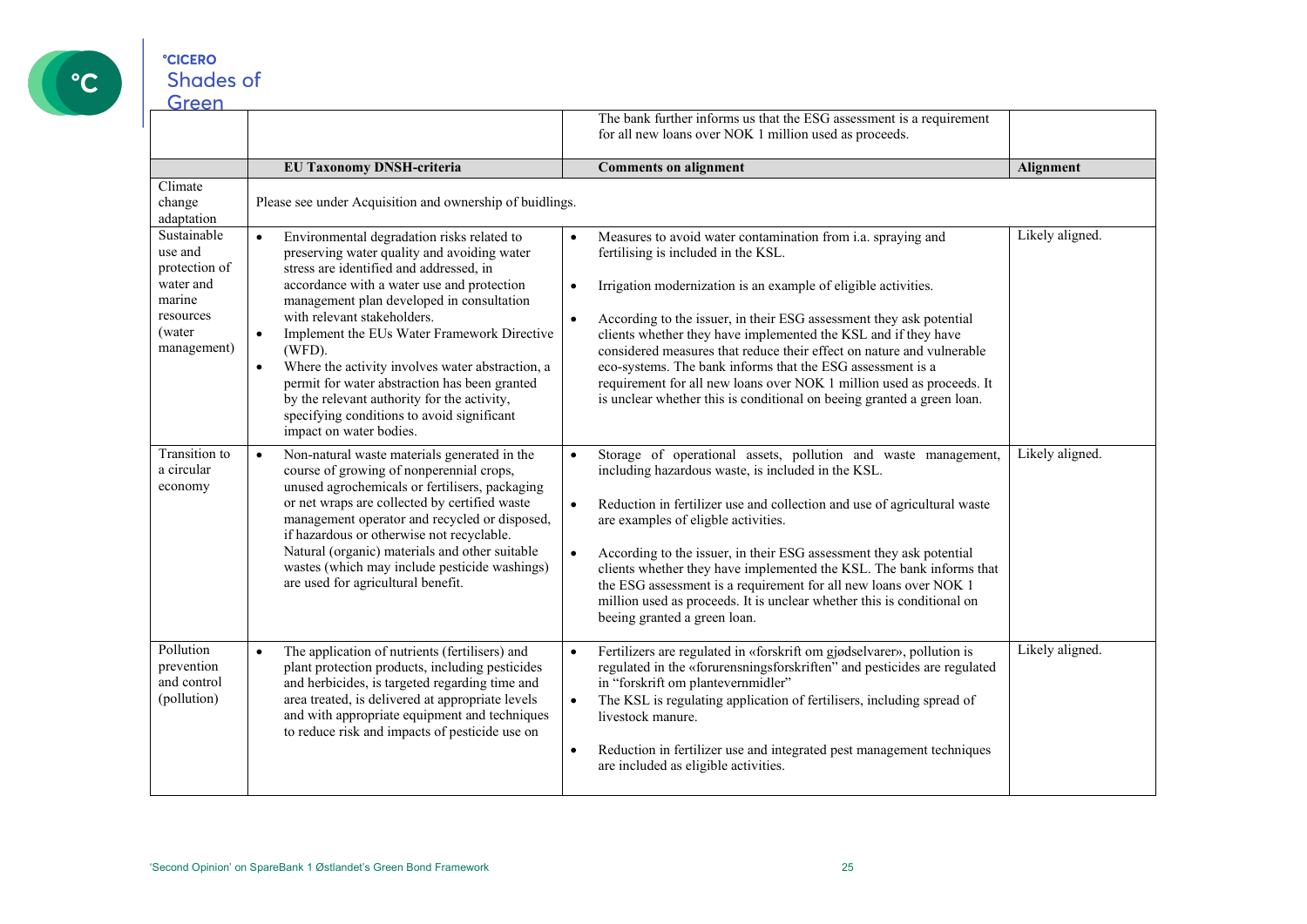

<span id="page-25-2"></span><span id="page-25-1"></span><span id="page-25-0"></span>

| oreen                                                                    |                                                                                                                                                                                                                                                                                                                                                                                                                                                                                                                                                                                                                                                                                                                                                                                                                                                                                                                                    |                                                                                                                                                                                                                                                                                                                                                                                                                                                                                                                                                                                                                                                                                                                                                                                       |                 |
|--------------------------------------------------------------------------|------------------------------------------------------------------------------------------------------------------------------------------------------------------------------------------------------------------------------------------------------------------------------------------------------------------------------------------------------------------------------------------------------------------------------------------------------------------------------------------------------------------------------------------------------------------------------------------------------------------------------------------------------------------------------------------------------------------------------------------------------------------------------------------------------------------------------------------------------------------------------------------------------------------------------------|---------------------------------------------------------------------------------------------------------------------------------------------------------------------------------------------------------------------------------------------------------------------------------------------------------------------------------------------------------------------------------------------------------------------------------------------------------------------------------------------------------------------------------------------------------------------------------------------------------------------------------------------------------------------------------------------------------------------------------------------------------------------------------------|-----------------|
|                                                                          | human health and the environment and of the<br>$loss$ of excess nutrients <sup>31</sup> .<br>Measures are taken to ensure that the amount of<br>$\bullet$<br>livestock manure applied to the land each year,<br>including by the animals themselves, is<br>appropriate <sup>32</sup> .<br>Only plant protection products with active<br>$\bullet$<br>substances that ensure high protection of human<br>and animal health and the environment are<br>used.                                                                                                                                                                                                                                                                                                                                                                                                                                                                         | According to the issuer, in their ESG assessment, they ask potential<br>$\bullet$<br>clients whether they have implemented the KSL. The bank informs that<br>the ESG assessment is a requirement for all new loans over NOK 1<br>million used as proceeds.                                                                                                                                                                                                                                                                                                                                                                                                                                                                                                                            |                 |
| Protection<br>and<br>restoration of<br>biodiversity<br>and<br>ecosystems | Activities ensure the protection of soil,<br>$\bullet$<br>particularly over winter, to prevent erosion and<br>run-off into water courses/bodies and to<br>maintain soil organic matter.<br>Activities do not lead to the disturbance,<br>$\bullet$<br>capture or killing of legally protected species or<br>the deterioration of legally protected habitats.<br>Activities do not lead to the conversion,<br>$\bullet$<br>fragmentation or unsustainable intensification<br>of high-nature-value land, wetlands, forests, or<br>other lands of high-biodiversity value.<br>For sites/operations located in or near to<br>$\bullet$<br>biodiversity-sensitive areas as well as other<br>protected areas activities do not lead to the<br>deterioration of natural habitats.<br>The cultivation of alien species complies with<br>$\bullet$<br>the applicable rules regarding the risk,<br>monitoring and safeguards <sup>33</sup> . | Pollution is regulated in the "forurensningsforskriften"<br>$\bullet$<br>Protected areas are regulated in the Nature Diversity Act.<br>$\bullet$<br>The KSL include requirements related to management of protected<br>$\bullet$<br>areas, assets of cultural value and biologically important resources (like<br>wetlands).<br>Rehabilitation of degraded lands is included as an eligible activity.<br>$\bullet$<br>According to the issuer, in their ESG assessment they ask potential<br>$\bullet$<br>clients whether they have implemented the KSL and if they have<br>considered measures that reduce their effect on nature and vulnerable<br>eco-systems. The bank informs that the ESG assessment is a<br>requirement for all new loans over NOK 1 million used as proceeds. | Likely aligned. |

<sup>&</sup>lt;sup>31</sup> Refer to Directive 2009/128/EC of the European Parliament and of the Council of 21 October 2009 establishing a framework for Community action to achieve the sustainable use of pesticides (OJ L 309, 24.11.2009, p.71) and Council Directive 91/676/EEC of 12 December 1991 concerning the protection of waters against pollution caused by nitrates from agricultural sources.

 $32$  Does not exceed 170 kg N ha-1 per hectare or different amounts in accordance with the conditions set out in Annex II to Council Directive 91/676/EEC7

<sup>&</sup>lt;sup>33</sup> Refer to Regulation (EU) No 1143/2014 of the European Parliament and of the Council.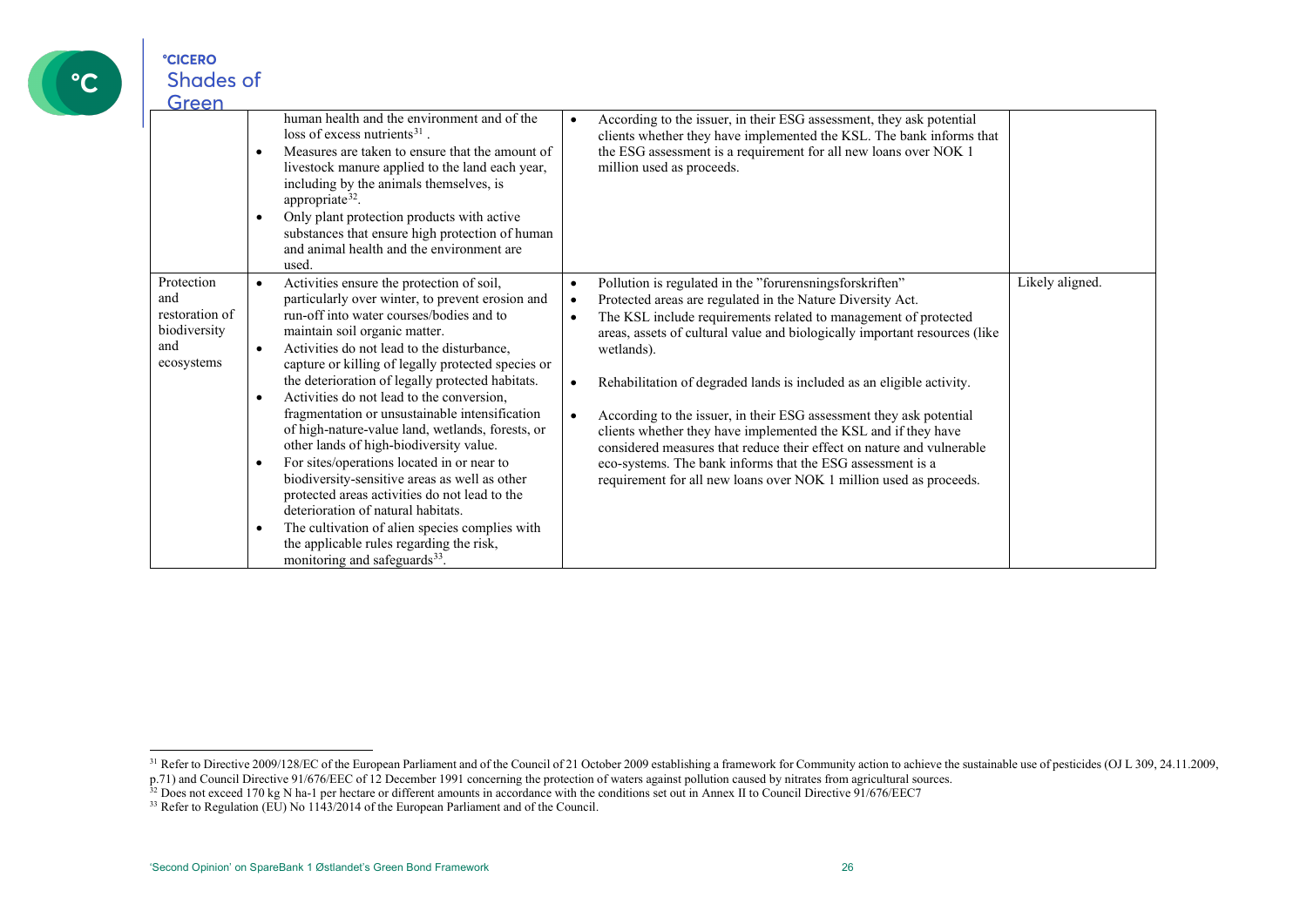

| <b>Framework</b><br>activity | Environmentally sustainable management of living natural resources and land use                                                                                                                                                                                                                                                                                                                                                                                                                                                                                                                                                                                                                                                                                                                                                                                                                                                                                                                                                                                                                                                                                                                                                                                                                                                                                                                                                                                                                                                                                                                                                                                                                                                                                                                                                                                                                        |                                                                                                                                                                                                                                                                                                                                                                                                                                                                                                                                                                                                                                                                                                                                                                                                                                                                                                                                                                                                                                                                                                                                                                                                                                                                                                                                                                                                                                                                                                                                                       |                  |
|------------------------------|--------------------------------------------------------------------------------------------------------------------------------------------------------------------------------------------------------------------------------------------------------------------------------------------------------------------------------------------------------------------------------------------------------------------------------------------------------------------------------------------------------------------------------------------------------------------------------------------------------------------------------------------------------------------------------------------------------------------------------------------------------------------------------------------------------------------------------------------------------------------------------------------------------------------------------------------------------------------------------------------------------------------------------------------------------------------------------------------------------------------------------------------------------------------------------------------------------------------------------------------------------------------------------------------------------------------------------------------------------------------------------------------------------------------------------------------------------------------------------------------------------------------------------------------------------------------------------------------------------------------------------------------------------------------------------------------------------------------------------------------------------------------------------------------------------------------------------------------------------------------------------------------------------|-------------------------------------------------------------------------------------------------------------------------------------------------------------------------------------------------------------------------------------------------------------------------------------------------------------------------------------------------------------------------------------------------------------------------------------------------------------------------------------------------------------------------------------------------------------------------------------------------------------------------------------------------------------------------------------------------------------------------------------------------------------------------------------------------------------------------------------------------------------------------------------------------------------------------------------------------------------------------------------------------------------------------------------------------------------------------------------------------------------------------------------------------------------------------------------------------------------------------------------------------------------------------------------------------------------------------------------------------------------------------------------------------------------------------------------------------------------------------------------------------------------------------------------------------------|------------------|
| <b>Taxonomy</b><br>activity  | <b>Forestry (NACE Code A2)</b>                                                                                                                                                                                                                                                                                                                                                                                                                                                                                                                                                                                                                                                                                                                                                                                                                                                                                                                                                                                                                                                                                                                                                                                                                                                                                                                                                                                                                                                                                                                                                                                                                                                                                                                                                                                                                                                                         |                                                                                                                                                                                                                                                                                                                                                                                                                                                                                                                                                                                                                                                                                                                                                                                                                                                                                                                                                                                                                                                                                                                                                                                                                                                                                                                                                                                                                                                                                                                                                       |                  |
| <b>Taxonomy</b><br>version   | EU Technical mitigation criteria                                                                                                                                                                                                                                                                                                                                                                                                                                                                                                                                                                                                                                                                                                                                                                                                                                                                                                                                                                                                                                                                                                                                                                                                                                                                                                                                                                                                                                                                                                                                                                                                                                                                                                                                                                                                                                                                       | <b>Comments on alignment</b>                                                                                                                                                                                                                                                                                                                                                                                                                                                                                                                                                                                                                                                                                                                                                                                                                                                                                                                                                                                                                                                                                                                                                                                                                                                                                                                                                                                                                                                                                                                          | <b>Alignment</b> |
| Mitigation<br>criteria       | Substantial contribution to climate change mitigation.<br>$\bullet$<br><b>Forestry activities</b><br>Afforestation/Rehabilitation and restoration of forests/<br>Reforestation/Improved forest management/Conservation forestry;<br>requirements:<br>1. Afforestation plan/forest management plan: The area on which the<br>activity takes place is covered by a long-term (10 years or more)<br>afforestation plan developed prior to the start of the activity. The<br>forest management plan or the equivalent instrument covers a<br>period of 10 years or more, is continuously updated and describes a<br>forest management system.<br>Climate benefit analysis: The climate benefits analysis establishes a<br>2.<br>baseline, corresponding to the balance of GHG emissions and<br>removals over a period of 20 years starting at the beginning of the<br>activity, associated to the business-as-usual practices that would<br>have occurred on the involved area in the absence of the<br>afforestation activity, and provides an estimate of the long-term<br>average GHG balance of those business-as-usual practices.<br>Additionality: The additionality of activity is demonstrated. The<br>3.<br>demonstration provides evidence ensuring that the activity is not<br>compulsory or customary and that, without the activity being<br>activity being accepted for financing as a sustainable investment<br>Guarantee of permanence (non-conversion to other land use): The<br>4.<br>area on which the activity takes place is covered by a legal<br>protection as defined by the national law, ensuring its non-<br>conversion to other land uses. The operator of the activity commits<br>that future updates to the afforestation plan and the subsequent<br>forest management plan or equivalent instrument will continue to<br>deliver climate benefits, as determined in point 2. | According to the issuer, loans can finance or refinance<br>environmentally responsible forest management:<br>Forest land certified in accordance with the Forest<br>Stewardship Council (FSC) standards and/or the<br>Programme for the Endorsement of Forest Certified<br>(PEFC).<br>Norwegian forestry is regulated by the Forestry Act<br>(skogbruksloven) and protected areas are regulated in the<br>Nature Diversity Act (naturmangfoldsloven).<br>Most of Norway's forest estates are certified through the<br>Norwegian version of PEFC. FSC is usually chosen by<br>larger companies, whereas PEFC is the certification choice<br>for most smaller enterprises.<br>The FSC and PEFC certifications require that a forest<br>$\bullet$<br>management plan is implemented.<br>The FSC and PEFC schemes are vague when it comes to<br>$\bullet$<br>the mitigation criteria related to establishment of a verified<br>GHG baseline and the demonstration of an increase in the<br>forest carbon stock. To demonstrate alignment with these<br>criteria, the forest owners need to demonstrate that carbon<br>stocks have been maintained or increased against a<br>baseline.<br>According to the issuer, they have guidelines prohibiting<br>the use of timber obtained from organisations that are<br>engaged in illegal logging activities. The operator of forest<br>activities commits that future updates to the afforestation<br>plan and the subsequent forest management plan or<br>equivalent instrument will deliver climate benefits. | Likely aligned.  |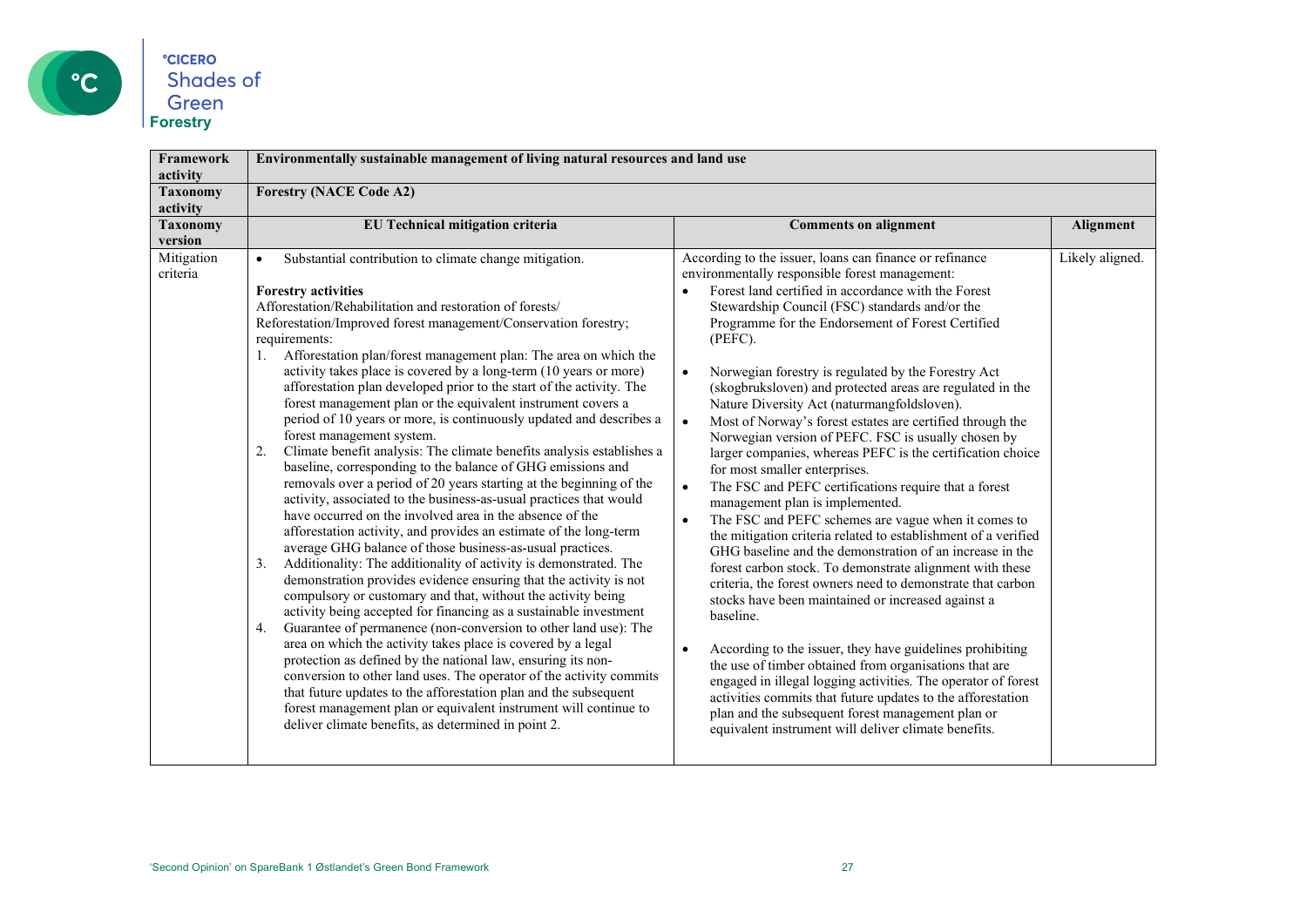

<span id="page-27-1"></span><span id="page-27-0"></span>

| 11 CCI                                                                      | <b>EU Taxonomy DNSH-criteria</b>                                                                                                                                                                                                                                                                                                                                                                                                                                                                                                                                                                                                             | <b>Comments on alignment</b>                                                                                                                                                                                                                                                                                                                                                                                                                                                                                                                                                                                                                                                                                                                                                                              | Alignment       |
|-----------------------------------------------------------------------------|----------------------------------------------------------------------------------------------------------------------------------------------------------------------------------------------------------------------------------------------------------------------------------------------------------------------------------------------------------------------------------------------------------------------------------------------------------------------------------------------------------------------------------------------------------------------------------------------------------------------------------------------|-----------------------------------------------------------------------------------------------------------------------------------------------------------------------------------------------------------------------------------------------------------------------------------------------------------------------------------------------------------------------------------------------------------------------------------------------------------------------------------------------------------------------------------------------------------------------------------------------------------------------------------------------------------------------------------------------------------------------------------------------------------------------------------------------------------|-----------------|
| Climate<br>change<br>adaptation                                             | Please see under Acquisition and ownership of buidlings.                                                                                                                                                                                                                                                                                                                                                                                                                                                                                                                                                                                     |                                                                                                                                                                                                                                                                                                                                                                                                                                                                                                                                                                                                                                                                                                                                                                                                           |                 |
| Sustainable<br>use and<br>protection of<br>water and<br>marine<br>resources | Environmental degradation risks related to preserving water<br>$\bullet$<br>quality and avoiding water stress are identified and addressed,<br>in accordance with a water use and protection management plan<br>developed in consultation with relevant stakeholders.<br>Implement the EUs Water Framework Directive (WFD).<br>$\bullet$                                                                                                                                                                                                                                                                                                     | The FSC- and PEFC include measures to protect water<br>$\bullet$<br>sources.                                                                                                                                                                                                                                                                                                                                                                                                                                                                                                                                                                                                                                                                                                                              | Likely aligned. |
| Pollution<br>prevention<br>and control<br>(pollution)                       | The use of pesticides is reduced and alternative approaches or<br>$\bullet$<br>techniques, which may include non-chemical alternatives to<br>pesticides, are favored <sup>34</sup> , with exception of occasions where the<br>use of pesticides is needed to control outbreaks of pests and of<br>diseases. The activity does not use fertilisers.<br>Well documented and verifiable measures are taken to avoid the<br>$\bullet$<br>use of hazardous ingredients <sup>35</sup><br>Pollution of water and soil is prevented and cleaning up<br>$\bullet$<br>measures are undertaken when pollution occurs.                                   | The FSC- and PEFC-certification require:<br>that integrated pest management other biological measures<br>$\bullet$<br>shall be preferred to minimise the use of pesticides.<br>where fertilisers are used, they shall be applied in a<br>$\bullet$<br>controlled manner and with due consideration for the<br>environment. Fertilizer use shall not be an alternative to<br>appropriate soil nutrient management.<br>Inappropriate use of chemicals or other harmful substances<br>$\bullet$<br>or inappropriate silvicultural practices influencing water<br>quality in a harmful way shall be avoided. Downstream<br>water balance and water quality shall not be significantly<br>affected by the operations.                                                                                          | Likely aligned. |
| Protection<br>and<br>restoration of<br>biodiversity<br>and<br>ecosystems    | In areas designated by the national competent authority for<br>$\bullet$<br>conservation or in habitats that are protected, the activity is in<br>accordance with the conservation objectives for those areas.<br>There is no conversion of habitats specifically sensitive to<br>$\bullet$<br>biodiversity loss or with high conservation value, or of areas set<br>aside for the restoration of such habitats in accordance with<br>national law.<br>The afforestation/forest management plan includes provisions<br>$\bullet$<br>for maintaining and possibly enhancing biodiversity in<br>accordance with national and local provisions. | Management of protected areas is regulated in the Nature<br>$\bullet$<br>Diversity Act (Naturmangfoldloven) (chapter 5).<br>Under the Forestry Act all forest owners are obliged to<br>$\bullet$<br>map and have an overview of the environmental values<br>(MIS – miljøregistrering i skog) in their forests, like<br>vulnerable ecosystems, set out in an environmental plan<br>(miljøplan).<br>In the forest management plan (Skogbruksplan) potential<br>$\bullet$<br>vulnerable biological resources will be classified.<br>The PEFC and the FSC-certification require high<br>$\bullet$<br>conservation values (like high concentration of vulnerable<br>biodiversity) is maintain and/or enhanced through applying<br>the precautionary approach. This is carried out through<br>management plans. | Likely aligned. |

<sup>34</sup> Refer to Directive 2009/128/EC of the European Parliament and of the Council

<sup>&</sup>lt;sup>35</sup> Components that are listed in the Stockholm Convention on Persistent Organic Pollutants, the Rotterdam Convention on the prior informed consent procedure for certain hazardous chemicals and pesticides in international trade, the Minamata Convention on Mercury57, the Montreal Protocol on Substances that Deplete the Ozone Layer, and of active ingredients that are listed as classification Ia ('extremely hazardous') or Ib ('highly hazardous') in the WHO Recommended Classification of Pesticides by Hazard.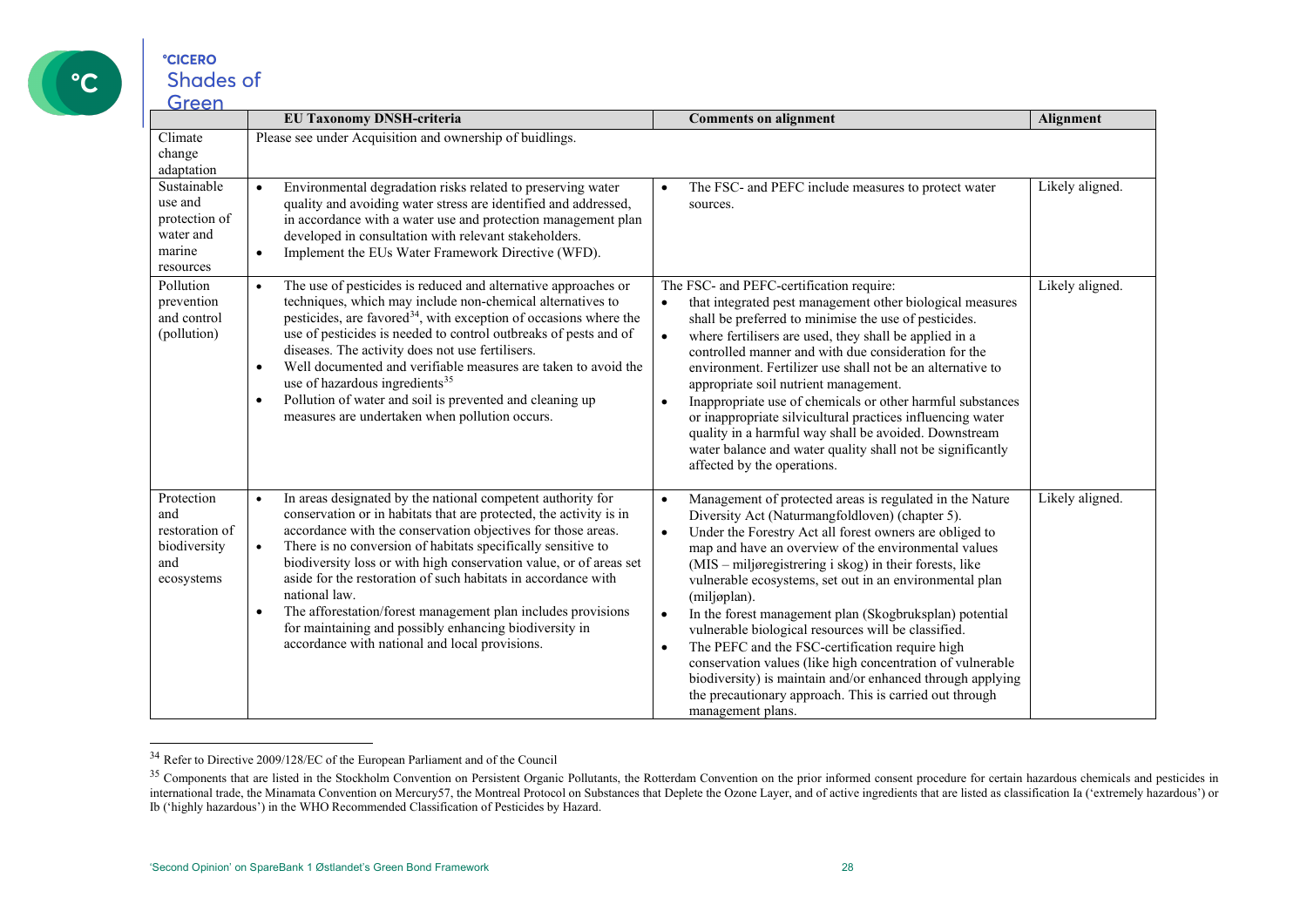

### **Electricity generation using solar photovoltaic (PV) technology**

| <b>Framework</b><br>activity                                                       | <b>Renewable energy</b>                                                                                                                                                                                                                                                                                                                                                                                                                                                                                                                          |                                                                                                                                                                                                      |                     |
|------------------------------------------------------------------------------------|--------------------------------------------------------------------------------------------------------------------------------------------------------------------------------------------------------------------------------------------------------------------------------------------------------------------------------------------------------------------------------------------------------------------------------------------------------------------------------------------------------------------------------------------------|------------------------------------------------------------------------------------------------------------------------------------------------------------------------------------------------------|---------------------|
| <b>Taxonomy</b><br>activity                                                        |                                                                                                                                                                                                                                                                                                                                                                                                                                                                                                                                                  | Electricity generation using solar photovoltaic technology (NACE Code D 35.1.1 and F 42.22)                                                                                                          |                     |
| <b>Taxonomy</b><br>version                                                         | EU Technical mitigation criteria                                                                                                                                                                                                                                                                                                                                                                                                                                                                                                                 | <b>Comments on alignment</b>                                                                                                                                                                         | Alignment           |
| Mitigation<br>criteria                                                             | Substantial contribution to climate<br>$\bullet$<br>change mitigation.                                                                                                                                                                                                                                                                                                                                                                                                                                                                           | According to the issuer proceeds will be used for mainly roof top solar<br>$\bullet$<br>PV systems.<br>Solar PV is assumed to contribute substantially to climate change<br>$\bullet$<br>mitigation. | Likely aligned.     |
|                                                                                    | <b>EU Taxonomy DNSH-criteria</b>                                                                                                                                                                                                                                                                                                                                                                                                                                                                                                                 | <b>Comments on alignment</b>                                                                                                                                                                         | Alignment           |
| Climate change<br>adaptation                                                       | Please see under Acquisition and ownership of buidlings.                                                                                                                                                                                                                                                                                                                                                                                                                                                                                         |                                                                                                                                                                                                      |                     |
| Transition to a<br>circular economy<br><i>(circular)</i><br>economy)               | The activity should assess availability of<br>$\bullet$<br>and, where feasible, use equipment and<br>components of high durability and<br>recyclability that are easy to dismantle<br>and refurbish.                                                                                                                                                                                                                                                                                                                                             | According to the issuer, they are not presently assessing whether<br>$\bullet$<br>equipment used is of high durability and recyclability.                                                            | Likely not aligned. |
| Protection and<br>restoration of<br>biodiversity and<br>ecosystems<br>(ecosystems) | An Environmental Impact Assessment<br>$\bullet$<br>(EIA) or screening should be completed<br>in accordance with national provisions.<br>Where an EIA has been carried out, the<br>$\bullet$<br>required mitigation and compensation<br>measures for protecting the environment<br>are implemented.<br>For sites/operations located in or near<br>$\bullet$<br>biodiversity-sensitive an appropriate<br>assessment, where applicable, has been<br>conducted and based on its conclusions<br>the necessary mitigation measures are<br>implemented. | Not applicable for roof top solar systems.<br>$\bullet$                                                                                                                                              | Not applicable.     |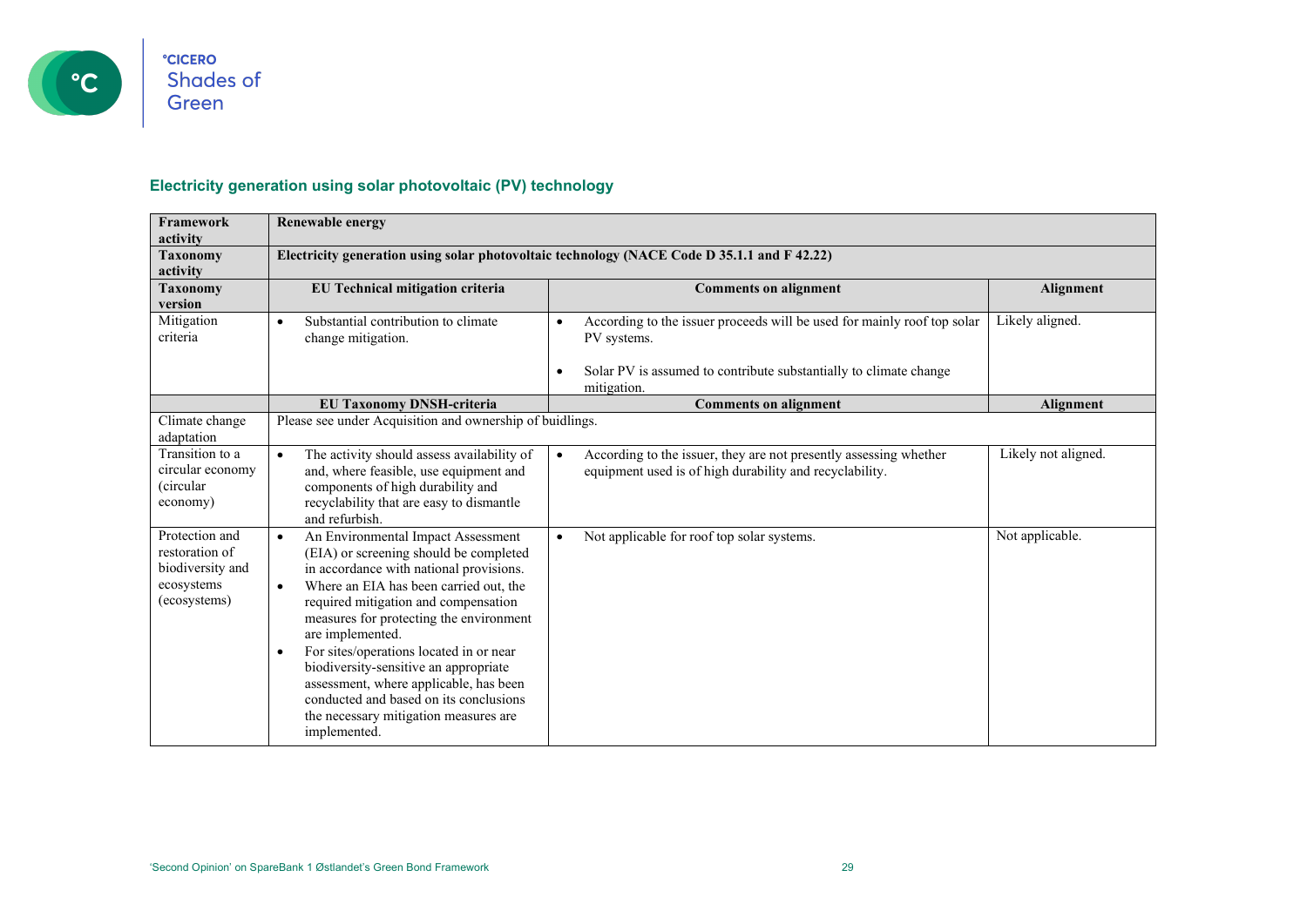

#### <span id="page-29-1"></span><span id="page-29-0"></span>**°CICERO** Shades of Green **Electricity generation from geothermal energy**

| <b>Framework</b><br>activity                                                                   | <b>Renewable energy</b>                                                                                                                                                                                                                                                                                                                                                                                                                                                                                                              |                                                                                                                                                                                                                                                                                                                                                                                                                                                                                                              |                 |
|------------------------------------------------------------------------------------------------|--------------------------------------------------------------------------------------------------------------------------------------------------------------------------------------------------------------------------------------------------------------------------------------------------------------------------------------------------------------------------------------------------------------------------------------------------------------------------------------------------------------------------------------|--------------------------------------------------------------------------------------------------------------------------------------------------------------------------------------------------------------------------------------------------------------------------------------------------------------------------------------------------------------------------------------------------------------------------------------------------------------------------------------------------------------|-----------------|
| <b>Taxonomy</b><br>activity                                                                    | Electricity generation using from geothermal energy (NACE Code D35.11 and F42.22)                                                                                                                                                                                                                                                                                                                                                                                                                                                    |                                                                                                                                                                                                                                                                                                                                                                                                                                                                                                              |                 |
| <b>Taxonomy</b><br>version                                                                     | EU Technical mitigation criteria                                                                                                                                                                                                                                                                                                                                                                                                                                                                                                     | <b>Comments on alignment</b>                                                                                                                                                                                                                                                                                                                                                                                                                                                                                 | Alignment       |
| Mitigation<br>criteria                                                                         | Substantial contribution to climate change mitigation.<br>$\bullet$<br>Lifecycle GHG emissions from the generation of electricity from<br>$\bullet$<br>geothermal energy are lower than 100gCO2e/kWh <sup>36</sup> .<br>Quantified lifecycle GHG emissions are verified by an independent third<br>$\bullet$<br>party.                                                                                                                                                                                                               | According to the issuer, proceeds can be used for<br>$\bullet$<br>geothermal energy projects with life cycle<br>emissions of less than 100g CO2e/kWh.                                                                                                                                                                                                                                                                                                                                                        | Likely aligned. |
|                                                                                                | <b>EU Taxonomy DNSH-criteria</b>                                                                                                                                                                                                                                                                                                                                                                                                                                                                                                     | <b>Comments on alignment</b>                                                                                                                                                                                                                                                                                                                                                                                                                                                                                 | Alignment       |
| Climate change<br>adaptation                                                                   | Please see under Acquisition and ownership of buildings.                                                                                                                                                                                                                                                                                                                                                                                                                                                                             |                                                                                                                                                                                                                                                                                                                                                                                                                                                                                                              |                 |
| Sustainable use<br>and protection of<br>water and marine<br>resources<br>(water<br>management) | Environmental degradation risks related to preserving water quality and<br>avoiding water stress are identified and addressed, in accordance with a<br>water use and protection management plan developed in consultation<br>with relevant stakeholders.<br>Within the EU; implement the EUs Water Framework Directive<br>$\bullet$<br>(WFD).                                                                                                                                                                                        | Generation of electricity is regulated under the<br>$\bullet$<br>Energy Act.<br>If larger than a certain size, such facilities need a<br>$\bullet$<br>license from the Norwegian Water Resources<br>and Energy Directorate (NVE) according to the<br>"Energy Act" and the "Water Resources Act".<br>To receive a license the company needs to<br>$\bullet$<br>complete an EIA if needed under the Planning<br>and Building Act, and to demonstrate alignment<br>with the EU Water Framework Directive (WFD). | Likely aligned. |
| Pollution<br>prevention and<br>control                                                         | Abatement systems must be in place to ensure compliance with EU air<br>$\bullet$<br>emission requirements related to heavy metals and PAH <sup>37</sup> .                                                                                                                                                                                                                                                                                                                                                                            | Directive 2004/107/EC is implemented in<br>$\bullet$<br>Norway through the Air Quality directive.                                                                                                                                                                                                                                                                                                                                                                                                            | Likely aligned. |
| Protection and<br>restoration of<br>biodiversity and<br>ecosystems<br>(ecosystems)             | An Environmental Impact Assessment (EIA) or screening should be<br>$\bullet$<br>completed in accordance with national provisions.<br>Where an EIA has been carried out, the required mitigation and<br>$\bullet$<br>compensation measures for protecting the environment are implemented.<br>For sites/operations located in or near biodiversity-sensitive areas an<br>$\bullet$<br>appropriate assessment, where applicable, has been conducted and based<br>on its conclusions the necessary mitigation measures are implemented. | Depending on the size of the facility and its<br>$\bullet$<br>impacts on nature and environment as given in<br>the Planning and Building Act, an EIA is<br>required to receive a license by NVE.                                                                                                                                                                                                                                                                                                             | Likely aligned. |

<sup>&</sup>lt;sup>36</sup> Lifecycle GHG emission savings are calculated using Commission Recommendation 2013/179/EU or, alternatively, using ISO 14067:2018 or ISO 14064-1:2018.<br><sup>37</sup> Directive 2004/107/EC of the European Parliament relating to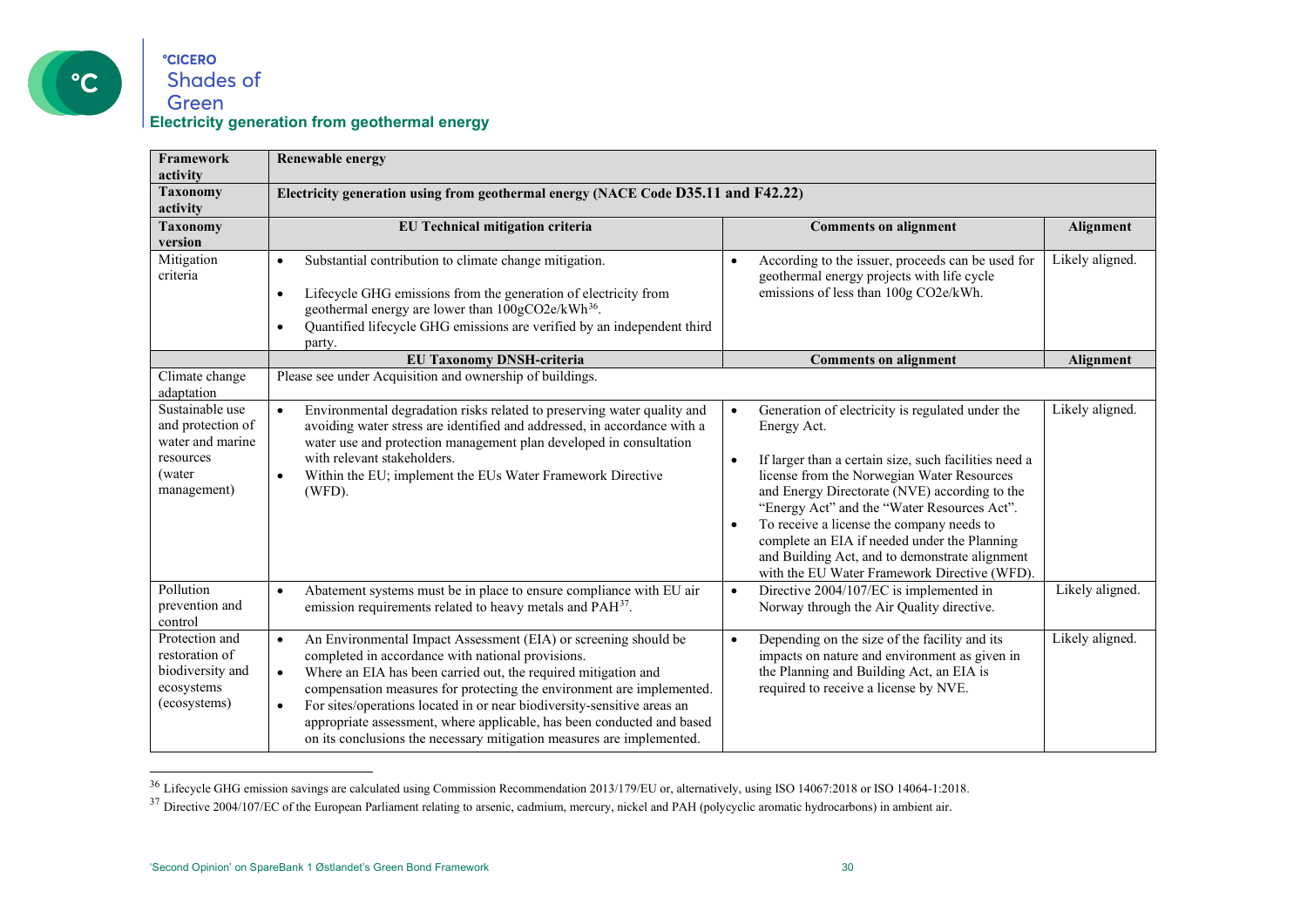

#### <span id="page-30-1"></span><span id="page-30-0"></span>**Electricity generation from hydropower**

| Framework<br>activity                                                                           | <b>Renewable energy</b>                                                                                                                                                                                                                                                                                                                                                                                                                                                                                    |                                                                                                                                                                                                                                                                                                                                                                                                                                                                                                                                                                                                                               |                           |
|-------------------------------------------------------------------------------------------------|------------------------------------------------------------------------------------------------------------------------------------------------------------------------------------------------------------------------------------------------------------------------------------------------------------------------------------------------------------------------------------------------------------------------------------------------------------------------------------------------------------|-------------------------------------------------------------------------------------------------------------------------------------------------------------------------------------------------------------------------------------------------------------------------------------------------------------------------------------------------------------------------------------------------------------------------------------------------------------------------------------------------------------------------------------------------------------------------------------------------------------------------------|---------------------------|
| <b>Taxonomy</b><br>activity                                                                     | Electricity generation from hydropower (NACE Code D.35.1.1 and F42.22)                                                                                                                                                                                                                                                                                                                                                                                                                                     |                                                                                                                                                                                                                                                                                                                                                                                                                                                                                                                                                                                                                               |                           |
| <b>Taxonomy</b><br>version                                                                      | EU Technical mitigation criteria                                                                                                                                                                                                                                                                                                                                                                                                                                                                           | <b>Comments on alignment</b>                                                                                                                                                                                                                                                                                                                                                                                                                                                                                                                                                                                                  | Alignment                 |
| Mitigation<br>criteria                                                                          | The activity complies with either of the following criteria:<br>The life cycle GHG emissions from the generation of<br>a)<br>electricity from hydropower are lower than<br>100gCO <sub>2</sub> e/kWh <sup>38</sup> , declining to 0gCO <sub>2</sub> e/kWh by 2050.<br>The power density of the electricity generation facility is<br>$\mathbf{b}$<br>above 5 $W/m2$ .                                                                                                                                      | • According to the issuer Small-scale hydropower projects (less<br>than 25MW), and large-scale projects (more than 25MW) with<br>either life cycle emissions of less than 100g CO2/kWh or power<br>density greater than 5W/m <sup>2</sup> .<br>• The issuer informs that they do not have large-scale projects<br>(more than 25MW) in their portfolio, and that they are not<br>planning to finance any large scale.<br>• Norwegian hydropower is assumed to generate electricity with<br>life cycle emissions far lower than the given thresholds $(3,3g)$<br>CO2e/kWh) in the EU taxonomy <sup>39</sup> .                   | Likely aligned.           |
|                                                                                                 | <b>EU Taxonomy DNSH-criteria</b>                                                                                                                                                                                                                                                                                                                                                                                                                                                                           | <b>Comments on alignment</b>                                                                                                                                                                                                                                                                                                                                                                                                                                                                                                                                                                                                  | Alignment                 |
| Climate change<br>adaptation                                                                    | Please see under Acquisition and ownership of buildings.                                                                                                                                                                                                                                                                                                                                                                                                                                                   |                                                                                                                                                                                                                                                                                                                                                                                                                                                                                                                                                                                                                               |                           |
| Sustainable use<br>and protection of<br>water and marine<br>resources<br>(water)<br>management) | Operation of existing hydropower plants,<br>including<br>refurbishment activities to enhance renewable energy or energy<br>storage potential are eligble if:<br>Measures have been implemented to reduce adverse impacts on<br>water and protected habitats. The effectiveness is monitored in an<br>authorisation or permit. The operation of the hydropower plant<br>complies with authorisation or permit issued by the competent<br>authority, and sets out relevant mitigation measures necessary to: | The construction of energy production facilities larger than<br>$\bullet$<br>1 MW needs a license from the Norwegian Water Resources<br>and Energy Directorate (NVE) according to the "Energy<br>Act" and the "Water Resources Act". Mitigation of negative<br>environmental impacts as well as impacts on biodiversity,<br>surrounding areas, and cultural heritages are important<br>elements in attaining necessary licenses from NVE.<br>Companies need to complete an EIA and to demonstrate<br>$\bullet$<br>alignment with the EU Water Framework Directive (WFD).<br>Minimum requirements include minimum water flows, | Likely partly<br>aligned. |

<sup>&</sup>lt;sup>38</sup> The life-cycle GHG emissions are calculated using Commission Recommendation 2013/179/EU or, alternatively, using ISO 14067, ISO 14064-1, the G-res tool. Quantified life-cycle GHG emissions are verified by an independent third party.

<sup>&</sup>lt;sup>39</sup> [https://norsus.no/wp-content/uploads/AR-01.19-The-inventory-and-life-cycle-data-for-Norwegian-hydroelectricity.pdf,](https://norsus.no/wp-content/uploads/AR-01.19-The-inventory-and-life-cycle-data-for-Norwegian-hydroelectricity.pdf) Method used in study differ from the taxonomy.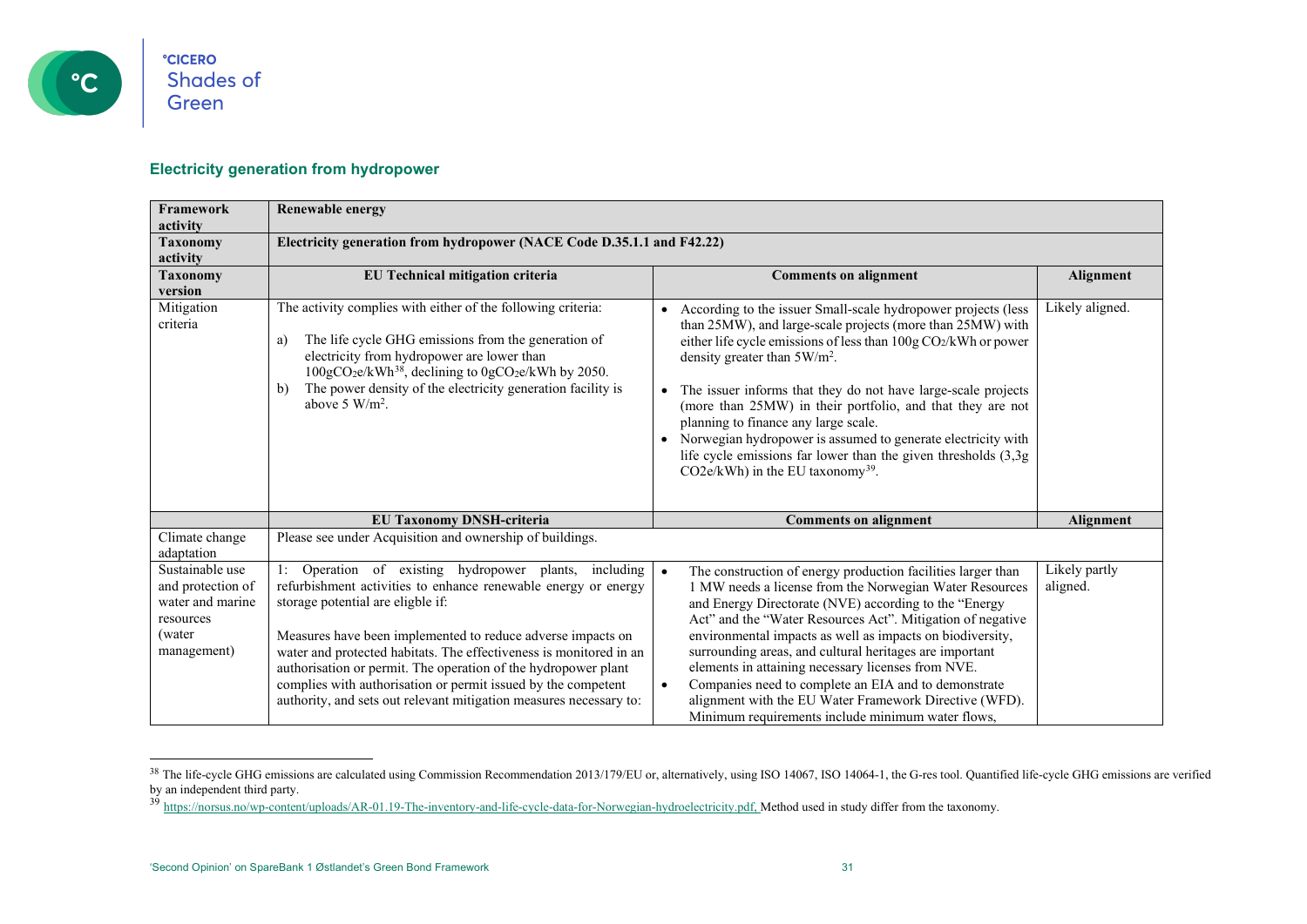

| Green                                                                              |                                                                                                                                                                                                                                                                                                                                                                                                                                                                                                                                                                                                                                                                                                                                                                                                                                                                                                                                                                                                                                                                                                                                                                                                                                                                                                                                                                                                                                                                                                                                                                                                                                                                                                                                                                       |                                                                                                                                                                                                                                                                                                                                                                                                                                                                                                                                                                                                                                                                                                                                                                 |                 |
|------------------------------------------------------------------------------------|-----------------------------------------------------------------------------------------------------------------------------------------------------------------------------------------------------------------------------------------------------------------------------------------------------------------------------------------------------------------------------------------------------------------------------------------------------------------------------------------------------------------------------------------------------------------------------------------------------------------------------------------------------------------------------------------------------------------------------------------------------------------------------------------------------------------------------------------------------------------------------------------------------------------------------------------------------------------------------------------------------------------------------------------------------------------------------------------------------------------------------------------------------------------------------------------------------------------------------------------------------------------------------------------------------------------------------------------------------------------------------------------------------------------------------------------------------------------------------------------------------------------------------------------------------------------------------------------------------------------------------------------------------------------------------------------------------------------------------------------------------------------------|-----------------------------------------------------------------------------------------------------------------------------------------------------------------------------------------------------------------------------------------------------------------------------------------------------------------------------------------------------------------------------------------------------------------------------------------------------------------------------------------------------------------------------------------------------------------------------------------------------------------------------------------------------------------------------------------------------------------------------------------------------------------|-----------------|
|                                                                                    | ensure conditions as close as possible to undisturbed<br>continuity in the water body the plant relates to, functional<br>fish passes and turbines preventing fish kill, measures to<br>ensure minimum ecological flow and sediment flow;<br>reduce the impact of hydropeaking;<br>$\bullet$<br>protect or enhance habitats for aquatic species;<br>$\bullet$<br>reduce adverse impacts of eutrophication.<br>$\bullet$<br>2: Construction of new hydropower plants is eligible if:<br>The plants are conceived so that no significant deterioration<br>$\bullet$<br>of the status of the water body in the same river basin<br>district is experienced, demonstrated by a cumulative impact<br>assessment.<br>Where the cumulative impact assessment demonstrates that<br>$\bullet$<br>the envisaged project could deteriorate or compromise the<br>achievement of good status/potential of the specific water<br>body it relates to, a further in-depth cost-benefit assessment<br>must be performed and show that: the beneficial objectives<br>served by the planned hydropower plant in terms of<br>renewable energy generation and energy storage cannot, for<br>reasons of technical feasibility or disproportionate cost, be<br>achieved by alternative means that would lead to a better<br>environmental outcome; the benefits expected from the<br>planned hydropower plant outweigh the costs from<br>deteriorating the status of water that are accruing to the<br>environment and to society; all technically feasible and<br>ecologically relevant mitigation measures are included in<br>the permit or authorisation and are implemented to reduce<br>the adverse impacts on the status of the water body the<br>planned hydropower plant relates to. | functional fish migration pathways as well as safeguards for<br>biodiversity and local ecosystems.<br>NVE is carrying out audits to monitor performance.<br>$\bullet$<br>River basin management (RBM) is conducted on a regional<br>$\bullet$<br>level, and hydropower plants need to be incorporated in the<br>existing river basin management plans. This is regulated in<br>the "Vanndirektivet".<br>Old hydropower plants do not have licenses but must<br>$\bullet$<br>comply with and are subject to the same laws and the same<br>audit regime as plants with a license.<br>Cumulative impact assessments are not carried out.<br>$\bullet$<br>According to the issuer, assessments of licenses are being<br>$\bullet$<br>conducted in the loan process. |                 |
| Protection and<br>restoration of<br>biodiversity and<br>ecosystems<br>(ecosystems) | An Environmental Impact Assessment (EIA) or screening<br>$\bullet$<br>should be completed in accordance with national provisions.<br>Where an EIA has been carried out, the required mitigation<br>$\bullet$<br>and compensation measures for protecting the environment<br>are implemented.<br>For sites/operations located in or near biodiversity-sensitive<br>$\bullet$<br>areas an appropriate assessment, where applicable, has been<br>conducted and based on its conclusions the necessary<br>mitigation measures are implemented.                                                                                                                                                                                                                                                                                                                                                                                                                                                                                                                                                                                                                                                                                                                                                                                                                                                                                                                                                                                                                                                                                                                                                                                                                            | The construction of energy production facilities larger than<br>$\bullet$<br>1 MW needs a license from the NVE according to the<br>Energy Act and the Water Resources Act.<br>To receive a license the company needs to complete an EIA,<br>$\bullet$<br>including implementation of mitigative measures. This is<br>also required by the Energy Act.<br>Required improvements are being assessed by NVE and<br>$\bullet$<br>results are monitored by the bank.<br>The results and conclusions in the EIA are being assessed<br>$\bullet$<br>by the bank in the loan process.                                                                                                                                                                                   | Likely aligned. |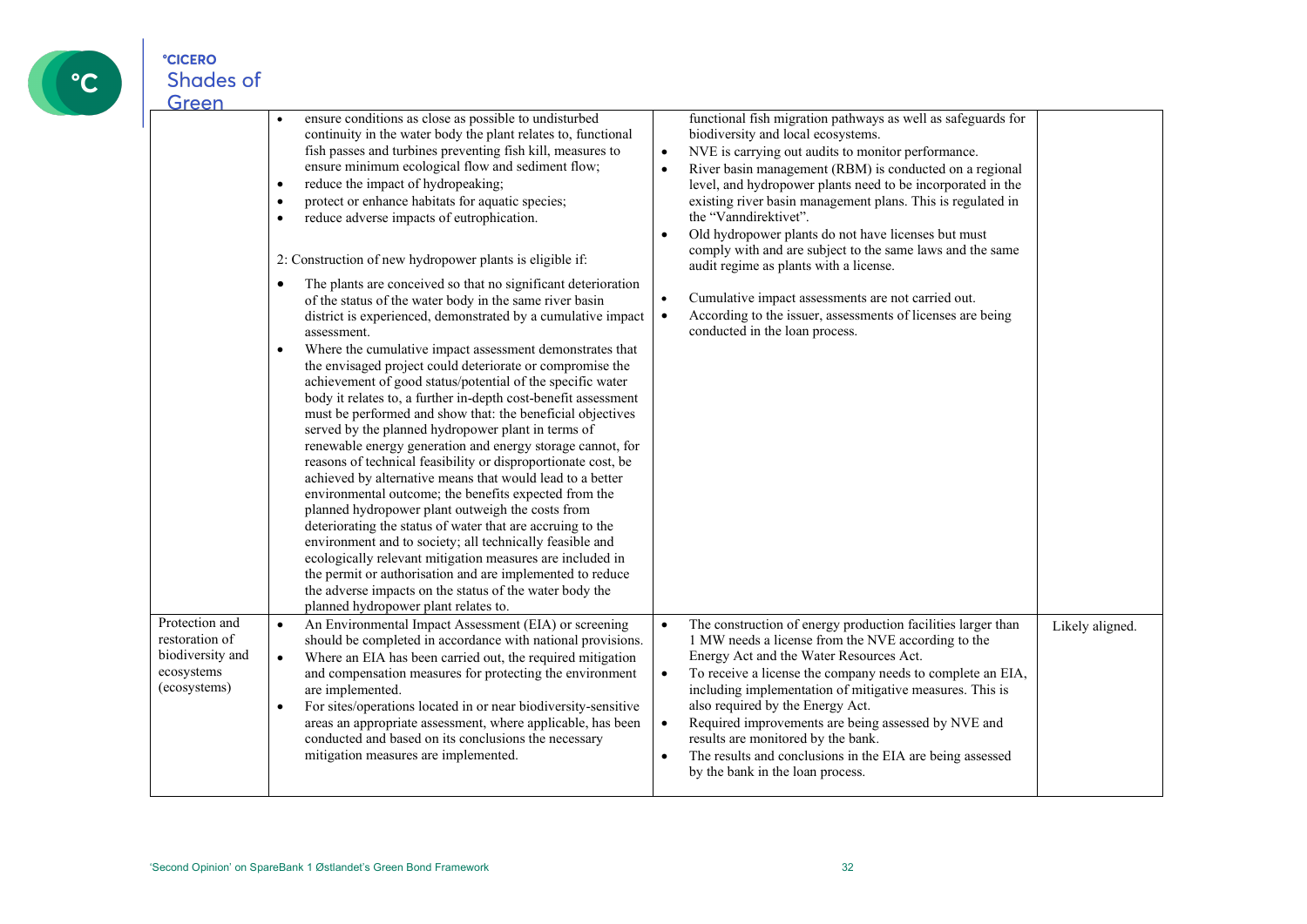

#### <span id="page-32-1"></span><span id="page-32-0"></span>**Transmission and distribution of electricity**

| Framework           | <b>Renewable energy</b>                                                                                                                                                                                                                                                                                                                                                                                                                                                                                                                                                                                                                                                                                                                                                                                                                                                                                                                                                                                                                                                                                                                                                                                                                             |                                                                                                                                                                                                                                                                                                                                                                                                                                                                                                                                                                                                    |                 |
|---------------------|-----------------------------------------------------------------------------------------------------------------------------------------------------------------------------------------------------------------------------------------------------------------------------------------------------------------------------------------------------------------------------------------------------------------------------------------------------------------------------------------------------------------------------------------------------------------------------------------------------------------------------------------------------------------------------------------------------------------------------------------------------------------------------------------------------------------------------------------------------------------------------------------------------------------------------------------------------------------------------------------------------------------------------------------------------------------------------------------------------------------------------------------------------------------------------------------------------------------------------------------------------|----------------------------------------------------------------------------------------------------------------------------------------------------------------------------------------------------------------------------------------------------------------------------------------------------------------------------------------------------------------------------------------------------------------------------------------------------------------------------------------------------------------------------------------------------------------------------------------------------|-----------------|
| activity            |                                                                                                                                                                                                                                                                                                                                                                                                                                                                                                                                                                                                                                                                                                                                                                                                                                                                                                                                                                                                                                                                                                                                                                                                                                                     |                                                                                                                                                                                                                                                                                                                                                                                                                                                                                                                                                                                                    |                 |
| <b>Taxonomy</b>     | Transmission and distribution of electricity (NACE Code D.35.12, D.35.13)                                                                                                                                                                                                                                                                                                                                                                                                                                                                                                                                                                                                                                                                                                                                                                                                                                                                                                                                                                                                                                                                                                                                                                           |                                                                                                                                                                                                                                                                                                                                                                                                                                                                                                                                                                                                    |                 |
| activity            |                                                                                                                                                                                                                                                                                                                                                                                                                                                                                                                                                                                                                                                                                                                                                                                                                                                                                                                                                                                                                                                                                                                                                                                                                                                     |                                                                                                                                                                                                                                                                                                                                                                                                                                                                                                                                                                                                    |                 |
| <b>Taxonomy</b>     | EU Technical mitigation criteria                                                                                                                                                                                                                                                                                                                                                                                                                                                                                                                                                                                                                                                                                                                                                                                                                                                                                                                                                                                                                                                                                                                                                                                                                    | <b>Comments on alignment</b>                                                                                                                                                                                                                                                                                                                                                                                                                                                                                                                                                                       | Alignment       |
| version             |                                                                                                                                                                                                                                                                                                                                                                                                                                                                                                                                                                                                                                                                                                                                                                                                                                                                                                                                                                                                                                                                                                                                                                                                                                                     |                                                                                                                                                                                                                                                                                                                                                                                                                                                                                                                                                                                                    |                 |
| Mitigation criteria | Substantial contribution to climate change mitigation<br>$\bullet$<br>Transmission and distribution infrastructure or equipment<br>meeting any of the following requirements are eligible:<br>The transmission and distribution infrastructure or<br>equipment in the system is the interconnected European<br>system.<br>The transmission and distribution infrastructure or<br>$\bullet$<br>equipment is in a system where more than 67% of newly<br>connected generation capacity is below the generation<br>threshold value of 100 gCO <sub>2</sub> e/kWh over a rolling five-year<br>period;<br>An average system grid emission factor is below the<br>$\bullet$<br>threshold value of 100 gCO2e/kWh measured on a life cycle<br>basis over a rolling five-year average period;<br>The transmission and distribution infrastructure or<br>$\bullet$<br>equipment is not dedicated to creating a direct connection,<br>or expanding an existing direct connection to a power<br>production plant that is more CO <sub>2</sub> intensive than 100<br>gCO <sub>2</sub> e/kWh, measured on a life cycle basis.<br>A number of activities supporting development, use and<br>$\bullet$<br>integration of renewable energy (e.g. charging stations). | According to the issuer, development of new, or<br>improvement of existing, transmissions systems (or<br>other infrastructure) to facilitate the integration of<br>electricity from renewable energy sources into the<br>grid can be funded.<br>Transmission lines need a license from NVE<br>according to the Energy Act.<br>Norwegian transmission and distribution<br>infrastructure is the interconnected European<br>system.<br>The generation of electricity in Norway is mainly<br>$\bullet$<br>from renewable sources, and a Norwegian energy<br>mix gives 18,9 CO2/kWh <sup>40,41</sup> . | Likely aligned. |

<sup>&</sup>lt;sup>40</sup> [Electricity disclosure 2018 -](https://www.nve.no/norwegian-energy-regulatory-authority/retail-market/electricity-disclosure-2018/) NVE

<sup>&</sup>lt;sup>41</sup> [faktaark2018\\_03.pdf \(nve.no\)](https://publikasjoner.nve.no/faktaark/2018/faktaark2018_03.pdf)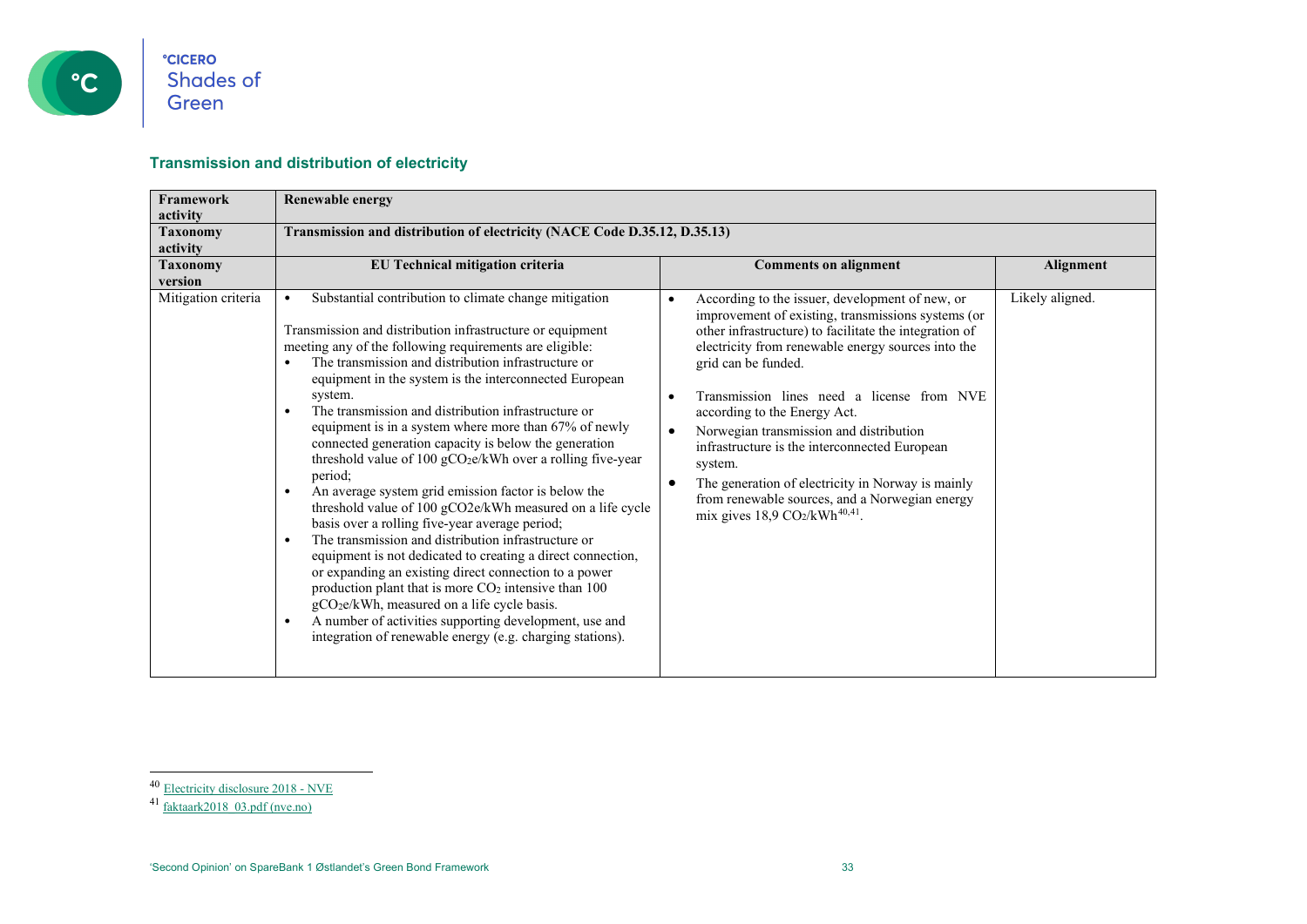

Protection and restoration of biodiversity and ecosystems

| Green                                                     |                                                                                                                                                                                                                                                                                                                                                                |                                                                                                                                                                                                                                                                                                                                                                                                                                        |                 |
|-----------------------------------------------------------|----------------------------------------------------------------------------------------------------------------------------------------------------------------------------------------------------------------------------------------------------------------------------------------------------------------------------------------------------------------|----------------------------------------------------------------------------------------------------------------------------------------------------------------------------------------------------------------------------------------------------------------------------------------------------------------------------------------------------------------------------------------------------------------------------------------|-----------------|
|                                                           | <b>EU Taxonomy DNSH-criteria</b>                                                                                                                                                                                                                                                                                                                               | <b>Comments on alignment</b>                                                                                                                                                                                                                                                                                                                                                                                                           | Alignment       |
| Climate change<br>adaptation                              | Please see under Acquisition and ownership of buildings.                                                                                                                                                                                                                                                                                                       |                                                                                                                                                                                                                                                                                                                                                                                                                                        |                 |
| Transition to a<br>circular economy<br>(circular economy) | A waste management plan is in place and ensures maximal<br>reuse or recycling at end of life in accordance with the<br>waste hierarchy, including through contractual agreements<br>with waste management partners, reflection in financial<br>projections or official project documentation.                                                                  | Waste is regulated in the Waste regulation<br>(avfallsforskriften).<br>For bigger transmission lines, NVE requires the<br>$\bullet$<br>development of environment-, transport- and<br>construction plan, including waste management.                                                                                                                                                                                                   | Likely aligned. |
| Pollution<br>prevention and<br>control.                   | Overground high voltage lines are eligble if:<br>Construction site activities follow the principles of the IFC<br>General Environmental, Health, and Safety Guidelines.<br>Activities respect applicable norms and regulations to limit<br>٠<br>impact of electromagnetic radiation on human health.<br>Activities do not use PCBs poly-chlorinated biphenyls. | For bigger transmission lines, NVE requires the<br>$\bullet$<br>development of environment-, transport- and<br>construction plan, including waste management<br>and HSE-issues.<br>Electromagnetic radiation is regulated by the<br>$\bullet$<br>Regulations on Radiation Protection and Use of<br>Radiation (strålevernsforskriften).<br>PCB is prohibited in transmission lines, and has<br>$\bullet$<br>been phased out since 2010. | Likely aligned. |

• An Environmental Impact Assessment (EIA) or screening should be completed in accordance with national provisions. • Where an EIA has been carried out, the required mitigation and compensation measures for protecting the environment

• For sites/operations located in or near biodiversity-sensitive

areas additional requirements apply.

are implemented.

• Transmission lines needs a license from the NVE

complete an EIA if needed under the Planning and Construction Act, including implementation of

according to the Energy Act. • To receive a license the company needs to

mitigative measures.

Likely aligned.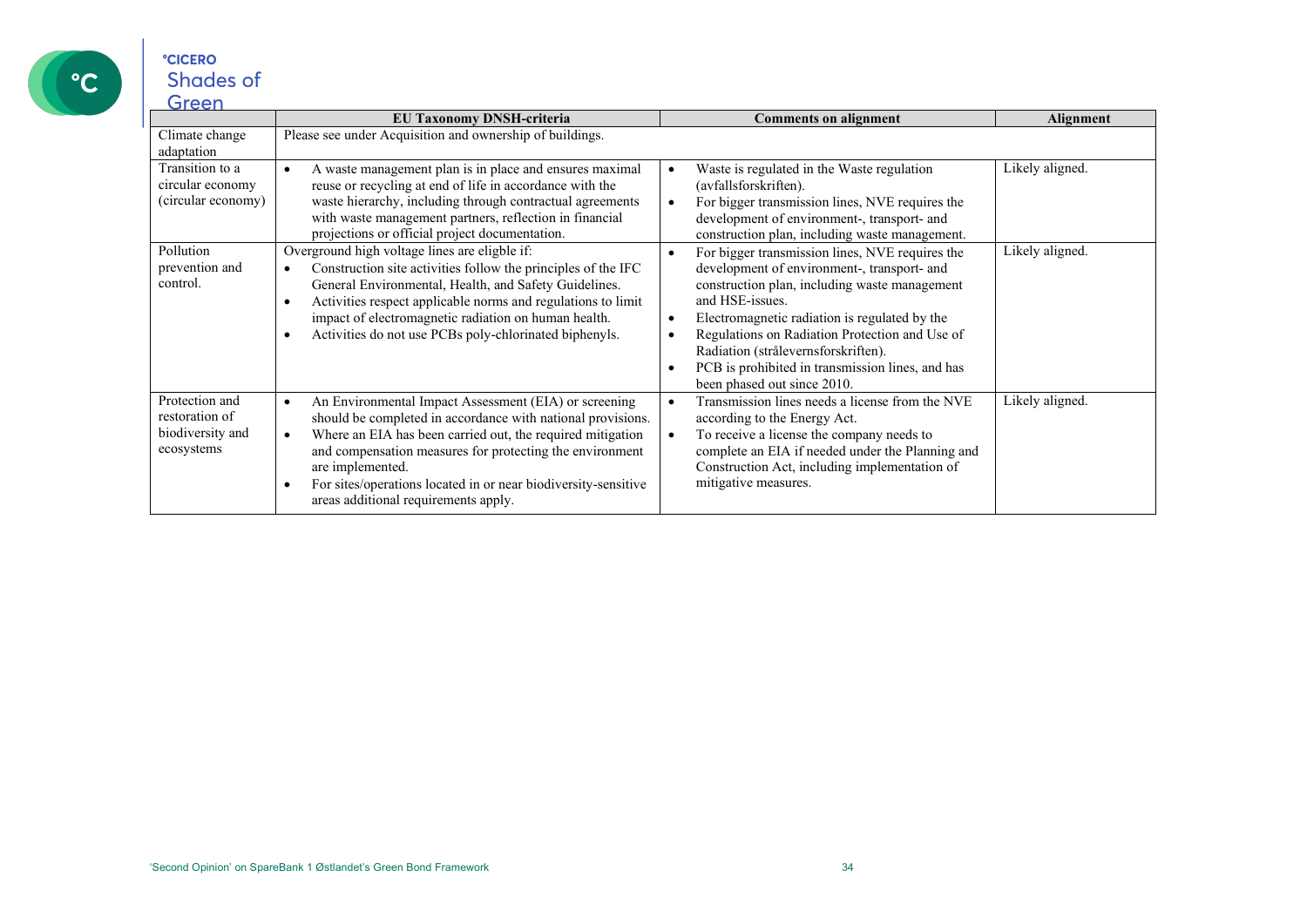

#### <span id="page-34-1"></span><span id="page-34-0"></span>**Urban, suburban and road passenger transport**

| Framework<br>activity                                     | <b>Clean transportation</b>                                                                                                                                                                                                                                                                                                                                                                                                                                                         |                                                                                                                                                                                                                                                                                                                                                                                                  |                 |
|-----------------------------------------------------------|-------------------------------------------------------------------------------------------------------------------------------------------------------------------------------------------------------------------------------------------------------------------------------------------------------------------------------------------------------------------------------------------------------------------------------------------------------------------------------------|--------------------------------------------------------------------------------------------------------------------------------------------------------------------------------------------------------------------------------------------------------------------------------------------------------------------------------------------------------------------------------------------------|-----------------|
| <b>Taxonomy</b><br>activity                               | Urban, suburban and road passenger transport (NACE codes H49.31, H49.3.9 and N77.1)                                                                                                                                                                                                                                                                                                                                                                                                 |                                                                                                                                                                                                                                                                                                                                                                                                  |                 |
| <b>Taxonomy</b><br>version                                | EU Technical mitigation criteria                                                                                                                                                                                                                                                                                                                                                                                                                                                    | <b>Comments on alignment</b>                                                                                                                                                                                                                                                                                                                                                                     | Alignment       |
| Mitigation criteria                                       | Substantial contribution to climate change mitigation<br>$\bullet$<br>The activity complies with the following criteria:<br>Zero direct (tailpipe) CO <sub>2</sub> emissions of vehicles                                                                                                                                                                                                                                                                                            | According to the issuer, loans to finance or refinance<br>production, establishment, acquisition, expansion, upgrades,<br>maintenance and operation of low carbon vehicles and related<br>infrastructures:<br>Low carbon vehicles: Fully Electric, Hydrogen or<br>otherwise zero-emission passenger vehicles<br>Low carbon public and mass transportation: Fully<br>Electric or Hydrogen busses. | Likely aligned. |
|                                                           | <b>EU Taxonomy DNSH-criteria</b>                                                                                                                                                                                                                                                                                                                                                                                                                                                    | <b>Comments on alignment</b>                                                                                                                                                                                                                                                                                                                                                                     | Alignment       |
| Climate change<br>adaptation                              | Please see under Acquisition and ownership of buildings.                                                                                                                                                                                                                                                                                                                                                                                                                            |                                                                                                                                                                                                                                                                                                                                                                                                  |                 |
| Transition to a<br>circular economy<br>(circular economy) | Measures are in place to manage waste, in accordance<br>$\bullet$<br>with the waste hierarchy, both in the use phase<br>(maintenance) and the end-of-life of the fleet.<br>For battery-operated fleet, those measures include<br>$\bullet$<br>reuse and recycling of batteries and electronics,<br>including critical raw materials therein.<br>Vehicles of all types purchased or operated do not<br>$\bullet$<br>contain lead, mercury, hexavalent chromium and<br>cadmium $42$ . | Car-producers are obliged to follow EU's End of Life<br>$\bullet$<br>(ELV) directive (EU Directive 2000/53/EC), prohibiting<br>the use of lead, mercury, hexavalent chromium and<br>cadmium, with some exemptions for lead where<br>substitutions are not yet available <sup>35</sup> .                                                                                                          | Likely aligned. |
| Pollution<br>prevention and<br>control                    | For road vehicles of categories M (carrying<br>$\bullet$<br>passengers) and N (carrying goods), tires must<br>comply with relevant rolling noise and energy<br>performances <sup>43</sup> .                                                                                                                                                                                                                                                                                         | Regulation (EU) 2020/740 related to tires is<br>$\bullet$<br>implemented in Norway, and tire suppliers and<br>distributers must comply with the requirements laid out<br>in the regulation, i.a. related to labeling and testing of<br>tires.                                                                                                                                                    | Likely aligned. |

 $42$  Except for the exemptions listed in Annex II to Directive 2000/53/EC of the European Parliament and of the Council

<sup>&</sup>lt;sup>43</sup> External rolling noise Class A and energy performance class A or B set out in Regulation (EU) 2020/740 of the European Parliament and of the Council.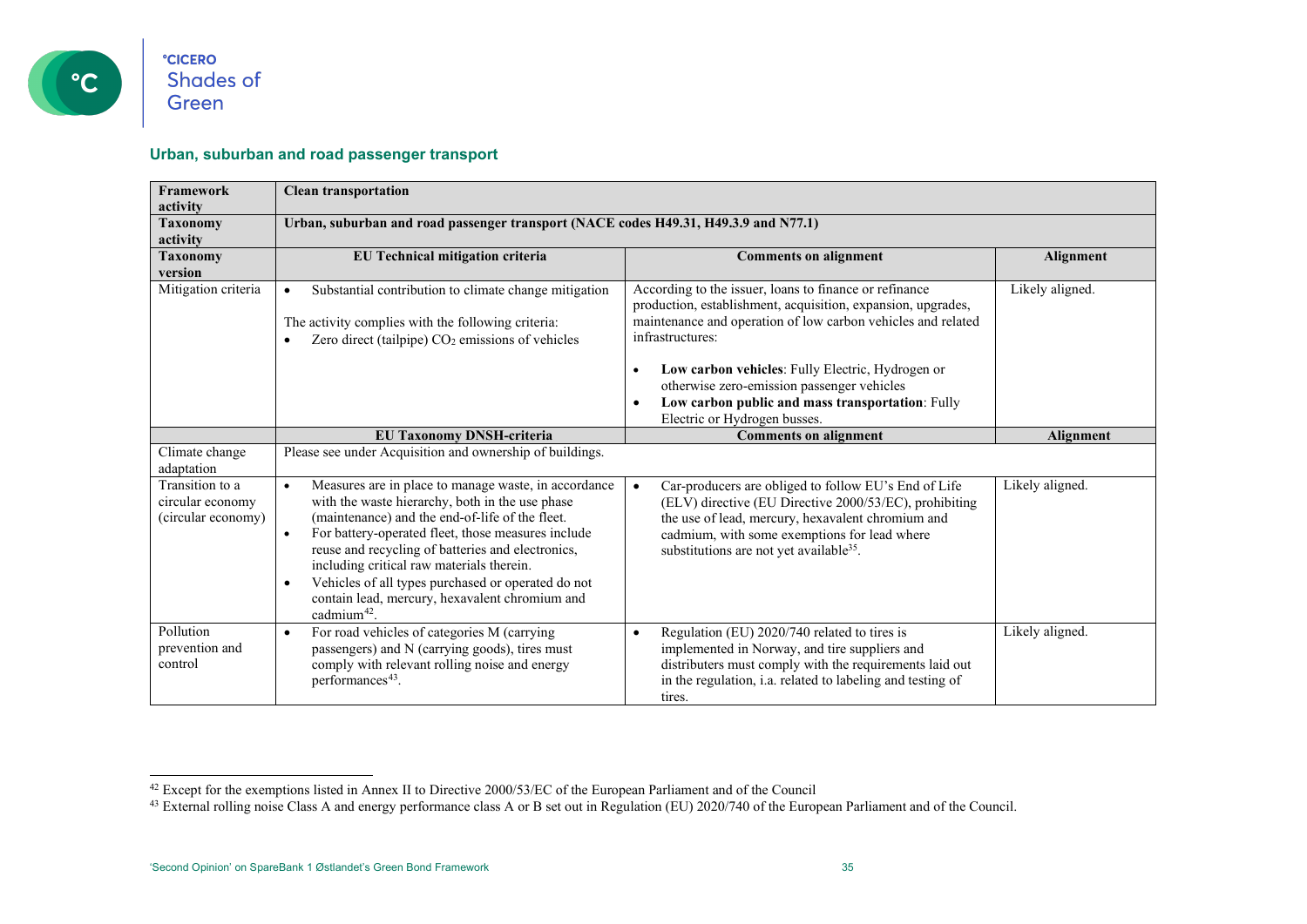

#### <span id="page-35-0"></span>**°CICERO** Shades of Green **Infrastructure enabling low-carbon road transport**

| <b>Framework</b>                                                      | <b>Clean transportation</b>                                                                                                                                                                                                                                                                                                                                                                                                                                                                                                                                                                                                                                                                                                                          |                                                                                                                                                                                   |                 |
|-----------------------------------------------------------------------|------------------------------------------------------------------------------------------------------------------------------------------------------------------------------------------------------------------------------------------------------------------------------------------------------------------------------------------------------------------------------------------------------------------------------------------------------------------------------------------------------------------------------------------------------------------------------------------------------------------------------------------------------------------------------------------------------------------------------------------------------|-----------------------------------------------------------------------------------------------------------------------------------------------------------------------------------|-----------------|
| activity                                                              |                                                                                                                                                                                                                                                                                                                                                                                                                                                                                                                                                                                                                                                                                                                                                      |                                                                                                                                                                                   |                 |
| <b>Taxonomy</b><br>activity                                           | Infrastructure enabling low-carbon road transport (NACE Codes F42.11, F42.13, F71.1, F71.20)                                                                                                                                                                                                                                                                                                                                                                                                                                                                                                                                                                                                                                                         |                                                                                                                                                                                   |                 |
| <b>Taxonomy</b>                                                       | EU Technical mitigation criteria<br><b>Comments on alignment</b><br>Alignment                                                                                                                                                                                                                                                                                                                                                                                                                                                                                                                                                                                                                                                                        |                                                                                                                                                                                   |                 |
| version                                                               |                                                                                                                                                                                                                                                                                                                                                                                                                                                                                                                                                                                                                                                                                                                                                      |                                                                                                                                                                                   |                 |
| Mitigation criteria                                                   | Substantial contribution to climate change mitigation<br>$\bullet$<br>The activity complies with one or more of the following criteria:<br>The infrastructure must be dedicated to vehicles with zero tailpipe<br>CO <sub>2</sub> emissions; e.g., electric charging points, electricity grid<br>connection upgrades, hydrogen fueling stations.<br>The infrastructure and installations are dedicated to transhipping<br>$\bullet$<br>freight between the modes: terminal infrastructure and<br>superstructures for loading, unloading and transhipment of goods;<br>The infrastructure and installations that are dedicated to public<br>$\bullet$<br>passenger transport.<br>The infrastructure cannot be dedicated to transport of fossil fuels. | Loans to finance or refinance production,<br>establishment, acquisition, expansion, upgrades,<br>maintenance and operation of low carbon vehicles<br>and related infrastructures. | Likely aligned. |
|                                                                       | <b>EU Taxonomy DNSH-criteria</b>                                                                                                                                                                                                                                                                                                                                                                                                                                                                                                                                                                                                                                                                                                                     | <b>Comments on alignment</b>                                                                                                                                                      | Alignment       |
| Climate change<br>adaptation                                          | Please see under Acquisition and ownership of buildings.                                                                                                                                                                                                                                                                                                                                                                                                                                                                                                                                                                                                                                                                                             |                                                                                                                                                                                   |                 |
| Sustainable use<br>and protection of<br>water and marine<br>resources | Environmental degradation risks related to preserving water<br>$\bullet$<br>quality and avoiding water stress are identified and addressed, in<br>accordance with a water use and protection management plan,<br>developed in consultation with relevant stakeholders<br>In the EU, fulfill the requirements in the EU WFD or complete an<br>$\bullet$<br>EIA in line with national regulations.                                                                                                                                                                                                                                                                                                                                                     | Not applicable.<br>$\bullet$                                                                                                                                                      | Not applicable. |
| Transition to a<br>circular economy<br>(circular economy)             | At least 70 % (by weight) of the non-hazardous construction and<br>$\bullet$<br>demolition waste (excluding naturally occurring material <sup>44</sup> )<br>generated on the construction site is prepared for re-use, recycling<br>and other material recovery, including backfilling operations using<br>waste to substitute other materials. Operators limit waste<br>generation in processes related construction and demolition, in<br>accordance with the EU Construction and Demolition Waste<br>Management Protocol and taking into account best available<br>techniques and using selective demolition to enable removal and<br>safe handling of hazardous substances and facilitate re-use and                                             | According to the issuer, they will require that<br>$\bullet$<br>the waste handling will be according to the<br>taxonomy requirements.                                             | Likely aligned. |

<sup>44</sup> Refer to the European List of Waste established by Commission Decision 2000/532/EC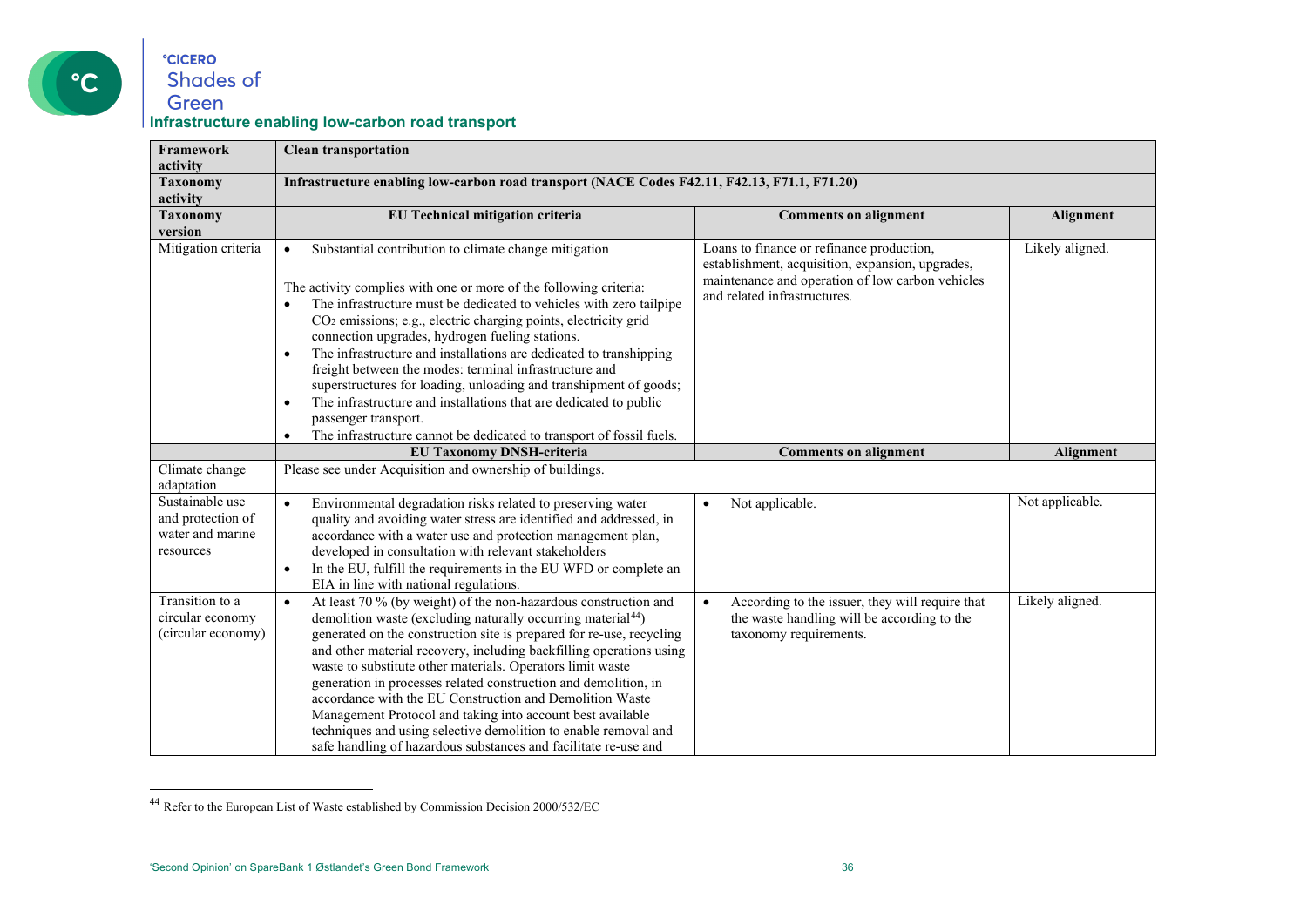

| Green                                                              |                                                                                                                                                                                                                                                                                                                                                                                                                                                                                                                                                                                                                                                                                                                                                                        |                                                                                   |                 |
|--------------------------------------------------------------------|------------------------------------------------------------------------------------------------------------------------------------------------------------------------------------------------------------------------------------------------------------------------------------------------------------------------------------------------------------------------------------------------------------------------------------------------------------------------------------------------------------------------------------------------------------------------------------------------------------------------------------------------------------------------------------------------------------------------------------------------------------------------|-----------------------------------------------------------------------------------|-----------------|
|                                                                    | high-quality recycling by selective removal of materials, using<br>available sorting systems for construction and demolition waste.                                                                                                                                                                                                                                                                                                                                                                                                                                                                                                                                                                                                                                    |                                                                                   |                 |
| Pollution<br>prevention and<br>control                             | Measures are taken to reduce noise, dust and pollutant emissions<br>during construction or maintenance works.                                                                                                                                                                                                                                                                                                                                                                                                                                                                                                                                                                                                                                                          | Not applicable                                                                    | Not applicable. |
| Protection and<br>restoration of<br>biodiversity and<br>ecosystems | An Environmental Impact Assessment (EIA) or screening has been<br>completed in accordance with Directive 2011/92/EU or, for<br>activities in third countries, in accordance with equivalent national<br>provisions or international standards.<br>The required mitigation and compensation measures are<br>implemented.<br>For sites/operations located in or near biodiversity-sensitive areas<br>an appropriate assessment, where applicable, has been conducted<br>and based on its conclusions the necessary mitigation measures are<br>implemented.<br>Where relevant, maintenance of vegetation along road transport<br>infrastructure ensures that invasive species do not spread.<br>Mitigation measures have been implemented to avoid wildlife<br>ollisions. | Not applicable/the projects are very small and<br>therefore do not require an EIA | Not applicable. |